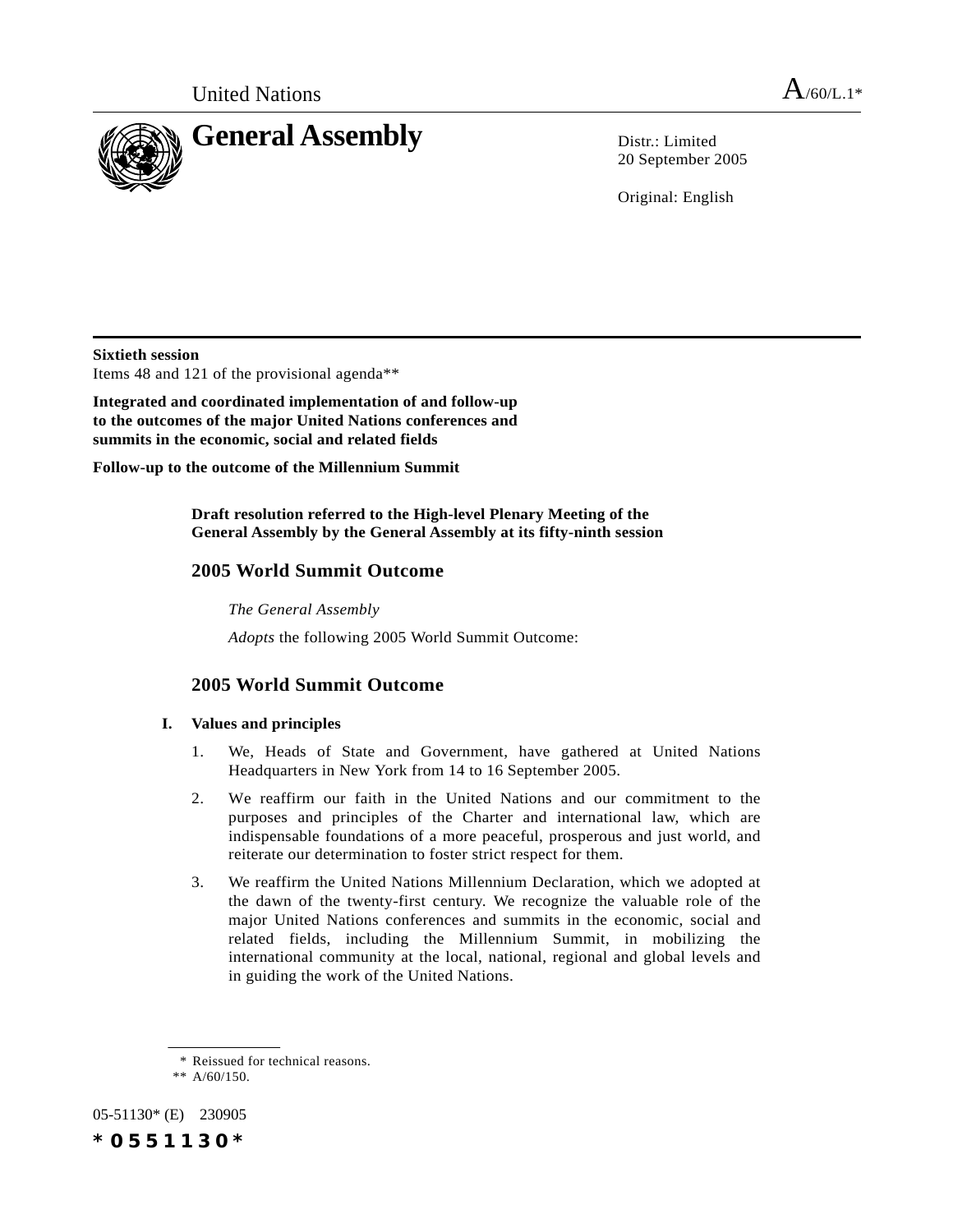- 4. We reaffirm that our common fundamental values, including freedom, equality, solidarity, tolerance, respect for all human rights, respect for nature and shared responsibility, are essential to international relations.
- 5. We are determined to establish a just and lasting peace all over the world in accordance with the purposes and principles of the Charter of the United Nations. We rededicate ourselves to support all efforts to uphold the sovereign equality of all States, respect their territorial integrity and political independence, to refrain in our international relations from the threat or use of force in any manner inconsistent with the purposes and principles of the United Nations, to uphold resolution of disputes by peaceful means and in conformity with the principles of justice and international law, the right to self-determination of peoples which remain under colonial domination and foreign occupation, non-interference in the internal affairs of States, respect for human rights and fundamental freedoms, respect for the equal rights of all without distinction as to race, sex, language or religion, international cooperation in solving international problems of an economic, social, cultural or humanitarian character and the fulfilment in good faith of the obligations assumed in accordance with the Charter.
- 6. We reaffirm the vital importance of an effective multilateral system, in accordance with international law, in order to better address the multifaceted and interconnected challenges and threats confronting our world and to achieve progress in the areas of peace and security, development and human rights, underlining the central role of the United Nations, and commit ourselves to promoting and strengthening the effectiveness of the Organization through the implementation of its decisions and resolutions.
- 7. We believe that today, more than ever before, we live in a global and interdependent world. No State can stand wholly alone. We acknowledge that collective security depends on effective cooperation, in accordance with international law, against transnational threats.
- 8. We recognize that current developments and circumstances require that we urgently build consensus on major threats and challenges. We commit ourselves to translating that consensus into concrete action, including addressing the root causes of those threats and challenges with resolve and determination.
- 9. We acknowledge that peace and security, development and human rights are the pillars of the United Nations system and the foundations for collective security and well-being. We recognize that development, peace and security and human rights are interlinked and mutually reinforcing.
- 10. We reaffirm that development is a central goal by itself and that sustainable development in its economic, social and environmental aspects constitutes a key element of the overarching framework of United Nations activities.
- 11. We acknowledge that good governance and the rule of law at the national and international levels are essential for sustained economic growth, sustainable development and the eradication of poverty and hunger.
- 12. We reaffirm that gender equality and the promotion and protection of the full enjoyment of all human rights and fundamental freedoms for all are essential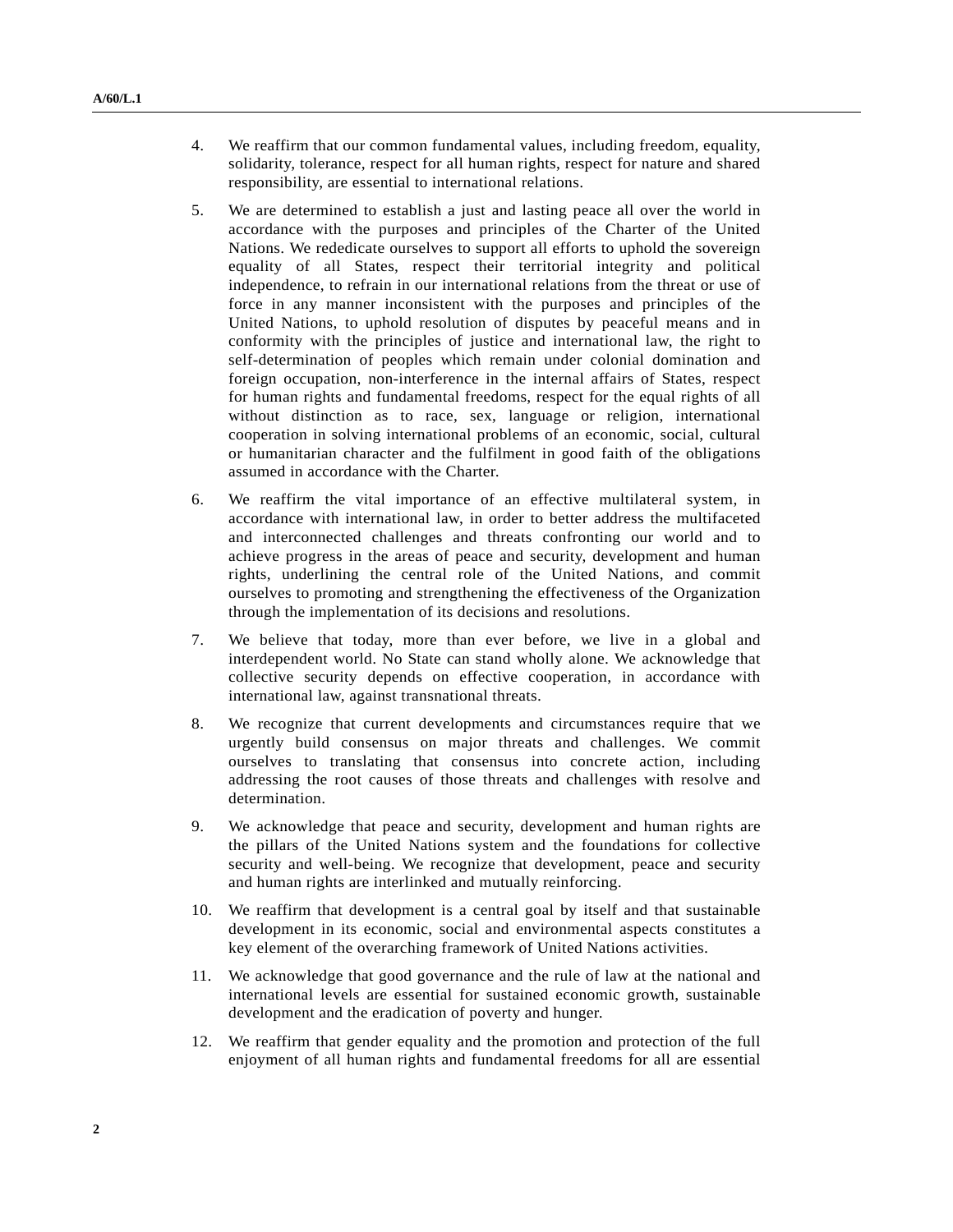to advance development and peace and security. We are committed to creating a world fit for future generations, which takes into account the best interests of the child.

- 13. We reaffirm the universality, indivisibility, interdependence and interrelatedness of all human rights.
- 14. Acknowledging the diversity of the world, we recognize that all cultures and civilizations contribute to the enrichment of humankind. We acknowledge the importance of respect and understanding for religious and cultural diversity throughout the world. In order to promote international peace and security, we commit ourselves to advancing human welfare, freedom and progress everywhere, as well as to encouraging tolerance, respect, dialogue and cooperation among different cultures, civilizations and peoples.
- 15. We pledge to enhance the relevance, effectiveness, efficiency, accountability and credibility of the United Nations system. This is our shared responsibility and interest.
- 16. We therefore resolve to create a more peaceful, prosperous and democratic world and to undertake concrete measures to continue finding ways to implement the outcome of the Millennium Summit and the other major United Nations conferences and summits so as to provide multilateral solutions to problems in the four following areas:
	- Development
	- Peace and collective security
	- Human rights and the rule of law
	- Strengthening of the United Nations

### **II. Development**

- 17. We strongly reiterate our determination to ensure the timely and full realization of the development goals and objectives agreed at the major United Nations conferences and summits, including those agreed at the Millennium Summit that are described as the Millennium Development Goals, which have helped to galvanize efforts towards poverty eradication.
- 18. We emphasize the vital role played by the major United Nations conferences and summits in the economic, social and related fields in shaping a broad development vision and in identifying commonly agreed objectives, which have contributed to improving human life in different parts of the world.
- 19. We reaffirm our commitment to eradicate poverty and promote sustained economic growth, sustainable development and global prosperity for all. We are encouraged by reductions in poverty in some countries in the recent past and are determined to reinforce and extend this trend to benefit people worldwide. We remain concerned, however, with the slow and uneven progress towards poverty eradication and the realization of other development goals in some regions. We commit ourselves to promoting the development of the productive sectors in developing countries to enable them to participate more effectively in and benefit from the process of globalization. We underline the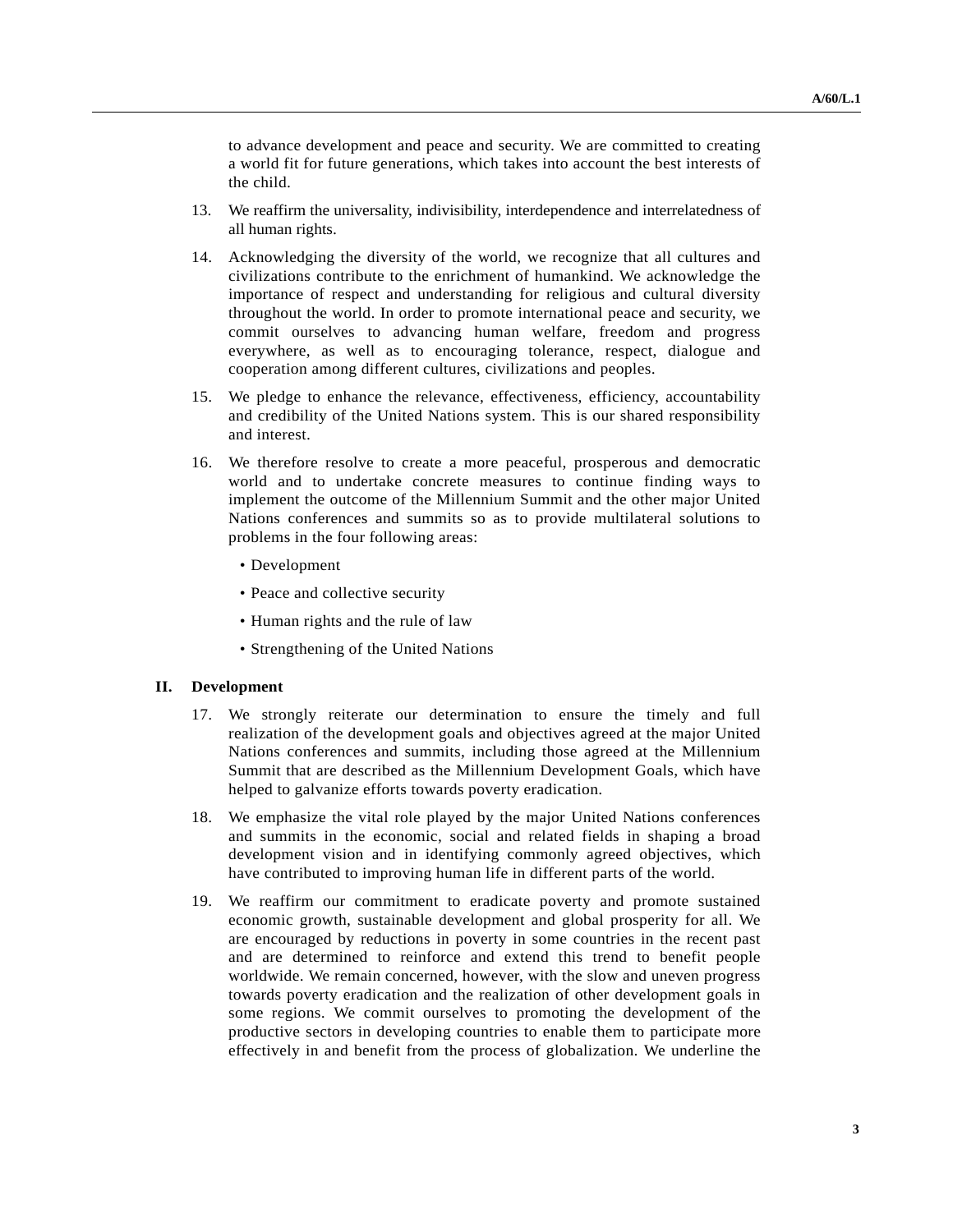need for urgent action on all sides, including more ambitious national development strategies and efforts backed by increased international support.

#### **Global partnership for development**

- 20. We reaffirm our commitment to the global partnership for development set out in the Millennium Declaration, the Monterrey Consensus and the Johannesburg Plan of Implementation.
- 21. We further reaffirm our commitment to sound policies, good governance at all levels and the rule of law, and to mobilize domestic resources, attract international flows, promote international trade as an engine for development and increase international financial and technical cooperation for development, sustainable debt financing and external debt relief and to enhance the coherence and consistency of the international monetary, financial and trading systems.
- 22. We reaffirm that each country must take primary responsibility for its own development and that the role of national policies and development strategies cannot be overemphasized in the achievement of sustainable development. We also recognize that national efforts should be complemented by supportive global programmes, measures and policies aimed at expanding the development opportunities of developing countries, while taking into account national conditions and ensuring respect for national ownership, strategies and sovereignty. To this end, we resolve:
	- (a) To adopt, by 2006, and implement comprehensive national development strategies to achieve the internationally agreed development goals and objectives, including the Millennium Development Goals;
	- (b) To manage public finances effectively to achieve and maintain macroeconomic stability and long-term growth and to make effective and transparent use of public funds and ensure that development assistance is used to build national capacities;
	- (c) To support efforts by developing countries to adopt and implement national development policies and strategies through increased development assistance, the promotion of international trade as an engine for development, the transfer of technology on mutually agreed terms, increased investment flows and wider and deeper debt relief, and to support developing countries by providing a substantial increase in aid of sufficient quality and arriving in a timely manner to assist them in achieving the internationally agreed development goals, including the Millennium Development Goals;
	- (d) That the increasing interdependence of national economies in a globalizing world and the emergence of rule-based regimes for international economic relations have meant that the space for national economic policy, that is, the scope for domestic policies, especially in the areas of trade, investment and industrial development, is now often framed by international disciplines, commitments and global market considerations. It is for each Government to evaluate the trade-off between the benefits of accepting international rules and commitments and the constraints posed by the loss of policy space. It is particularly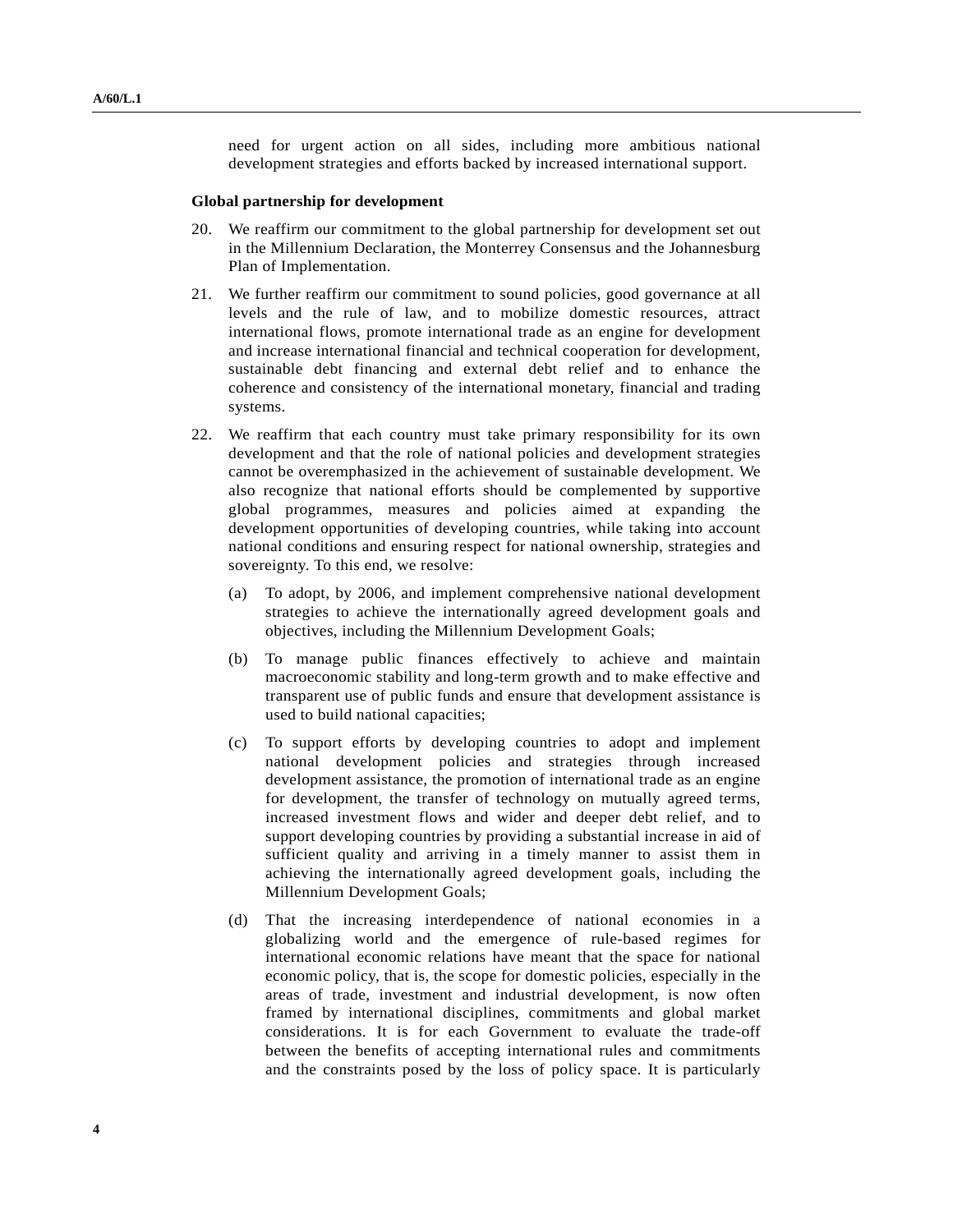important for developing countries, bearing in mind development goals and objectives, that all countries take into account the need for appropriate balance between national policy space and international disciplines and commitments;

- (e) To enhance the contribution of non-governmental organizations, civil society, the private sector and other stakeholders in national development efforts, as well as in the promotion of the global partnership for development;
- (f) To ensure that the United Nations funds and programmes and the specialized agencies support the efforts of developing countries through the common country assessment and United Nations Development Assistance Framework process, enhancing their support for capacitybuilding;
- (g) To protect our natural resource base in support of development.

## **Financing for development**

- 23. We reaffirm the Monterrey Consensus and recognize that mobilizing financial resources for development and the effective use of those resources in developing countries and countries with economies in transition are central to a global partnership for development in support of the achievement of the internationally agreed development goals, including the Millennium Development Goals. In this regard:
	- (a) We are encouraged by recent commitments to substantial increases in official development assistance and the Organization for Economic Cooperation and Development estimate that official development assistance to all developing countries will now increase by around \$50 billion a year by 2010, while recognizing that a substantial increase in such assistance is required to achieve the internationally agreed goals, including the Millennium Development Goals, within their respective time frames;
	- (b) We welcome the increased resources that will become available as a result of the establishment of timetables by many developed countries to achieve the target of 0.7 per cent of gross national product for official development assistance by 2015 and to reach at least 0.5 per cent of gross national product for official development assistance by 2010 as well as, pursuant to the Brussels Programme of Action for the least developed countries, 0.15 per cent to 0.20 per cent for the least developed countries by no later than 2010, and urge those developed countries that have not yet done so to make concrete efforts in this regard in accordance with their commitments;
	- (c) We further welcome recent efforts and initiatives to enhance the quality of aid and to increase its impact, including the Paris Declaration on Aid Effectiveness, and resolve to take concrete, effective and timely action in implementing all agreed commitments on aid effectiveness, with clear monitoring and deadlines, including through further aligning assistance with countries' strategies, building institutional capacities, reducing transaction costs and eliminating bureaucratic procedures, making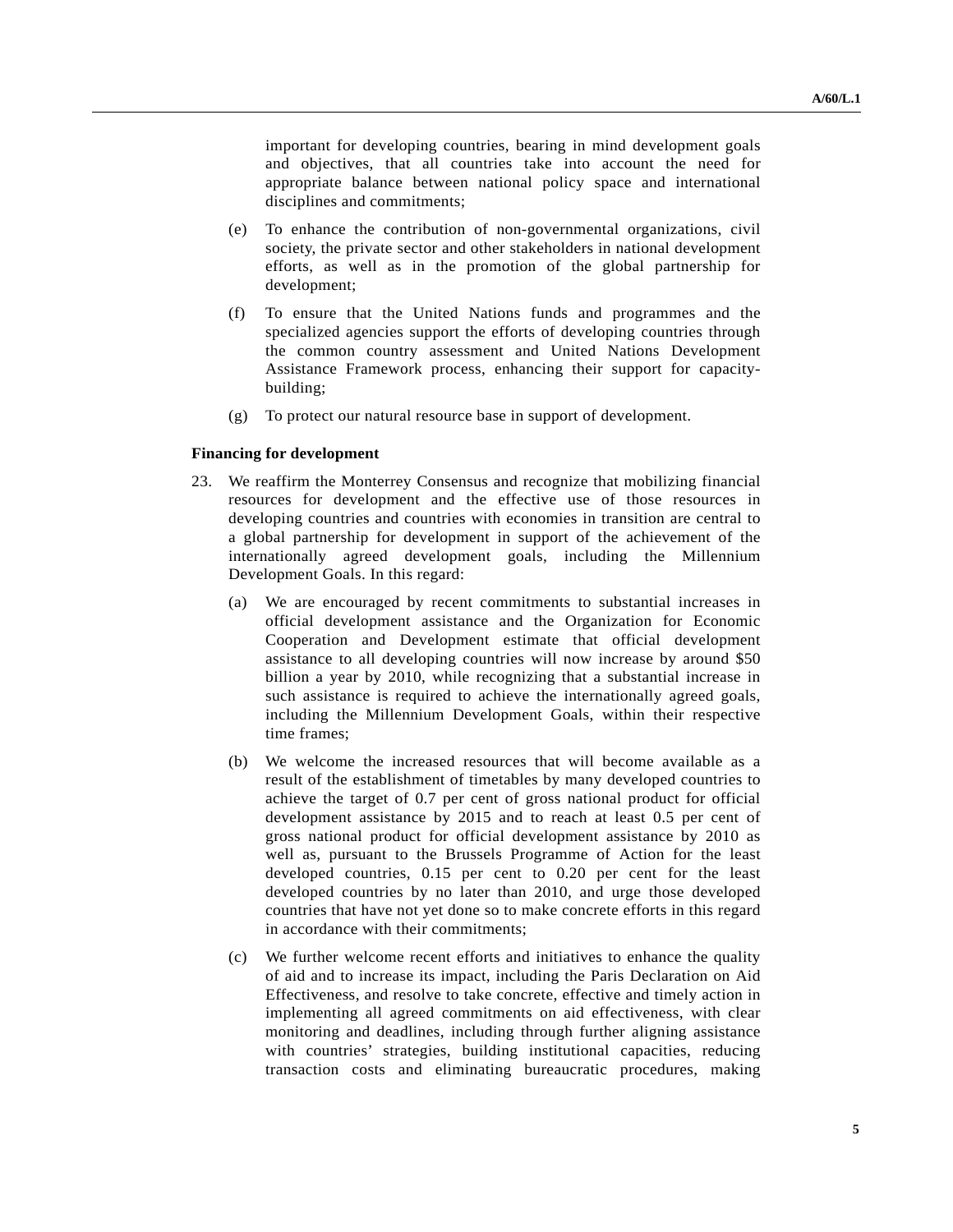progress on untying aid, enhancing the absorptive capacity and financial management of recipient countries and strengthening the focus on development results;

- (d) We recognize the value of developing innovative sources of financing, provided those sources do not unduly burden developing countries. In that regard, we take note with interest of the international efforts, contributions and discussions, such as the Action Against Hunger and Poverty, aimed at identifying innovative and additional sources of financing for development on a public, private, domestic or external basis to increase and supplement traditional sources of financing. Some countries will implement the International Finance Facility. Some countries have launched the International Finance Facility for immunization. Some countries will implement in the near future, utilizing their national authorities, a contribution on airline tickets to enable the financing of development projects, in particular in the health sector, directly or through financing of the International Finance Facility. Other countries are considering whether and to what extent they will participate in these initiatives;
- (e) We acknowledge the vital role the private sector can play in generating new investments, employment and financing for development;
- (f) We resolve to address the development needs of low-income developing countries by working in competent multilateral and international forums, to help them meet, inter alia, their financial, technical and technological requirements;
- (g) We resolve to continue to support the development efforts of middleincome developing countries by working, in competent multilateral and international forums and also through bilateral arrangements, on measures to help them meet, inter alia, their financial, technical and technological requirements;
- (h) We resolve to operationalize the World Solidarity Fund established by the General Assembly and invite those countries in a position to do so to make voluntary contributions to the Fund;
- (i) We recognize the need for access to financial services, in particular for the poor, including through microfinance and microcredit.

# **Domestic resource mobilization**

24. In our common pursuit of growth, poverty eradication and sustainable development, a critical challenge is to ensure the necessary internal conditions for mobilizing domestic savings, both public and private, sustaining adequate levels of productive investment, increasing human capacity, reducing capital flight, curbing the illicit transfer of funds and enhancing international cooperation for creating an enabling domestic environment. We undertake to support the efforts of developing countries to create a domestic enabling environment for mobilizing domestic resources. To this end, we therefore resolve: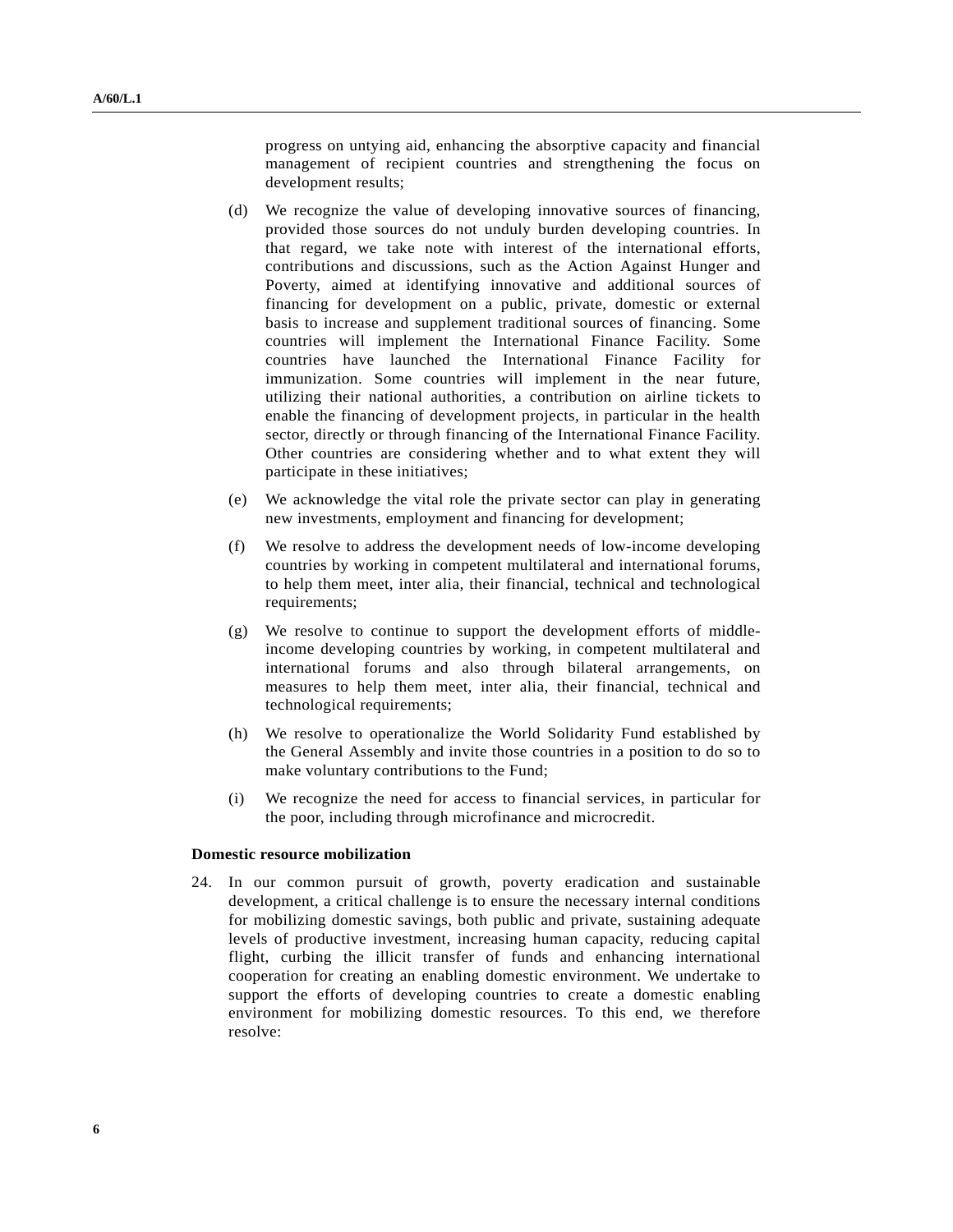- (a) To pursue good governance and sound macroeconomic policies at all levels and support developing countries in their efforts to put in place the policies and investments to drive sustained economic growth, promote small and medium-sized enterprises, promote employment generation and stimulate the private sector;
- (b) To reaffirm that good governance is essential for sustainable development; that sound economic policies, solid democratic institutions responsive to the needs of the people and improved infrastructure are the basis for sustained economic growth, poverty eradication and employment creation; and that freedom, peace and security, domestic stability, respect for human rights, including the right to development, the rule of law, gender equality and market-oriented policies and an overall commitment to just and democratic societies are also essential and mutually reinforcing;
- (c) To make the fight against corruption a priority at all levels and welcome all actions taken in this regard at the national and international levels, including the adoption of policies that emphasize accountability, transparent public sector management and corporate responsibility and accountability, including efforts to return assets transferred through corruption, consistent with the United Nations Convention against Corruption. We urge all States that have not done so to consider signing, ratifying and implementing the Convention;
- (d) To channel private capabilities and resources into stimulating the private sector in developing countries through actions in the public, public/private and private spheres to create an enabling environment for partnership and innovation that contributes to accelerated economic development and hunger and poverty eradication;
- (e) To support efforts to reduce capital flight and measures to curb the illicit transfer of funds.

#### **Investment**

- 25. We resolve to encourage greater direct investment, including foreign investment, in developing countries and countries with economies in transition to support their development activities and to enhance the benefits they can derive from such investments. In this regard:
	- (a) We continue to support efforts by developing countries and countries with economies in transition to create a domestic environment conducive to attracting investments through, inter alia, achieving a transparent, stable and predictable investment climate with proper contract enforcement and respect for property rights and the rule of law and pursuing appropriate policy and regulatory frameworks that encourage business formation;
	- (b) We will put into place policies to ensure adequate investment in a sustainable manner in health, clean water and sanitation, housing and education and in the provision of public goods and social safety nets to protect vulnerable and disadvantaged sectors of society;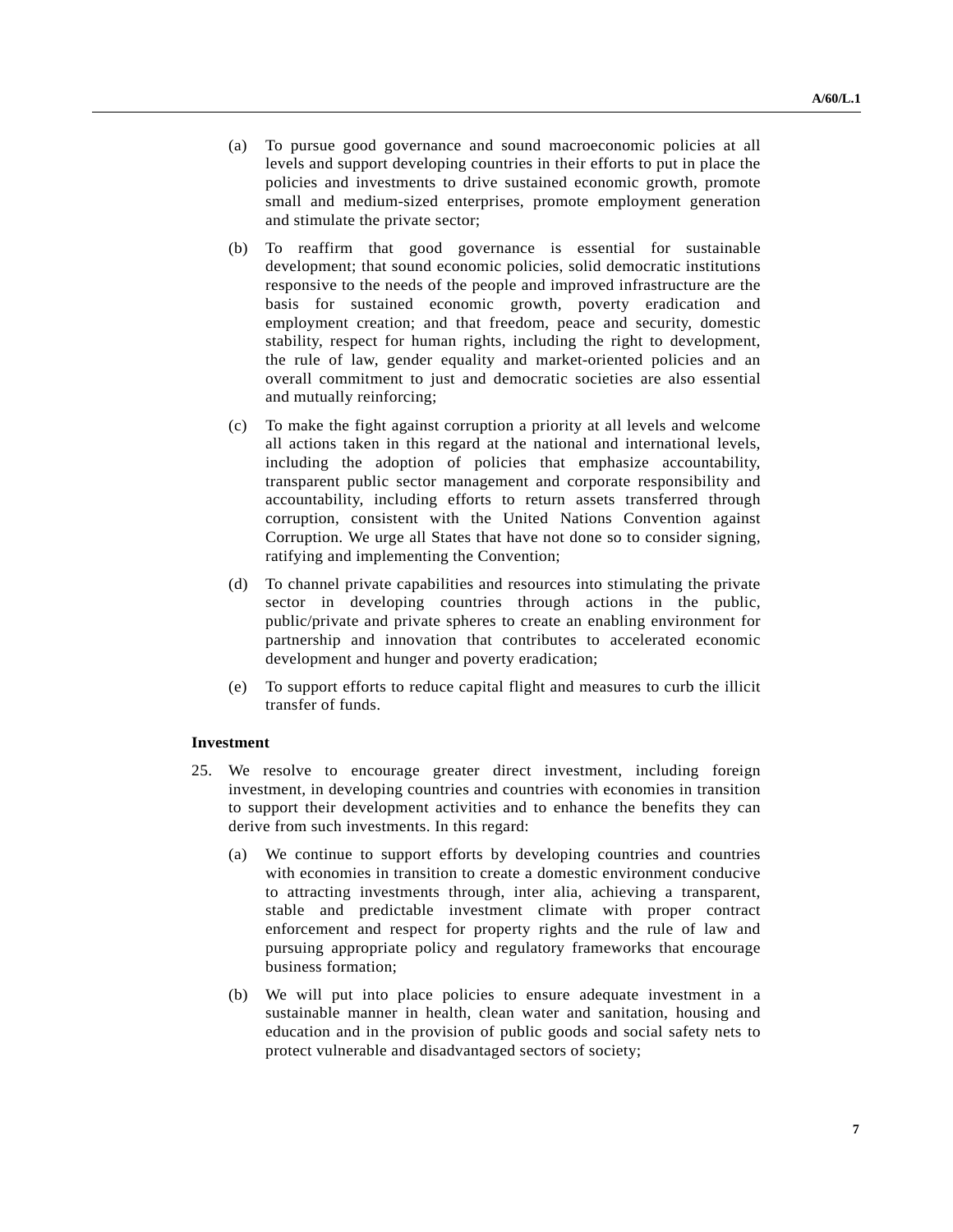- (c) We invite national Governments seeking to develop infrastructure projects and generate foreign direct investment to pursue strategies with the involvement of both the public and private sectors and, where appropriate, international donors;
- (d) We call upon international financial and banking institutions to consider enhancing the transparency of risk rating mechanisms. Sovereign risk assessments, made by the private sector should maximize the use of strict, objective and transparent parameters, which can be facilitated by high-quality data and analysis;
- (e) We underscore the need to sustain sufficient and stable private financial flows to developing countries and countries with economies in transition. It is important to promote measures in source and destination countries to improve transparency and the information about financial flows to developing countries, particularly countries in Africa, the least developed countries, small island developing States and landlocked developing countries. Measures that mitigate the impact of excessive volatility of short-term capital flows are important and must be considered.

### **Debt**

- 26. We emphasize the high importance of a timely, effective, comprehensive and durable solution to the debt problems of developing countries, since debt financing and relief can be an important source of capital for development. To this end:
	- (a) We welcome the recent proposals of the Group of Eight to cancel 100 per cent of the outstanding debt of eligible heavily indebted poor countries owed to the International Monetary Fund, the International Development Association and African Development Fund and to provide additional resources to ensure that the financing capacity of the international financial institutions is not reduced;
	- (b) We emphasize that debt sustainability is essential for underpinning growth and underline the importance of debt sustainability to the efforts to achieve national development goals, including the Millennium Development Goals, recognizing the key role that debt relief can play in liberating resources that can be directed towards activities consistent with poverty eradication, sustained economic growth and sustainable development;
	- (c) We further stress the need to consider additional measures and initiatives aimed at ensuring long-term debt sustainability through increased grantbased financing, cancellation of 100 per cent of the official multilateral and bilateral debt of heavily indebted poor countries and, where appropriate, and on a case-by-case basis, to consider significant debt relief or restructuring for low- and middle-income developing countries with an unsustainable debt burden that are not part of the Heavily Indebted Poor Countries Initiative, as well as the exploration of mechanisms to comprehensively address the debt problems of those countries. Such mechanisms may include debt for sustainable development swaps or multicreditor debt swap arrangements, as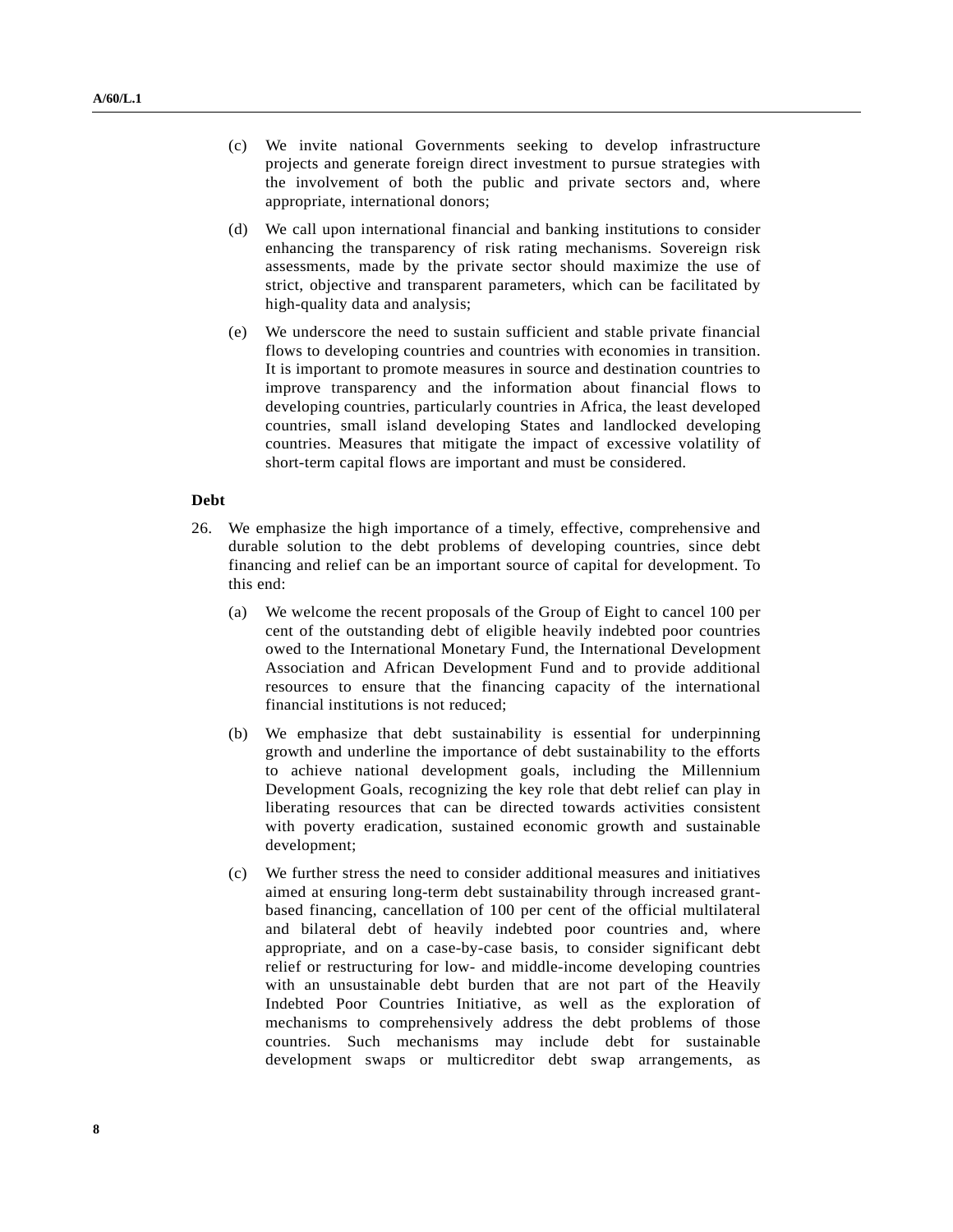appropriate. These initiatives could include further efforts by the International Monetary Fund and the World Bank to develop the debt sustainability framework for low-income countries. This should be achieved in a fashion that does not detract from official development assistance resources, while maintaining the financial integrity of the multilateral financial institutions.

# **Trade**

- 27. A universal, rule-based, open, non-discriminatory and equitable multilateral trading system, as well as meaningful trade liberalization, can substantially stimulate development worldwide, benefiting countries at all stages of development. In that regard, we reaffirm our commitment to trade liberalization and to ensure that trade plays its full part in promoting economic growth, employment and development for all.
- 28. We are committed to efforts designed to ensure that developing countries, especially the least-developed countries, participate fully in the world trading system in order to meet their economic development needs, and reaffirm our commitment to enhanced and predictable market access for the exports of developing countries.
- 29. We will work towards the objective, in accordance with the Brussels Programme of Action, of duty-free and quota-free market access for all least developed countries' products to the markets of developed countries, as well as to the markets of developing countries in a position to do so, and support their efforts to overcome their supply-side constraints.
- 30. We are committed to supporting and promoting increased aid to build productive and trade capacities of developing countries and take further steps in that regard, while welcoming the substantial support already provided.
- 31. We will work to accelerate and facilitate the accession of developing countries and countries with economies in transition to the World Trade Organization consistent with its criteria, recognizing the importance of universal integration in the rules-based global trading system.
- 32. We will work expeditiously towards implementing the development dimensions of the Doha work programme.

# **Commodities**

33. We emphasize the need to address the impact of weak and volatile commodity prices and support the efforts of commodity-dependent countries to restructure, diversify and strengthen the competitiveness of their commodity sectors.

# **Quick-impact initiatives**

34. Given the need to accelerate progress immediately in countries where current trends make the achievement of the internationally agreed development goals unlikely, we resolve to urgently identify and implement country-led initiatives with adequate international support, consistent with long-term national development strategies, that promise immediate and durable improvements in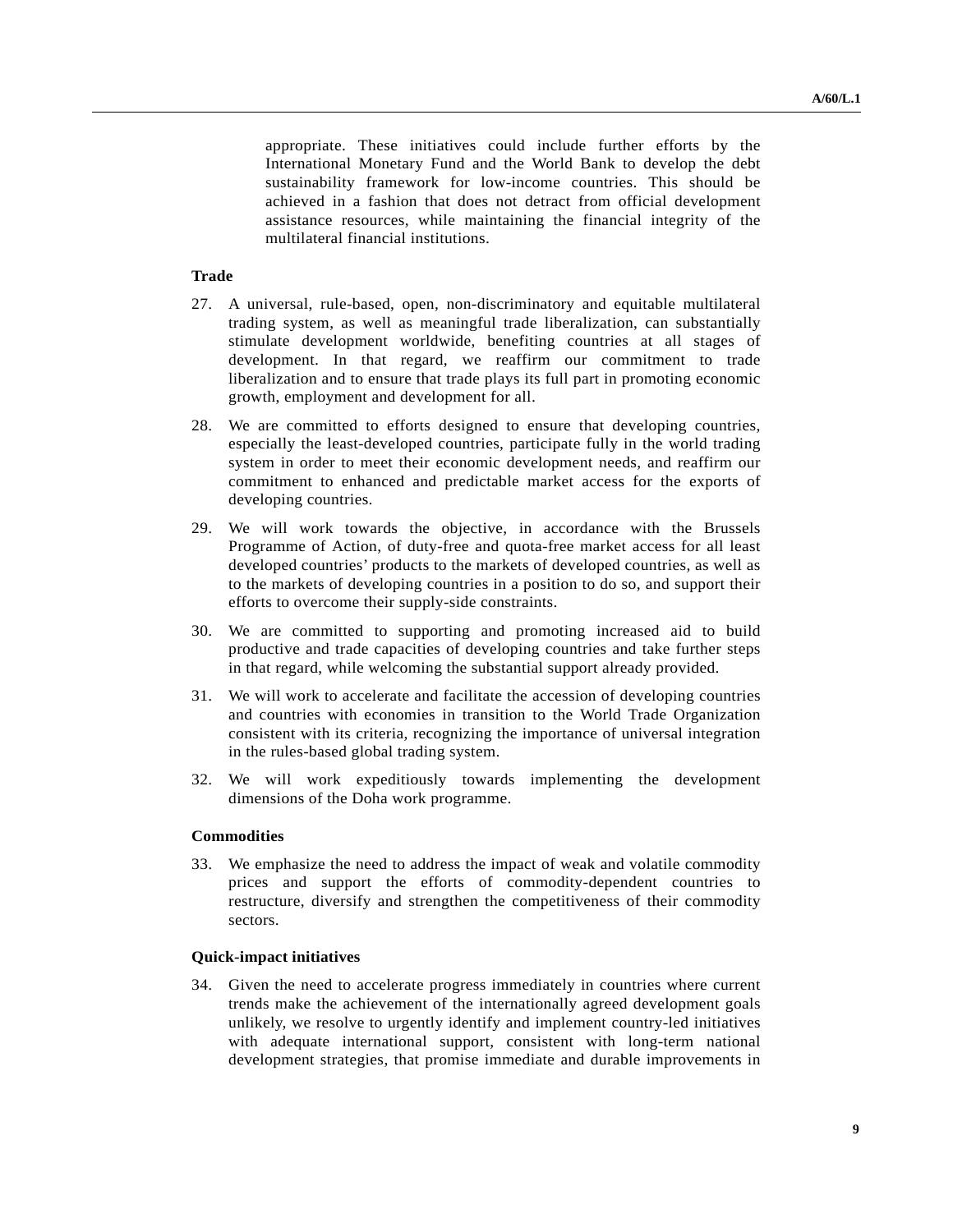the lives of people and renewed hope for the achievement of the development goals. In this regard, we will take such actions as the distribution of malaria bed nets, including free distribution, where appropriate, and effective antimalarial treatments, the expansion of local school meal programmes, using home-grown foods where possible, and the elimination of user fees for primary education and, where appropriate, health-care services.

#### **Systemic issues and global economic decision-making**

- 35. We reaffirm the commitment to broaden and strengthen the participation of developing countries and countries with economies in transition in international economic decision-making and norm-setting, and to that end stress the importance of continuing efforts to reform the international financial architecture, noting that enhancing the voice and participation of developing countries and countries with economies in transition in the Bretton Woods institutions remains a continuous concern.
- 36. We reaffirm our commitment to governance, equity and transparency in the financial, monetary and trading systems. We are also committed to open, equitable, rule-based, predictable and non-discriminatory multilateral trading and financial systems.
- 37. We also underscore our commitment to sound domestic financial sectors, which make a vital contribution to national development efforts, as an important component of an international financial architecture that is supportive of development.
- 38. We further reaffirm the need for the United Nations to play a fundamental role in the promotion of international cooperation for development and the coherence, coordination and implementation of development goals and actions agreed upon by the international community, and we resolve to strengthen coordination within the United Nations system in close cooperation with all other multilateral financial trade and development institutions in order to support sustained economic growth, poverty eradication and sustainable development.
- 39. Good governance at the international level is fundamental for achieving sustainable development. In order to ensure a dynamic and enabling international economic environment, it is important to promote global economic governance through addressing the international finance, trade, technology and investment patterns that have an impact on the development prospects of developing countries. To this effect, the international community should take all necessary and appropriate measures, including ensuring support for structural and macroeconomic reform, a comprehensive solution to the external debt problem and increasing the market access of developing countries.

### **South-South cooperation**

40. We recognize the achievements and great potential of South-South cooperation and encourage the promotion of such cooperation, which complements North-South cooperation as an effective contribution to development and as a means to share best practices and provide enhanced technical cooperation. In this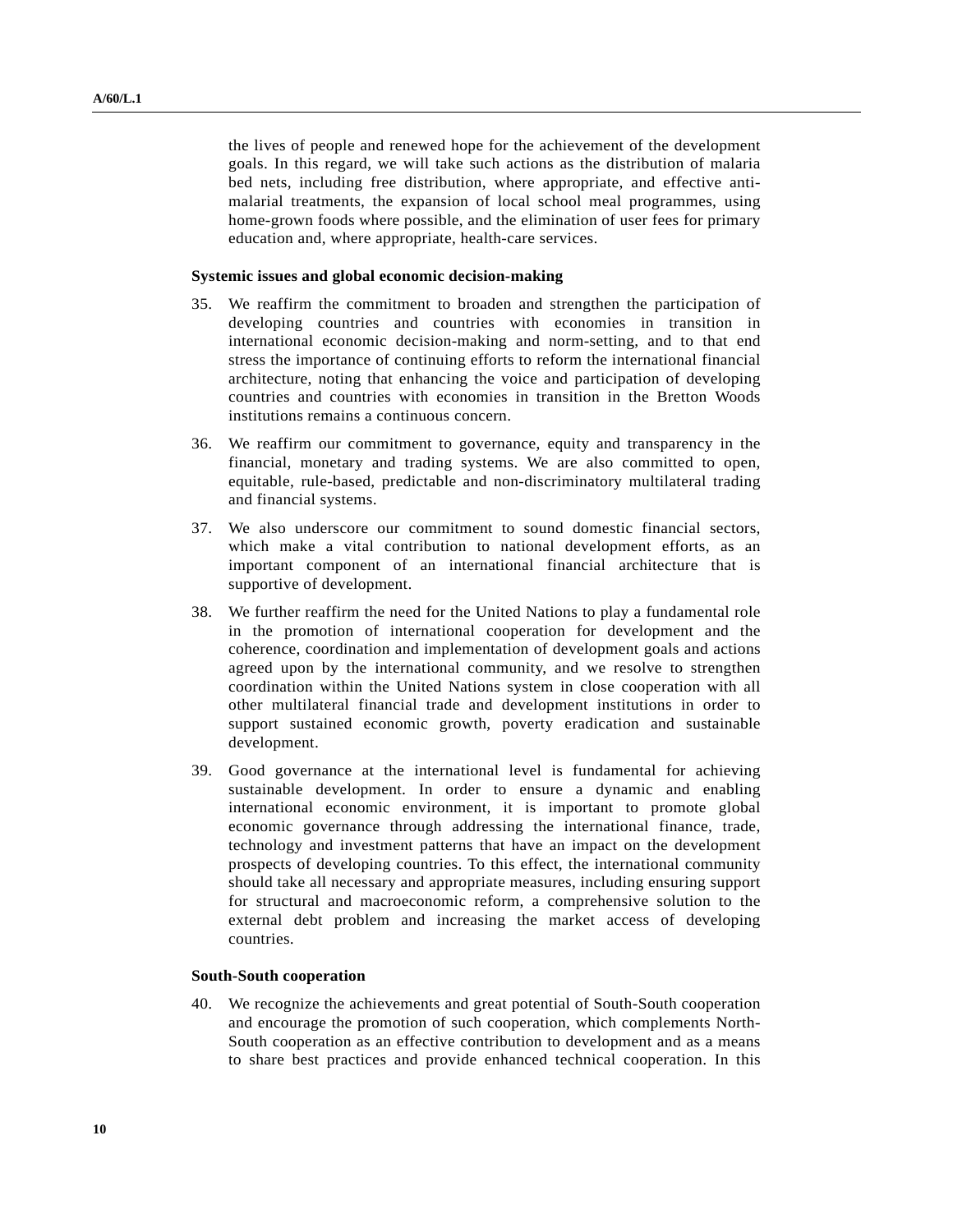context, we note the recent decision of the leaders of the South, adopted at the Second South Summit and contained in the Doha Plan of Action and the Doha Declaration, to intensify their efforts at South-South cooperation, including through the establishment of the New Asian-African Strategic Partnership and other regional cooperation mechanisms, and encourage the international community, including the international financial institutions, to support the efforts of developing countries, inter alia, through triangular cooperation. We also take note with appreciation of the launching of the third round of negotiations on the Global System of Trade Preferences among Developing Countries as an important instrument to stimulate South-South cooperation.

- 41. We welcome the work of the United Nations High Level Committee on South-South cooperation and invite countries to consider supporting the Special Unit for South-South Cooperation within the United Nations Development Programme in order to respond effectively to the development needs of developing countries.
- 42. We recognize the considerable contribution of arrangements such as the Organization of Petroleum Exporting Countries fund initiated by a group of developing countries, as well as the potential contribution of the South Fund for Development and Humanitarian Assistance, to development activities in developing countries.

# **Education**

- 43. We emphasize the critical role of both formal and informal education in the achievement of poverty eradication and other development goals as envisaged in the Millennium Declaration, in particular basic education and training for eradicating illiteracy, and strive for expanded secondary and higher education as well as vocational education and technical training, especially for girls and women, the creation of human resources and infrastructure capabilities and the empowerment of those living in poverty. In this context, we reaffirm the Dakar Framework for Action adopted at the World Education Forum in 2000 and recognize the importance of the United Nations Educational, Scientific and Cultural Organization strategy for the eradication of poverty, especially extreme poverty, in supporting the Education for All programmes as a tool to achieve the millennium development goal of universal primary education by 2015.
- 44. We reaffirm our commitment to support developing country efforts to ensure that all children have access to and complete free and compulsory primary education of good quality, to eliminate gender inequality and imbalance and to renew efforts to improve girls' education. We also commit ourselves to continuing to support the efforts of developing countries in the implementation of the Education for All initiative, including with enhanced resources of all types through the Education for All fast-track initiative in support of countryled national education plans.
- 45. We commit ourselves to promoting education for peace and human development.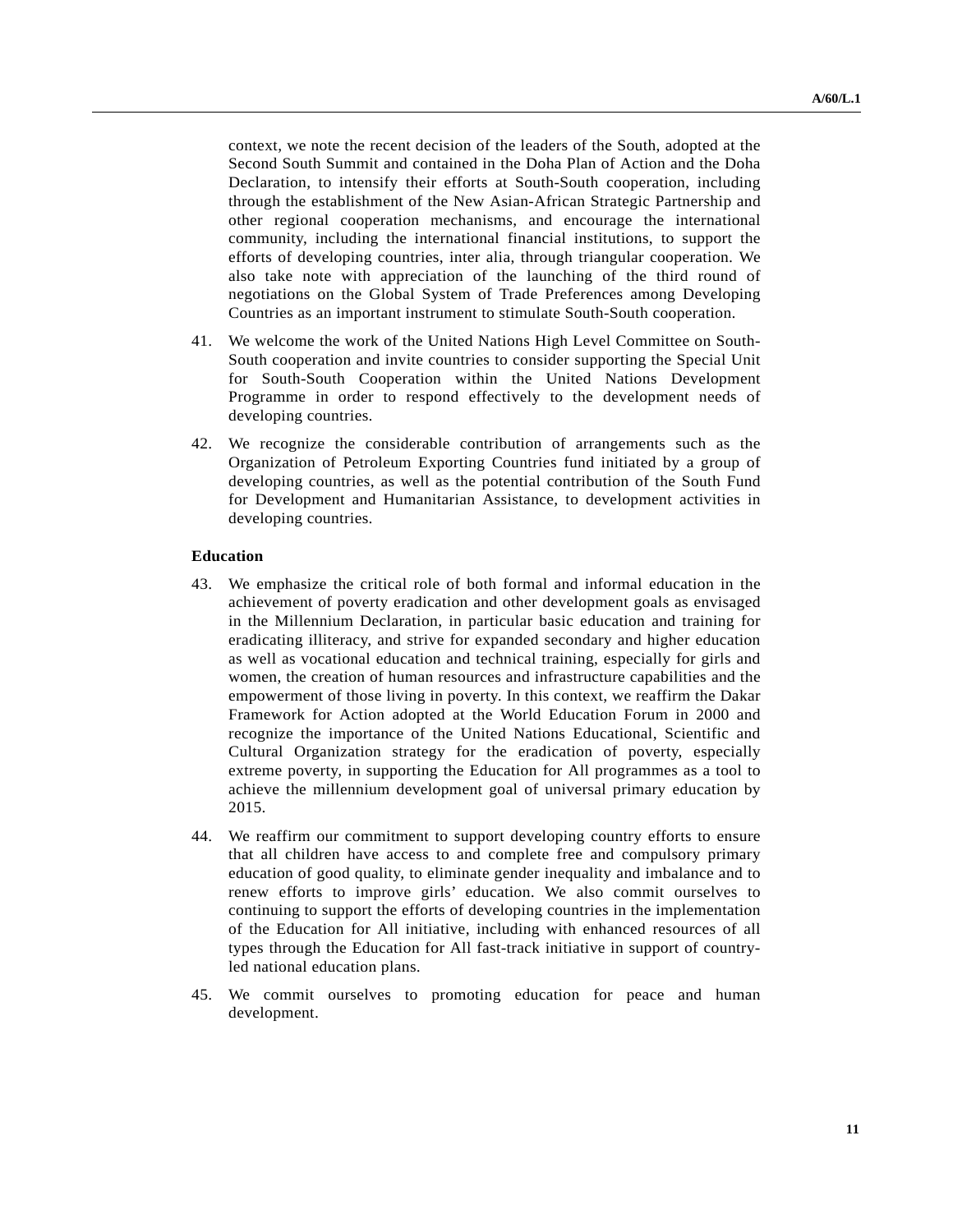# **Rural and agricultural development**

46. We reaffirm that food security and rural and agricultural development must be adequately and urgently addressed in the context of national development and response strategies and, in this context, will enhance the contributions of indigenous and local communities, as appropriate. We are convinced that the eradication of poverty, hunger and malnutrition, particularly as they affect children, is crucial for the achievement of the Millennium Development Goals. Rural and agricultural development should be an integral part of national and international development policies. We deem it necessary to increase productive investment in rural and agricultural development to achieve food security. We commit ourselves to increasing support for agricultural development and trade capacity-building in the agricultural sector in developing countries. Support for commodity development projects, especially market-based projects, and for their preparation under the Second Account of the Common Fund for Commodities should be encouraged.

# **Employment**

47. We strongly support fair globalization and resolve to make the goals of full and productive employment and decent work for all, including for women and young people, a central objective of our relevant national and international policies as well as our national development strategies, including poverty reduction strategies, as part of our efforts to achieve the Millennium Development Goals. These measures should also encompass the elimination of the worst forms of child labour, as defined in International Labour Organization Convention No. 182, and forced labour. We also resolve to ensure full respect for the fundamental principles and rights at work.

#### **Sustainable development: managing and protecting our common environment**

- 48. We reaffirm our commitment to achieve the goal of sustainable development, including through the implementation of Agenda 21 and the Johannesburg Plan of Implementation. To this end, we commit ourselves to undertaking concrete actions and measures at all levels and to enhancing international cooperation, taking into account the Rio principles. These efforts will also promote the integration of the three components of sustainable development — economic development, social development and environmental protection — as interdependent and mutually reinforcing pillars. Poverty eradication, changing unsustainable patterns of production and consumption and protecting and managing the natural resource base of economic and social development are overarching objectives of and essential requirements for sustainable development.
- 49. We will promote sustainable consumption and production patterns, with the developed countries taking the lead and all countries benefiting from the process, as called for in the Johannesburg Plan of Implementation. In that context, we support developing countries in their efforts to promote a recycling economy.
- 50. We face serious and multiple challenges in tackling climate change, promoting clean energy, meeting energy needs and achieving sustainable development, and we will act with resolve and urgency in this regard.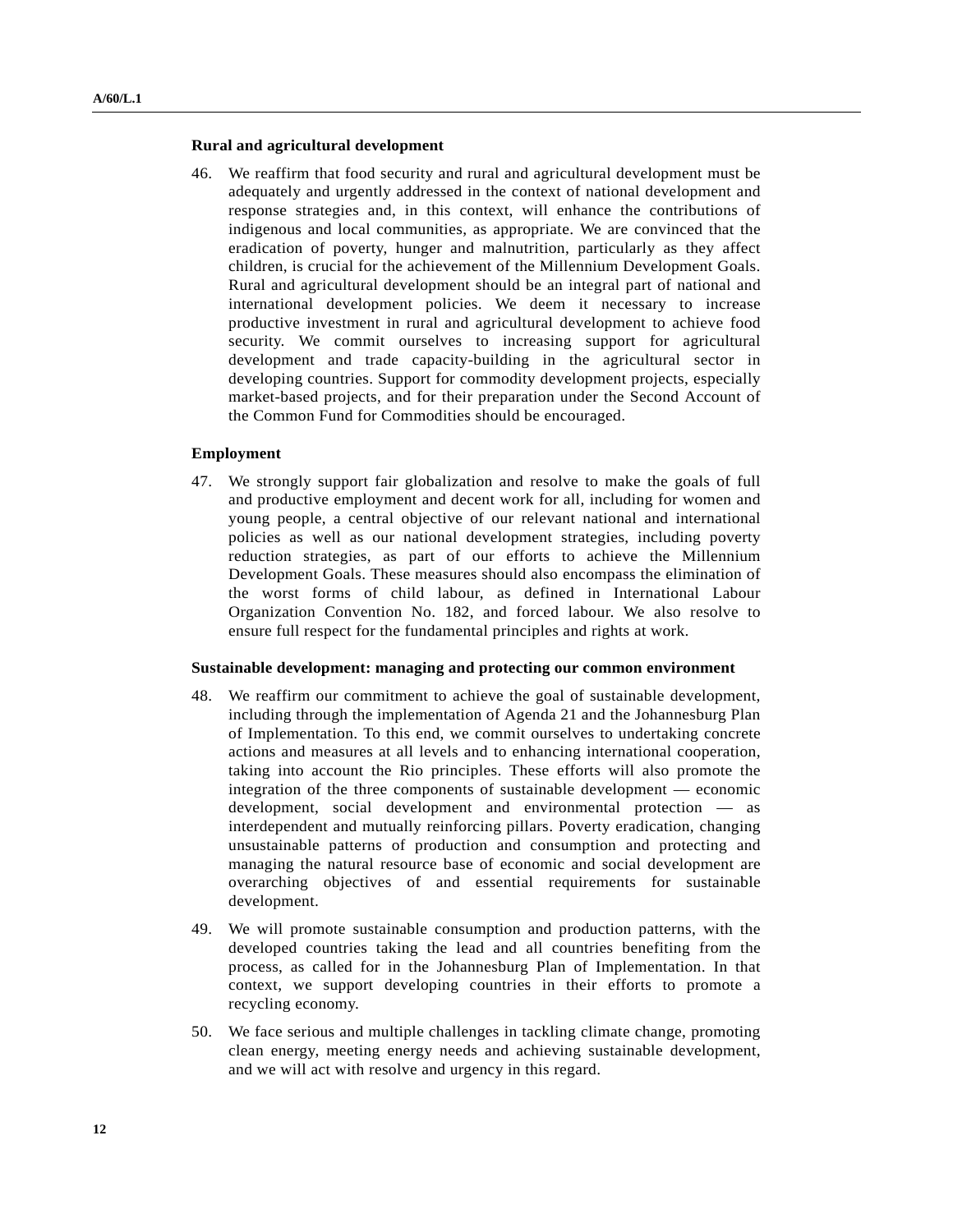- 51. We recognize that climate change is a serious and long-term challenge that has the potential to affect every part of the globe. We emphasize the need to meet all the commitments and obligations we have undertaken in the United Nations Framework Convention on Climate Change and other relevant international agreements, including, for many of us, the Kyoto Protocol. The United Nations Framework Convention on Climate Change is the appropriate framework for addressing future action on climate change at the global level.
- 52. We reaffirm our commitment to the ultimate objective of the Convention: to stabilize greenhouse gas concentrations in the atmosphere at a level that prevents dangerous anthropogenic interference with the climate system.
- 53. We acknowledge that the global nature of climate change calls for the widest possible cooperation and participation in an effective and appropriate international response, in accordance with the principles of the Convention. We are committed to moving forward the global discussion on long-term cooperative action to address climate change, in accordance with these principles. We stress the importance of the eleventh session of the Conference of the Parties to the Convention, to be held in Montreal, Canada, in November 2005.
- 54. We acknowledge various partnerships that are under way to advance action on clean energy and climate change, including bilateral, regional and multilateral initiatives.
- 55. We are committed to taking further action through practical international cooperation, inter alia:
	- (a) To promote innovation, clean energy and energy efficiency and conservation; improve policy, regulatory and financing frameworks; and accelerate the deployment of cleaner technologies;
	- (b) To enhance private investment, transfer of technologies and capacitybuilding to developing countries, as called for in the Johannesburg Plan of Implementation, taking into account their own energy needs and priorities;
	- (c) To assist developing countries to improve their resilience and integrate adaptation goals into their sustainable development strategies, given that adaptation to the effects of climate change due to both natural and human factors is a high priority for all nations, particularly in those most vulnerable, namely, those referred to in article 4.8 of the United Nations Framework Convention on Climate Change;
	- (d) To continue to assist developing countries, in particular small island developing States, least developed countries and African countries, including those that are particularly vulnerable to climate change, in addressing their adaptation needs relating to the adverse effects of climate change.
- 56. In pursuance of our commitment to achieve sustainable development, we further resolve:
	- (a) To promote the United Nations Decade of Education for Sustainable Development and the International Decade for Action, "Water for Life";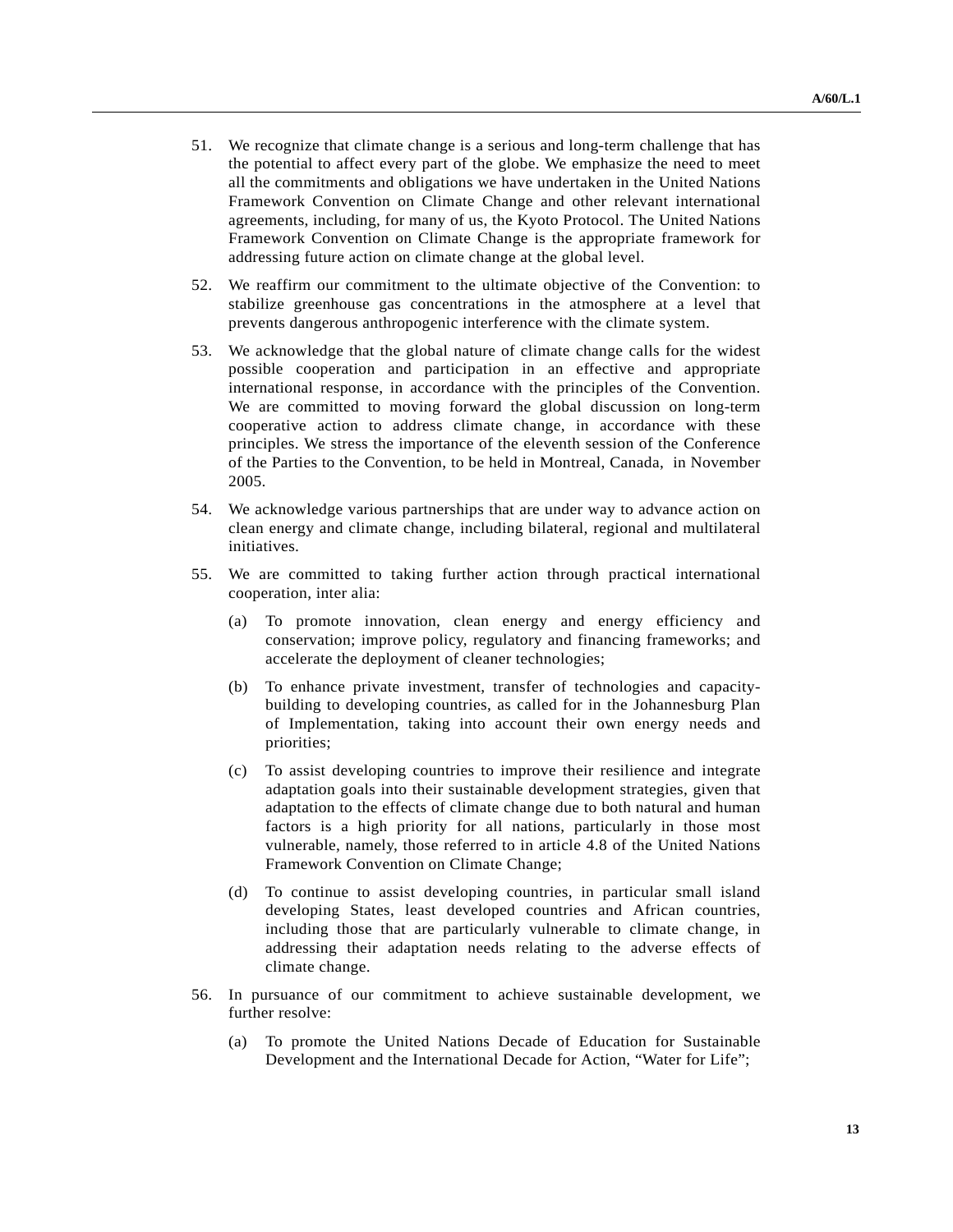- (b) To support and strengthen the implementation of the United Nations Convention to Combat Desertification in Those Countries Experiencing Serious Drought and/or Desertification, Particularly in Africa, to address causes of desertification and land degradation, as well as poverty resulting from land degradation, through, inter alia, the mobilization of adequate and predictable financial resources, the transfer of technology and capacity-building at all levels;
- (c) That the States parties to the Convention on Biological Diversity and its Cartagena Protocol on Biosafety should support the implementation of the Convention and the Protocol, as well as other biodiversity-related agreements and the Johannesburg commitment for a significant reduction in the rate of loss of biodiversity by 2010. The States parties will continue to negotiate within the framework of the Convention on Biological Diversity, bearing in mind the Bonn Guidelines, an international regime to promote and safeguard the fair and equitable sharing of benefits arising out of the utilization of genetic resources. All States will fulfil commitments and significantly reduce the rate of loss of biodiversity by 2010 and continue ongoing efforts towards elaborating and negotiating an international regime on access to genetic resources and benefit-sharing;
- (d) To recognize that the sustainable development of indigenous peoples and their communities is crucial in our fight against hunger and poverty;
- (e) To reaffirm our commitment, subject to national legislation, to respect, preserve and maintain the knowledge, innovations and practices of indigenous and local communities embodying traditional lifestyles relevant to the conservation and sustainable use of biological diversity, promote their wider application with the approval and involvement of the holders of such knowledge, innovations and practices and encourage the equitable sharing of the benefits arising from their utilization;
- (f) To work expeditiously towards the establishment of a worldwide early warning system for all natural hazards with regional nodes, building on existing national and regional capacity such as the newly established Indian Ocean Tsunami Warning and Mitigation System;
- (g) To fully implement the Hyogo Declaration and the Hyogo Framework for Action 2005-2015 adopted at the World Conference on Disaster Reduction, in particular those commitments related to assistance for developing countries that are prone to natural disasters and disasterstricken States in the transition phase towards sustainable physical, social and economic recovery, for risk-reduction activities in post-disaster recovery and for rehabilitation processes;
- (h) To assist developing countries' efforts to prepare integrated water resources management and water efficiency plans as part of their national development strategies and to provide access to safe drinking water and basic sanitation in accordance with the Millennium Declaration and the Johannesburg Plan of Implementation, including halving by 2015 the proportion of people who are unable to reach or afford safe drinking water and who do not have access to basic sanitation;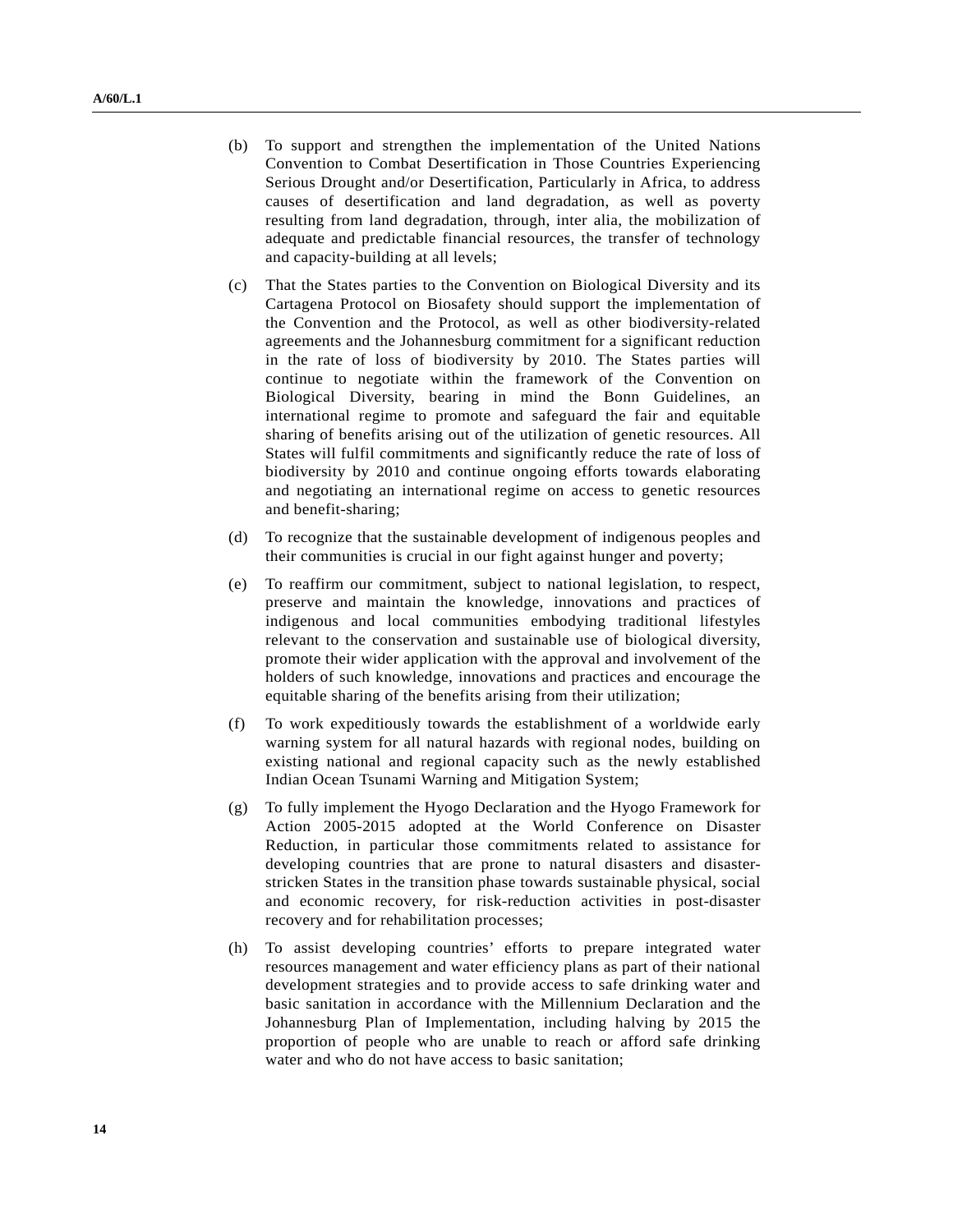- (i) To accelerate the development and dissemination of affordable and cleaner energy efficiency and energy conservation technologies, as well as the transfer of such technologies, in particular to developing countries, on favourable terms, including on concessional and preferential terms, as mutually agreed, bearing in mind that access to energy facilitates the eradication of poverty;
- (j) To strengthen the conservation, sustainable management and development of all types of forests for the benefit of current and future generations, including through enhanced international cooperation, so that trees and forests may contribute fully to the achievement of the internationally agreed development goals, including those contained in the Millennium Declaration, taking full account of the linkages between the forest sector and other sectors. We look forward to the discussions at the sixth session of the United Nations Forum on Forests;
- (k) To promote the sound management of chemicals and hazardous wastes throughout their life cycle, in accordance with Agenda 21 and the Johannesburg Plan of Implementation, aiming to achieve that by 2020 chemicals are used and produced in ways that lead to the minimization of significant adverse effects on human health and the environment using transparent and science-based risk assessment and risk management procedures, by adopting and implementing a voluntary strategic approach to international management of chemicals, and to support developing countries in strengthening their capacity for the sound management of chemicals and hazardous wastes by providing technical and financial assistance, as appropriate;
- (l) To improve cooperation and coordination at all levels in order to address issues related to oceans and seas in an integrated manner and promote integrated management and sustainable development of the oceans and seas;
- (m) To achieve significant improvement in the lives of at least 100 million slum-dwellers by 2020, recognizing the urgent need for the provision of increased resources for affordable housing and housing-related infrastructure, prioritizing slum prevention and slum upgrading, and to encourage support for the United Nations Habitat and Human Settlements Foundation and its Slum Upgrading Facility;
- (n) To acknowledge the invaluable role of the Global Environment Facility in facilitating cooperation with developing countries; we look forward to a successful replenishment this year along with the successful conclusion of all outstanding commitments from the third replenishment;
- (o) To note that cessation of the transport of radioactive materials through the regions of small island developing States is an ultimate desired goal of small island developing States and some other countries and recognize the right of freedom of navigation in accordance with international law. States should maintain dialogue and consultation, in particular under the aegis of the International Atomic Energy Agency and the International Maritime Organization, with the aim of improved mutual understanding, confidence-building and enhanced communication in relation to the safe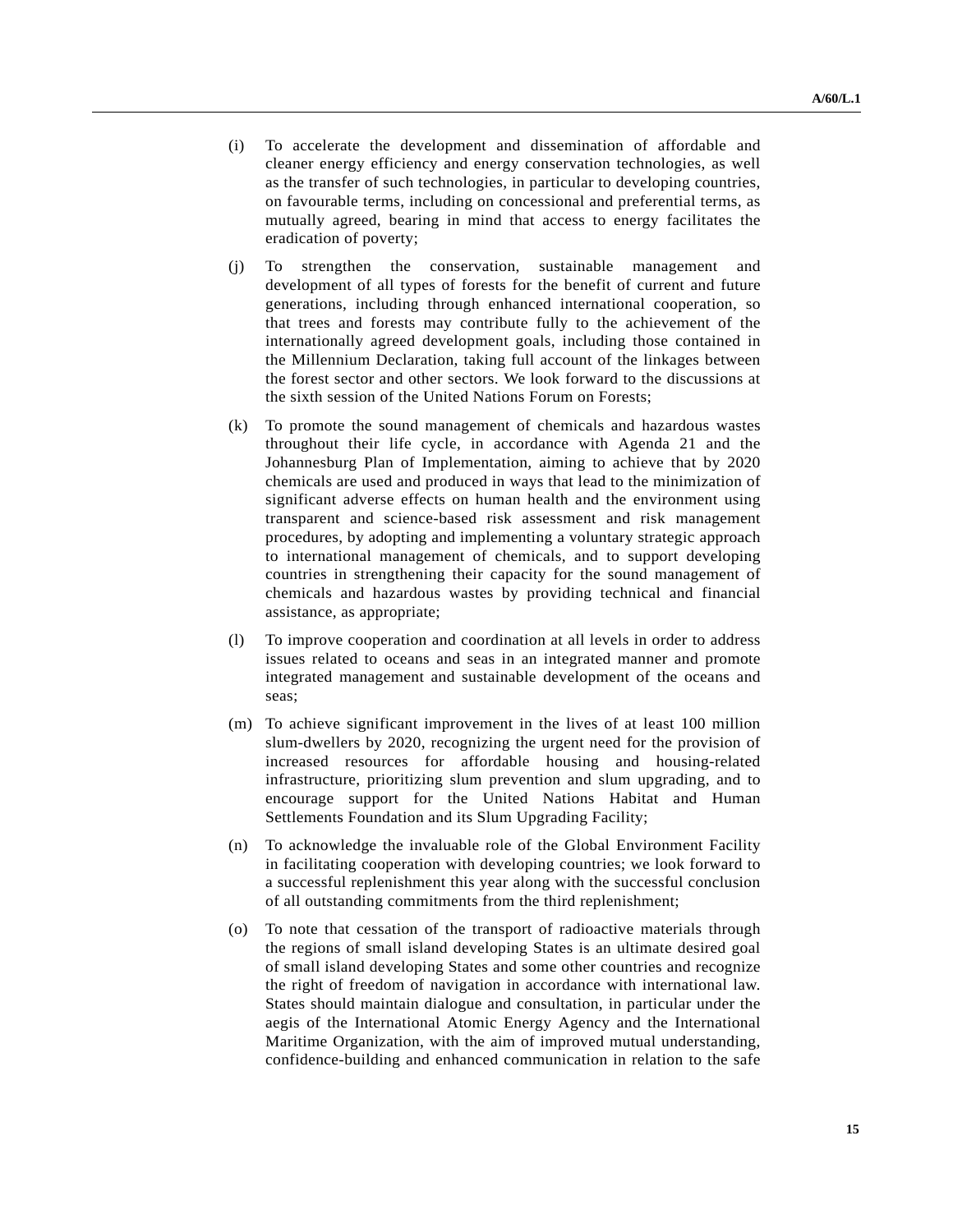maritime transport of radioactive materials. States involved in the transport of such materials are urged to continue to engage in dialogue with small island developing States and other States to address their concerns. These concerns include the further development and strengthening, within the appropriate fora, of international regulatory regimes to enhance safety, disclosure, liability, security and compensation in relation to such transport.

### **HIV/AIDS, malaria, tuberculosis and other health issues**

- 57. We recognize that HIV/AIDS, malaria, tuberculosis and other infectious diseases pose severe risks for the entire world and serious challenges to the achievement of development goals. We acknowledge the substantial efforts and financial contributions made by the international community, while recognizing that these diseases and other emerging health challenges require a sustained international response. To this end, we commit ourselves to:
	- (a) Increasing investment, building on existing mechanisms and through partnership, to improve health systems in developing countries and those with economies in transition with the aim of providing sufficient health workers, infrastructure, management systems and supplies to achieve the health-related Millennium Development Goals by 2015;
	- (b) Implementing measures to increase the capacity of adults and adolescents to protect themselves from the risk of HIV infection;
	- (c) Fully implementing all commitments established by the Declaration of Commitment on HIV/AIDS through stronger leadership, the scaling up of a comprehensive response to achieve broad multisectoral coverage for prevention, care, treatment and support, the mobilization of additional resources from national, bilateral, multilateral and private sources and the substantial funding of the Global Fund to Fight AIDS, Tuberculosis and Malaria as well as of the HIV/AIDS component of the work programmes of the United Nations system agencies and programmes engaged in the fight against HIV/AIDS;
	- (d) Developing and implementing a package for HIV prevention, treatment and care with the aim of coming as close as possible to the goal of universal access to treatment by 2010 for all those who need it, including through increased resources, and working towards the elimination of stigma and discrimination, enhanced access to affordable medicines and the reduction of vulnerability of persons affected by HIV/AIDS and other health issues, in particular orphaned and vulnerable children and older persons;
	- (e) Ensuring the full implementation of our obligations under the International Health Regulations adopted by the fifty-eighth World Health Assembly in May 2005, including the need to support the Global Outbreak Alert and Response Network of the World Health Organization;
	- (f) Working actively to implement the "Three Ones" principles in all countries, including by ensuring that multiple institutions and international partners all work under one agreed HIV/AIDS framework that provides the basis for coordinating the work of all partners, with one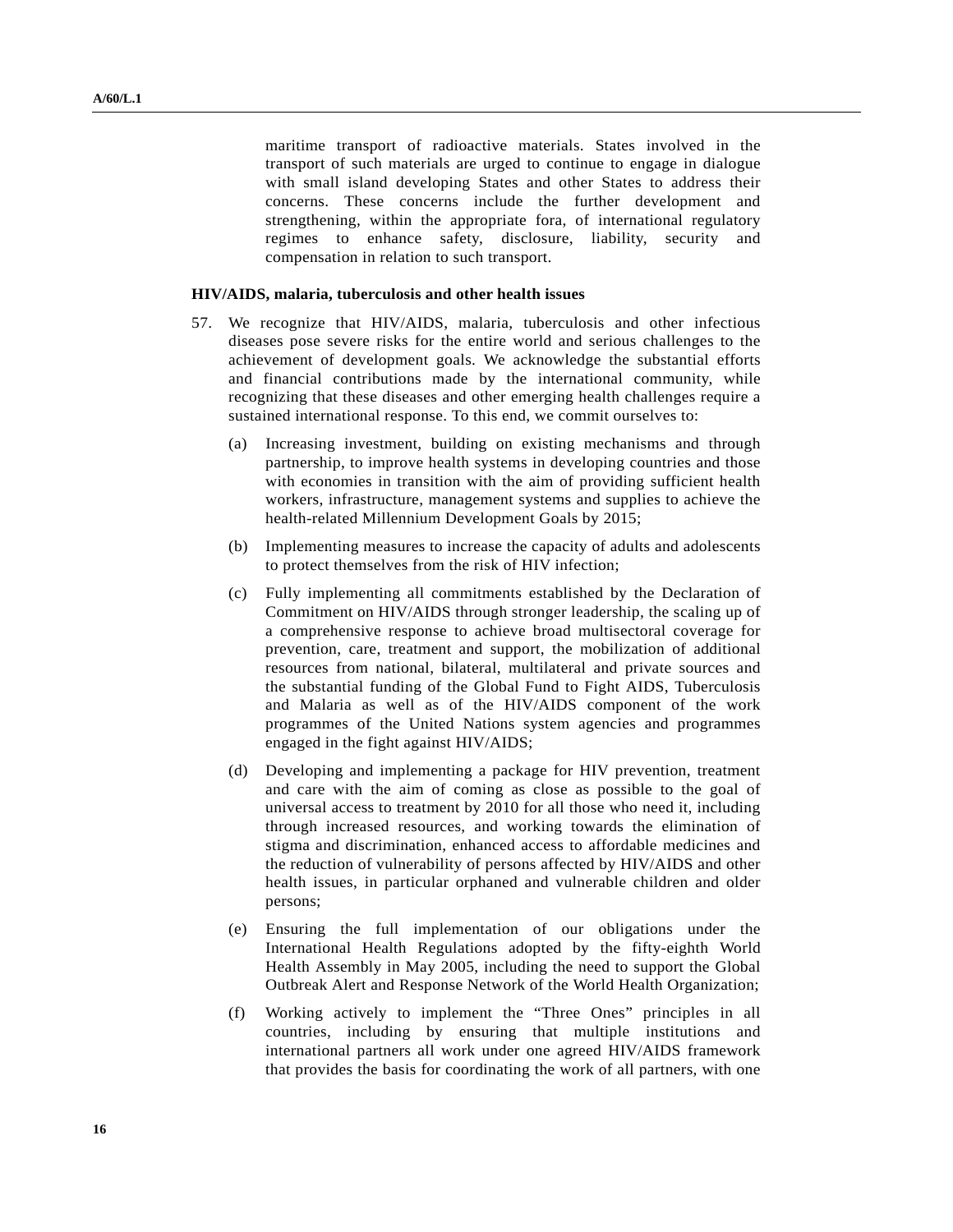national AIDS coordinating authority having a broad-based multisectoral mandate, and under one agreed country-level monitoring and evaluation system. We welcome and support the important recommendations of the Global Task Team on Improving AIDS Coordination among Multilateral Institutions and International Donors;

- (g) Achieving universal access to reproductive health by 2015, as set out at the International Conference on Population and Development, integrating this goal in strategies to attain the internationally agreed development goals, including those contained in the Millennium Declaration, aimed at reducing maternal mortality, improving maternal health, reducing child mortality, promoting gender equality, combating HIV/AIDS and eradicating poverty;
- (h) Promoting long-term funding, including public-private partnerships where appropriate, for academic and industrial research as well as for the development of new vaccines and microbicides, diagnostic kits, drugs and treatments to address major pandemics, tropical diseases and other diseases, such as avian flu and severe acute respiratory syndrome, and taking forward work on market incentives where appropriate through such mechanisms as advance purchase commitments;
- (i) Stressing the need to urgently address malaria and tuberculosis, in particular in the most affected countries, and welcoming the scaling up of all efforts in this regard of bilateral and multilateral initiatives.

#### **Gender equality and empowerment of women**

- 58. We remain convinced that progress for women is progress for all. We reaffirm that the full and effective implementation of the goals and objectives of the Beijing Declaration and Platform for Action and the outcome of the twentythird special session of the General Assembly is an essential contribution to achieving the internationally agreed development goals, including those contained in the Millennium Declaration, and we resolve to promote gender equality and eliminate pervasive gender discrimination by:
	- (a) Eliminating gender inequalities in primary and secondary education by the earliest possible date and at all educational levels by 2015;
	- (b) Guaranteeing the free and equal right of women to own and inherit property and ensuring secure tenure of property and housing by women;
	- (c) Ensuring equal access to reproductive health;
	- (d) Promoting women's equal access to labour markets, sustainable employment and adequate labour protection;
	- (e) Ensuring equal access of women to productive assets and resources, including land, credit and technology;
	- (f) Eliminating all forms of discrimination and violence against women and the girl child, including by ending impunity and by ensuring the protection of civilians, in particular women and the girl child, during and after armed conflicts in accordance with the obligations of States under international humanitarian law and international human rights law;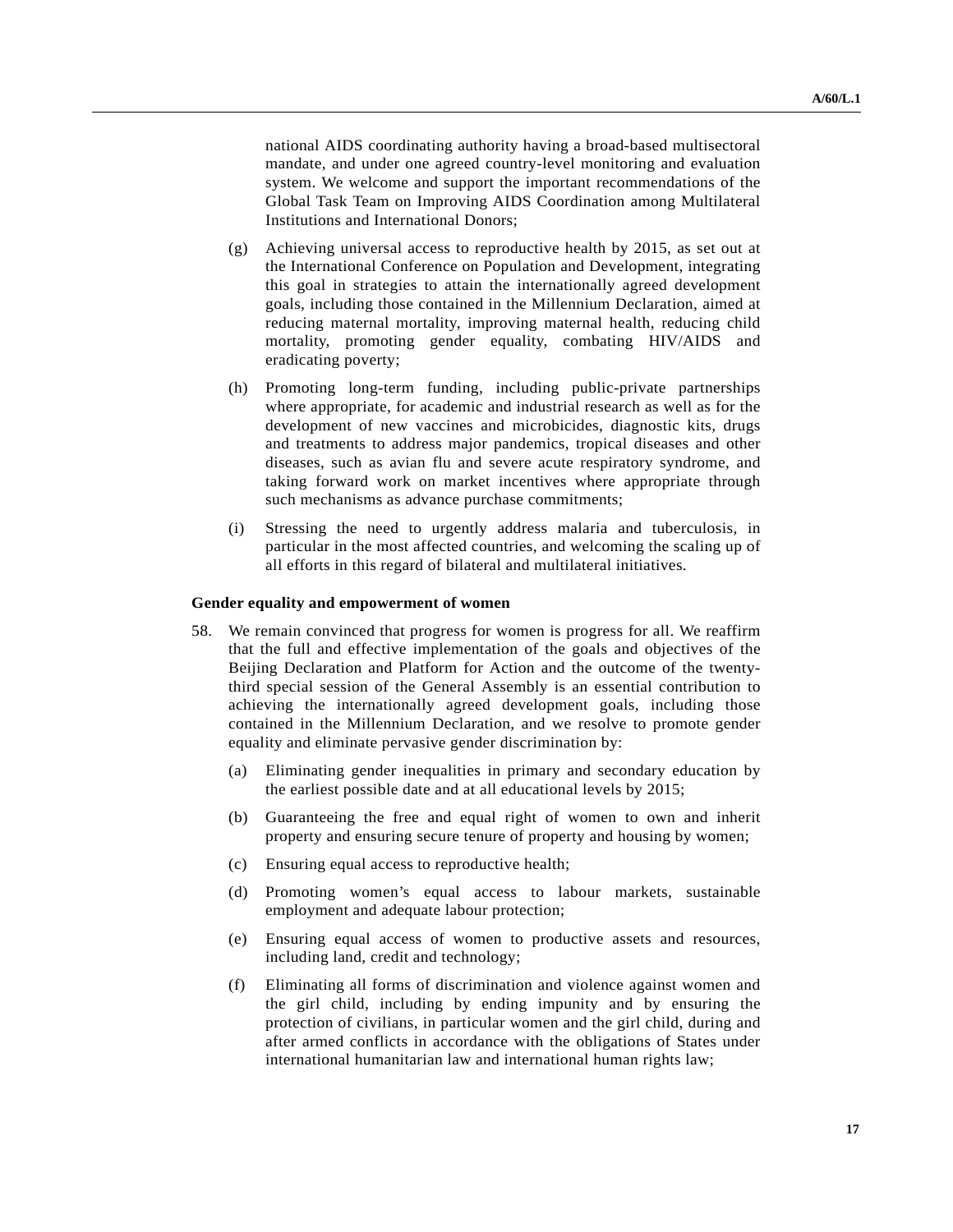- (g) Promoting increased representation of women in Government decisionmaking bodies, including through ensuring their equal opportunity to participate fully in the political process.
- 59. We recognize the importance of gender mainstreaming as a tool for achieving gender equality. To that end, we undertake to actively promote the mainstreaming of a gender perspective in the design, implementation, monitoring and evaluation of policies and programmes in all political, economic and social spheres, and further undertake to strengthen the capabilities of the United Nations system in the area of gender.

# **Science and technology for development**

- 60. We recognize that science and technology, including information and communication technology, are vital for the achievement of the development goals and that international support can help developing countries to benefit from technological advancements and enhance their productive capacity. We therefore commit ourselves to:
	- (a) Strengthening and enhancing existing mechanisms and supporting initiatives for research and development, including through voluntary partnerships between the public and private sectors, to address the special needs of developing countries in the areas of health, agriculture, conservation, sustainable use of natural resources and environmental management, energy, forestry and the impact of climate change;
	- (b) Promoting and facilitating, as appropriate, access to and the development, transfer and diffusion of technologies, including environmentally sound technologies and corresponding know-how, to developing countries;
	- (c) Assisting developing countries in their efforts to promote and develop national strategies for human resources and science and technology, which are primary drivers of national capacity-building for development;
	- (d) Promoting and supporting greater efforts to develop renewable sources of energy, such as solar, wind and geothermal;
	- (e) Implementing policies at the national and international levels to attract both public and private investment, domestic and foreign, that enhances knowledge, transfers technology on mutually agreed terms and raises productivity;
	- (f) Supporting the efforts of developing countries, individually and collectively, to harness new agricultural technologies in order to increase agricultural productivity through environmentally sustainable means;
	- (g) Building a people-centred and inclusive information society so as to enhance digital opportunities for all people in order to help bridge the digital divide, putting the potential of information and communication technologies at the service of development and addressing new challenges of the information society by implementing the outcomes of the Geneva phase of the World Summit on the Information Society and ensuring the success of the second phase of the Summit, to be held in Tunis in November 2005; in this regard, we welcome the establishment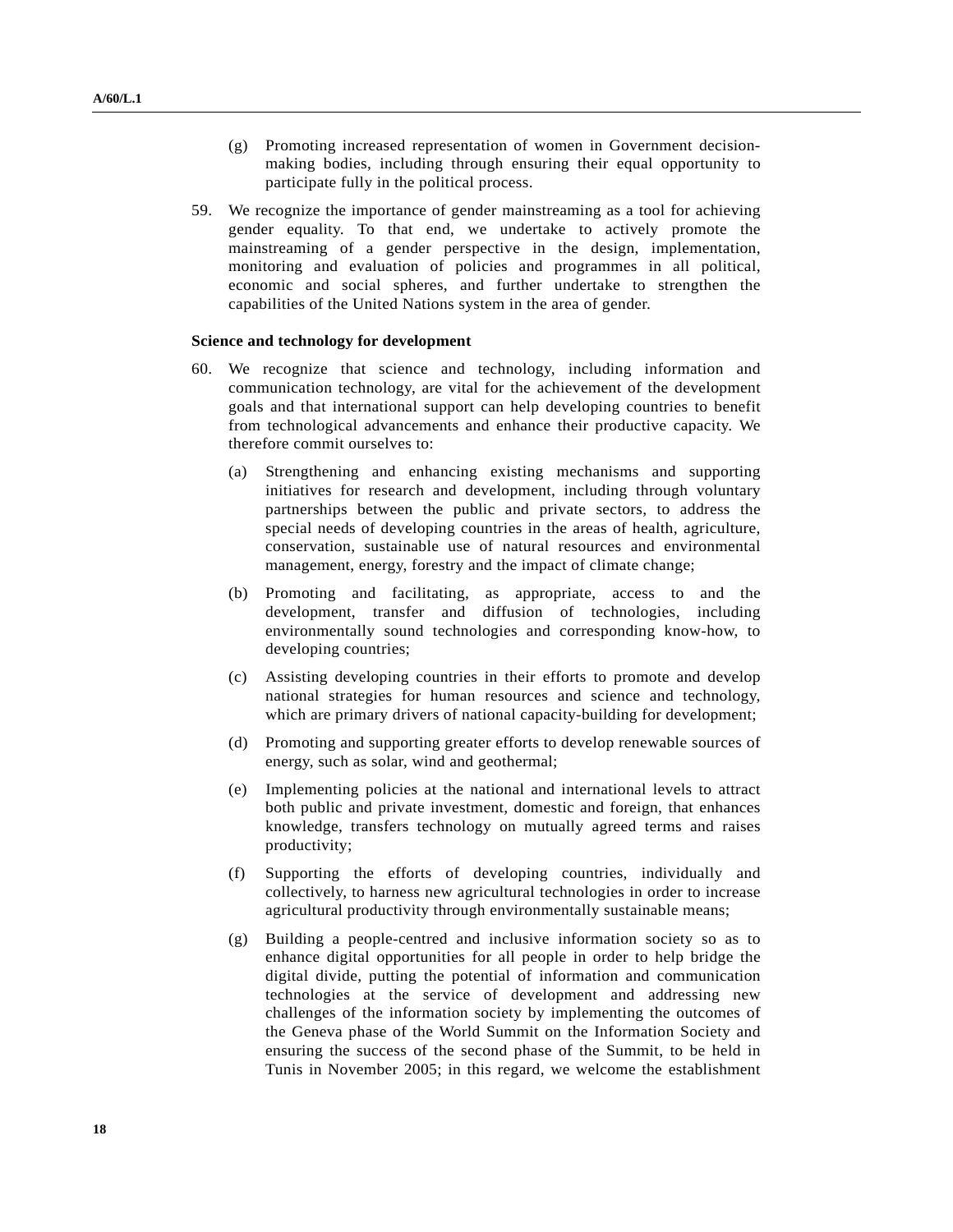of the Digital Solidarity Fund and encourage voluntary contribution to its financing.

### **Migration and development**

- 61. We acknowledge the important nexus between international migration and development and the need to deal with the challenges and opportunities that migration presents to countries of origin, destination and transit. We recognize that international migration brings benefits as well as challenges to the global community. We look forward to the high-level dialogue of the General Assembly on international migration and development to be held in 2006, which will offer an opportunity to discuss the multidimensional aspects of international migration and development in order to identify appropriate ways and means to maximize their development benefits and minimize their negative impacts.
- 62. We reaffirm our resolve to take measures to ensure respect for and protection of the human rights of migrants, migrant workers and members of their families.
- 63. We reaffirm the need to adopt policies and undertake measures to reduce the cost of transferring migrant remittances to developing countries and welcome efforts by Governments and stakeholders in this regard.

#### **Countries with special needs**

- 64. We reaffirm our commitment to address the special needs of the least developed countries and urge all countries and all relevant organizations of the United Nations system, including the Bretton Woods institutions, to make concerted efforts and adopt speedy measures for meeting in a timely manner the goals and targets of the Brussels Programme of Action for the Least Developed Countries for the Decade 2001-2010.
- 65. We recognize the special needs of and challenges faced by landlocked developing countries and therefore reaffirm our commitment to urgently address those needs and challenges through the full, timely and effective implementation of the Almaty Programme of Action and the São Paulo Consensus adopted at the eleventh session of the United Nations Conference on Trade and Development. We encourage the work undertaken by United Nations regional commissions and organizations towards establishing a timecost methodology for indicators to measure the progress in implementation of the Almaty Programme of Action. We also recognize the special difficulties and concerns of landlocked developing countries in their efforts to integrate their economies into the multilateral trading system. In this regard, priority should be given to the full and timely implementation of the Almaty Declaration and the Almaty Programme of Action: Addressing the Special Needs of Landlocked Developing Countries within a New Global Framework for Transit Transport Cooperation for Landlocked and Transit Developing Countries.
- 66. We recognize the special needs and vulnerabilities of small island developing States and reaffirm our commitment to take urgent and concrete action to address those needs and vulnerabilities through the full and effective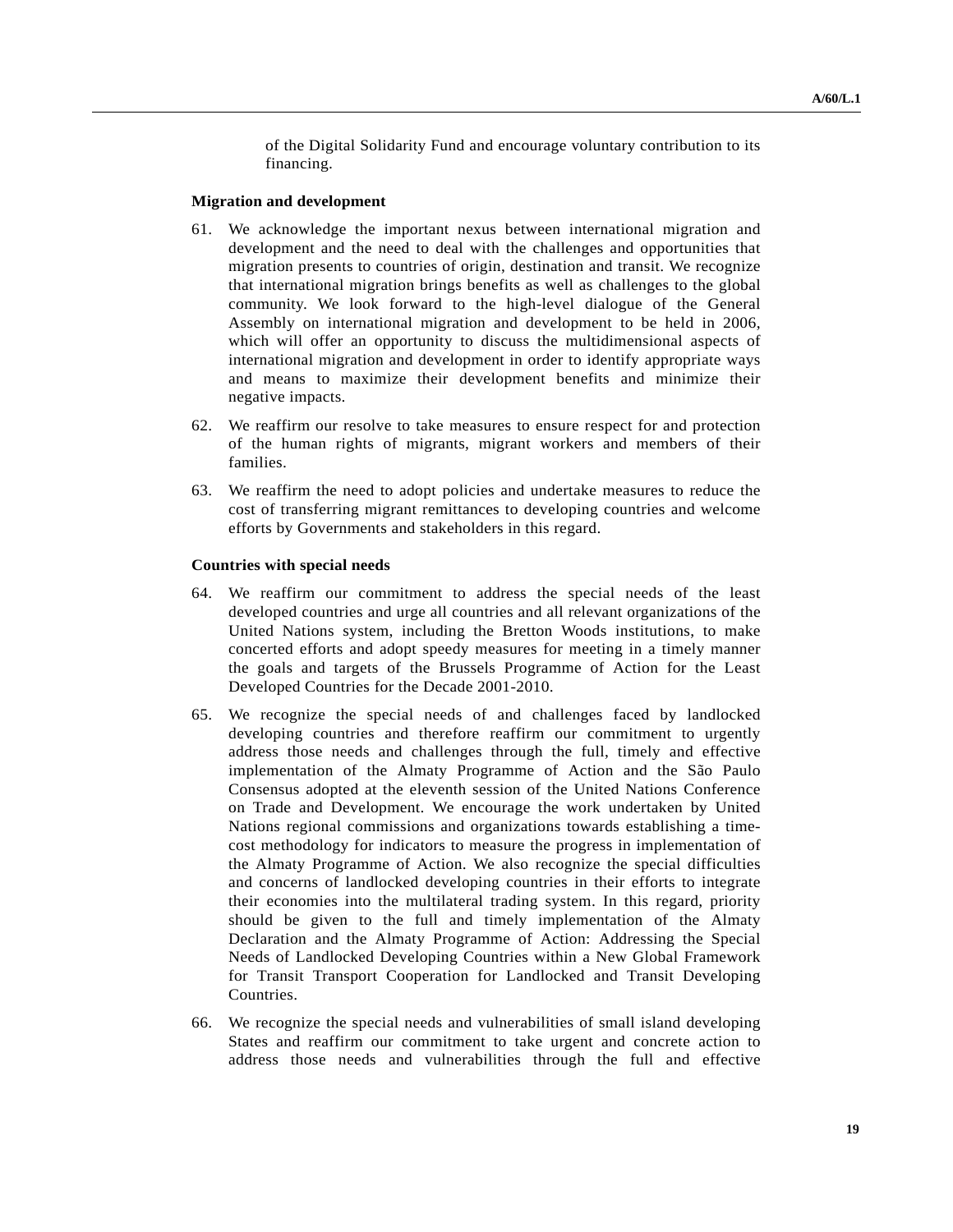implementation of the Mauritius Strategy adopted by the International Meeting to Review the Implementation of the Programme of Action for the Sustainable Development of Small Island Developing States, the Barbados Programme of Action and the outcome of the twenty-second special session of the General Assembly. We further undertake to promote greater international cooperation and partnership for the implementation of the Mauritius Strategy through, inter alia, the mobilization of domestic and international resources, the promotion of international trade as an engine for development and increased international financial and technical cooperation.

67. We emphasize the need for continued, coordinated and effective international support for achieving the development goals in countries emerging from conflict and in those recovering from natural disasters.

#### **Meeting the special needs of Africa**

- 68. We welcome the substantial progress made by the African countries in fulfilling their commitments and emphasize the need to carry forward the implementation of the New Partnership for Africa's Development to promote sustainable growth and development and deepen democracy, human rights, good governance and sound economic management and gender equality and encourage African countries, with the participation of civil society and the private sector, to continue their efforts in this regard by developing and strengthening institutions for governance and the development of the region, and also welcome the recent decisions taken by Africa's partners, including the Group of Eight and the European Union, in support of Africa's development efforts, including commitments that will lead to an increase in official development assistance to Africa of \$25 billion per year by 2010. We reaffirm our commitment to address the special needs of Africa, which is the only continent not on track to meet any of the goals of the Millennium Declaration by 2015, to enable it to enter the mainstream of the world economy, and resolve:
	- (a) To strengthen cooperation with the New Partnership for Africa's Development by providing coherent support for the programmes drawn up by African leaders within that framework, including by mobilizing internal and external financial resources and facilitating approval of such programmes by the multilateral financial institutions;
	- (b) To support the African commitment to ensure that by 2015 all children have access to complete, free and compulsory primary education of good quality, as well as to basic health care;
	- (c) To support the building of an international infrastructure consortium involving the African Union, the World Bank and the African Development Bank, with the New Partnership for Africa's Development as the main framework, to facilitate public and private infrastructure investment in Africa;
	- (d) To promote a comprehensive and durable solution to the external debt problems of African countries, including through the cancellation of 100 per cent of multilateral debt consistent with the recent Group of Eight proposal for the heavily indebted poor countries, and, on a case-by-case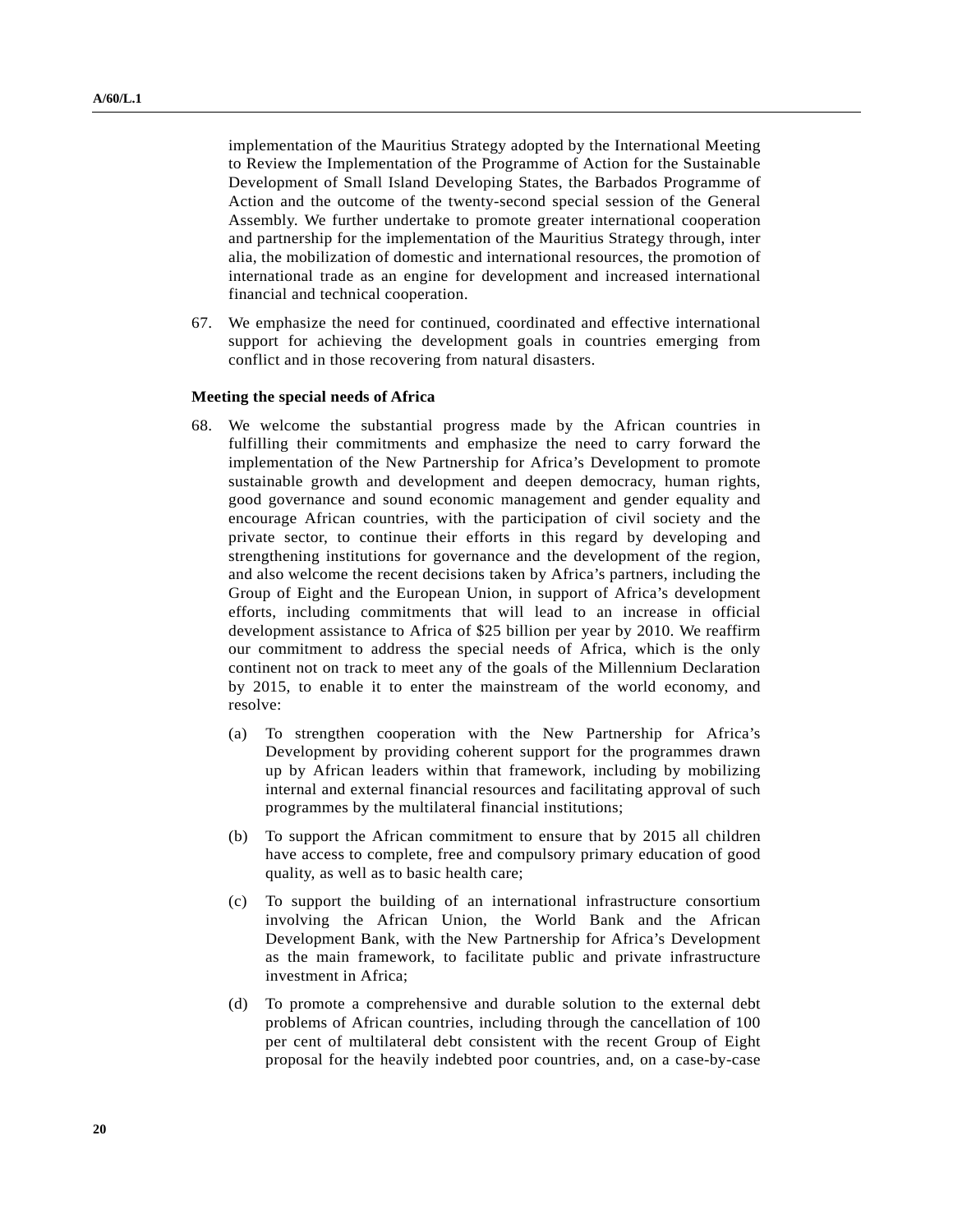basis, where appropriate, significant debt relief, including, inter alia, cancellation or restructuring for heavily indebted African countries not part of the Heavily Indebted Poor Countries Initiative that have unsustainable debt burdens;

- (e) To make efforts to fully integrate African countries in the international trading system, including through targeted trade capacity-building programmes;
- (f) To support the efforts of commodity-dependent African countries to restructure, diversify and strengthen the competitiveness of their commodity sectors and decide to work towards market-based arrangements with the participation of the private sector for commodity price-risk management;
- (g) To supplement the efforts of African countries, individually and collectively, to increase agricultural productivity, in a sustainable way, as set out in the Comprehensive African Agricultural Development Plan of the New Partnership for Africa's Development as part of an African "Green Revolution";
- (h) To encourage and support the initiatives of the African Union and subregional organizations to prevent, mediate and resolve conflicts with the assistance of the United Nations, and in this regard welcomes the proposals from the Group of Eight countries to provide support for African peacekeeping;
- (i) To provide, with the aim of an AIDS-, malaria- and tuberculosis-free generation in Africa, assistance for prevention and care and to come as close as possible to achieving the goal of universal access by 2010 to HIV/AIDS treatment in African countries, to encourage pharmaceutical companies to make drugs, including antiretroviral drugs, affordable and accessible in Africa and to ensure increased bilateral and multilateral assistance, where possible on a grant basis, to combat malaria, tuberculosis and other infectious diseases in Africa through the strengthening of health systems.

#### **III. Peace and collective security**

- 69. We recognize that we are facing a whole range of threats that require our urgent, collective and more determined response.
- 70. We also recognize that, in accordance with the Charter, addressing such threats requires cooperation among all the principal organs of the United Nations within their respective mandates.
- 71. We acknowledge that we are living in an interdependent and global world and that many of today's threats recognize no national boundaries, are interlinked and must be tackled at the global, regional and national levels in accordance with the Charter and international law.
- 72. We therefore reaffirm our commitment to work towards a security consensus based on the recognition that many threats are interlinked, that development, peace, security and human rights are mutually reinforcing, that no State can best protect itself by acting entirely alone and that all States need an effective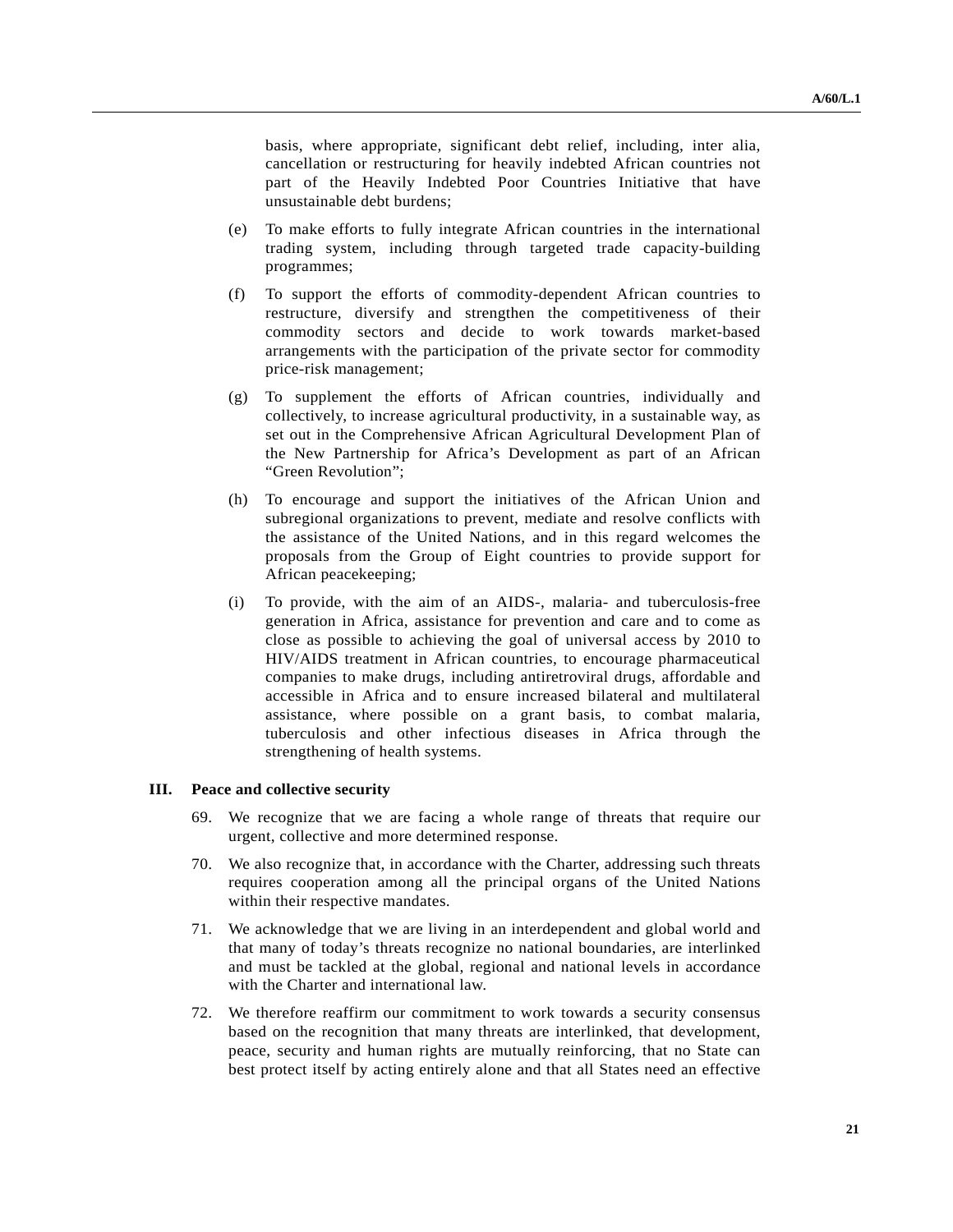and efficient collective security system pursuant to the purposes and principles of the Charter.

#### **Pacific settlement of disputes**

- 73. We emphasize the obligation of States to settle their disputes by peaceful means in accordance with Chapter VI of the Charter, including, when appropriate, by the use of the International Court of Justice. All States should act in accordance with the Declaration on Principles of International Law concerning Friendly Relations and Cooperation among States in accordance with the Charter.
- 74. We stress the importance of prevention of armed conflict in accordance with the purposes and principles of the Charter and solemnly renew our commitment to promote a culture of prevention of armed conflict as a means of effectively addressing the interconnected security and development challenges faced by peoples throughout the world, as well as to strengthen the capacity of the United Nations for the prevention of armed conflict.
- 75. We further stress the importance of a coherent and integrated approach to the prevention of armed conflicts and the settlement of disputes and the need for the Security Council, the General Assembly, the Economic and Social Council and the Secretary-General to coordinate their activities within their respective Charter mandates.
- 76. Recognizing the important role of the good offices of the Secretary-General, including in the mediation of disputes, we support the Secretary-General's efforts to strengthen his capacity in this area.

# **Use of force under the Charter**

- 77. We reiterate the obligation of all Member States to refrain in their international relations from the threat or use of force in any manner inconsistent with the Charter of the United Nations. We reaffirm that one of the purposes and principles guiding the United Nations is to maintain international peace and security, to develop friendly relations among nations based on respect for the principles of equal rights and self-determination of peoples and to take other appropriate measures to strengthen universal peace, and to that end we are determined to take effective collective measures for the prevention and removal of threats to the peace and for the suppression of acts of aggression or other breaches of the peace, and to bring about by peaceful means, in conformity with the principles of justice and international law, the adjustment or settlement of international disputes or situations that might lead to a breach of the peace.
- 78. We reiterate the importance of promoting and strengthening the multilateral process and of addressing international challenges and problems by strictly abiding by the Charter and the principles of international law, and further stress our commitment to multilateralism.
- 79. We reaffirm that the relevant provisions of the Charter are sufficient to address the full range of threats to international peace and security. We further reaffirm the authority of the Security Council to mandate coercive action to maintain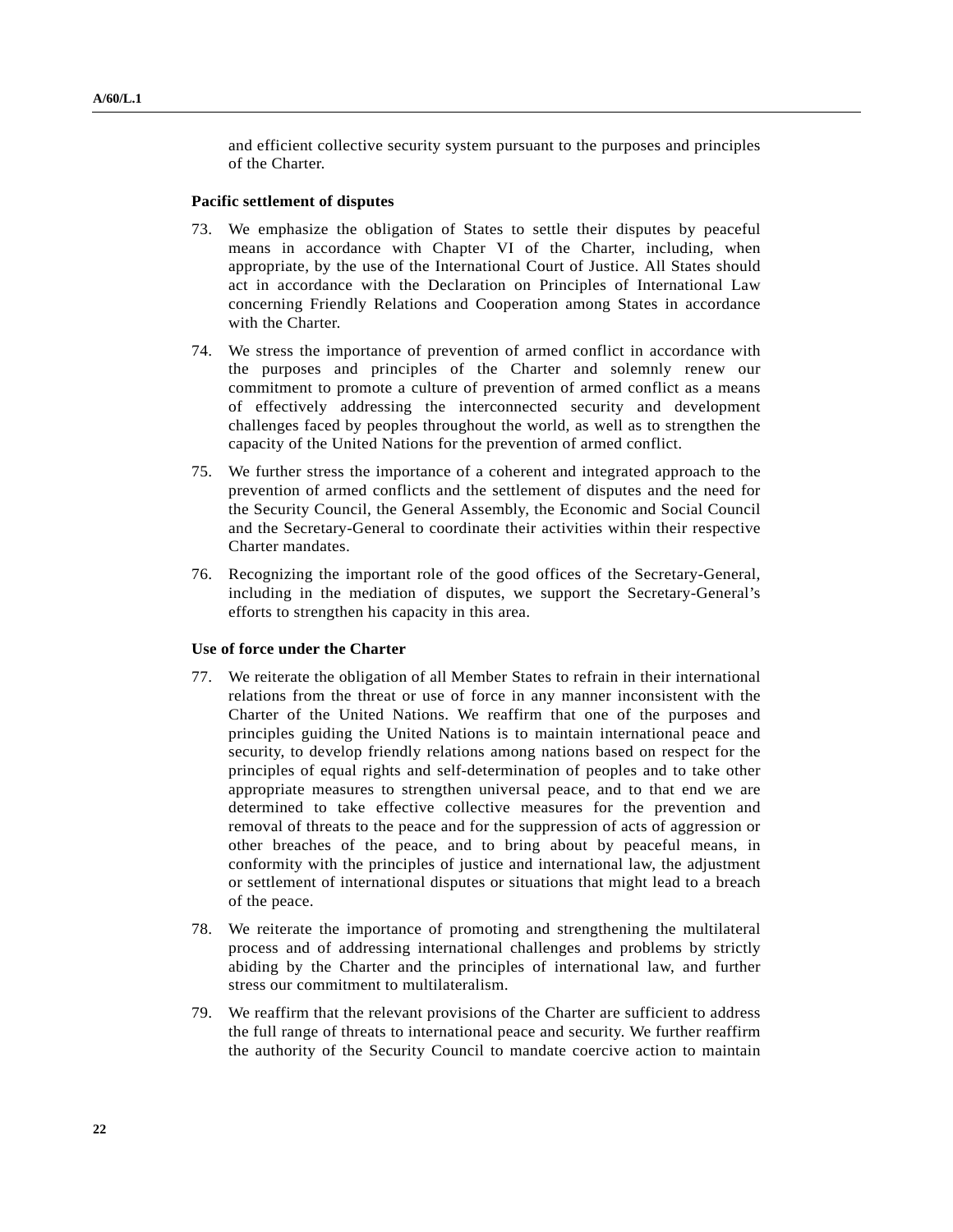and restore international peace and security. We stress the importance of acting in accordance with the purposes and principles of the Charter.

80. We also reaffirm that the Security Council has primary responsibility in the maintenance of international peace and security. We also note the role of the General Assembly relating to the maintenance of international peace and security in accordance with the relevant provisions of the Charter.

#### **Terrorism**

- 81. We strongly condemn terrorism in all its forms and manifestations, committed by whomever, wherever and for whatever purposes, as it constitutes one of the most serious threats to international peace and security.
- 82. We welcome the Secretary-General's identification of elements of a counterterrorism strategy. These elements should be developed by the General Assembly without delay with a view to adopting and implementing a strategy to promote comprehensive, coordinated and consistent responses, at the national, regional and international levels, to counter terrorism, which also takes into account the conditions conducive to the spread of terrorism. In this context, we commend the various initiatives to promote dialogue, tolerance and understanding among civilizations.
- 83. We stress the need to make every effort to reach an agreement on and conclude a comprehensive convention on international terrorism during the sixtieth session of the General Assembly.
- 84. We acknowledge that the question of convening a high-level conference under the auspices of the United Nations to formulate an international response to terrorism in all its forms and manifestations could be considered.
- 85. We recognize that international cooperation to fight terrorism must be conducted in conformity with international law, including the Charter and relevant international conventions and protocols. States must ensure that any measures taken to combat terrorism comply with their obligations under international law, in particular human rights law, refugee law and international humanitarian law.
- 86. We reiterate our call upon States to refrain from organizing, financing, encouraging, providing training for or otherwise supporting terrorist activities and to take appropriate measures to ensure that their territories are not used for such activities.
- 87. We acknowledge the important role played by the United Nations in combating terrorism and also stress the vital contribution of regional and bilateral cooperation, particularly at the practical level of law enforcement cooperation and technical exchange.
- 88. We urge the international community, including the United Nations, to assist States in building national and regional capacity to combat terrorism. We invite the Secretary-General to submit proposals to the General Assembly and the Security Council, within their respective mandates, to strengthen the capacity of the United Nations system to assist States in combating terrorism and to enhance the coordination of United Nations activities in this regard.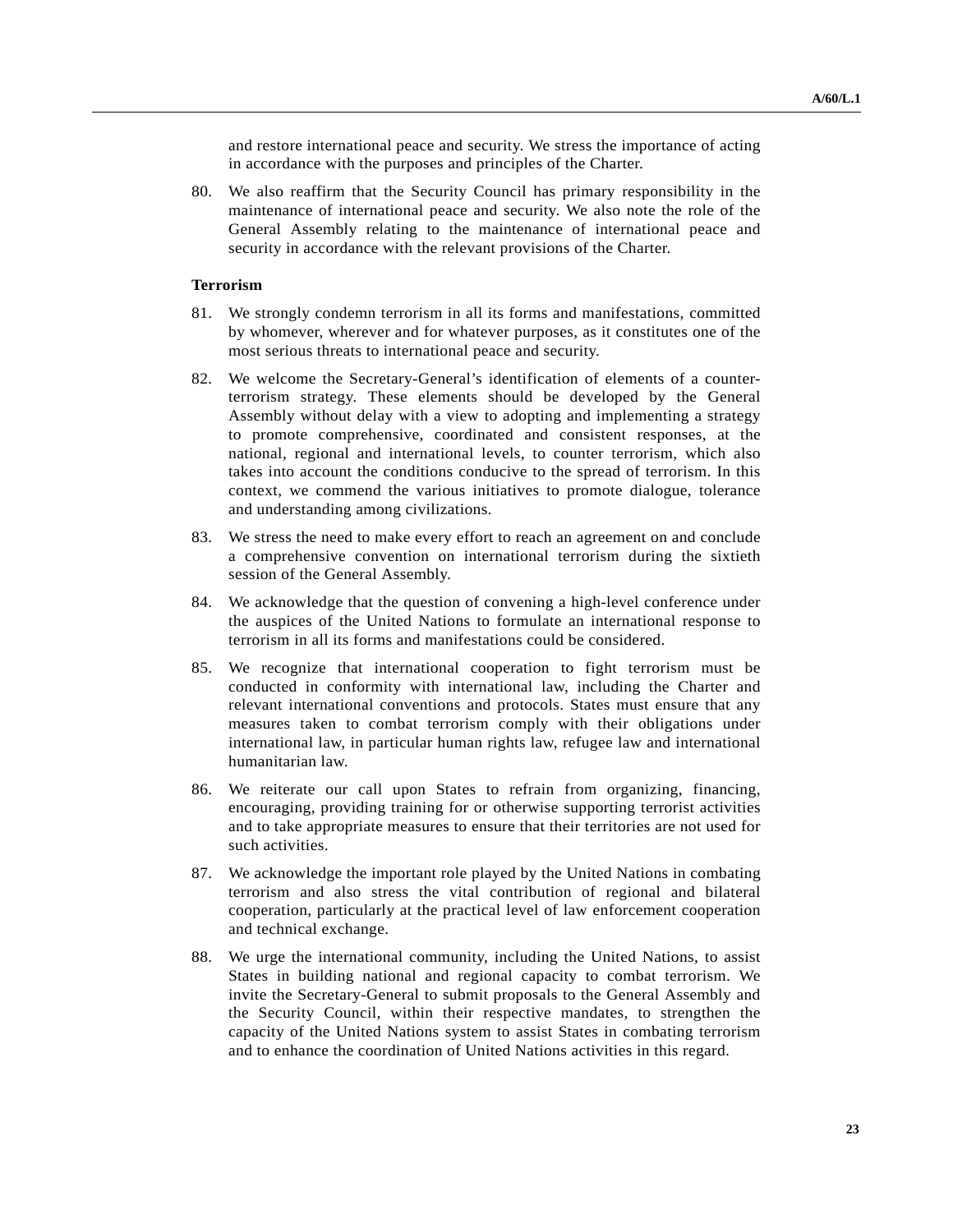- 89. We stress the importance of assisting victims of terrorism and of providing them and their families with support to cope with their loss and their grief.
- 90. We encourage the Security Council to consider ways to strengthen its monitoring and enforcement role in counter-terrorism, including by consolidating State reporting requirements, taking into account and respecting the different mandates of its counter-terrorism subsidiary bodies. We are committed to cooperating fully with the three competent subsidiary bodies in the fulfilment of their tasks, recognizing that many States continue to require assistance in implementing relevant Security Council resolutions.
- 91. We support efforts for the early entry into force of the International Convention for the Suppression of Acts of Nuclear Terrorism and strongly encourage States to consider becoming parties to it expeditiously and acceding without delay to the twelve other international conventions and protocols against terrorism and implementing them.

# **Peacekeeping**

- 92. Recognizing that United Nations peacekeeping plays a vital role in helping parties to conflict end hostilities and commending the contribution of United Nations peacekeepers in that regard, noting improvements made in recent years in United Nations peacekeeping, including the deployment of integrated missions in complex situations, and stressing the need to mount operations with adequate capacity to counter hostilities and fulfil effectively their mandates, we urge further development of proposals for enhanced rapidly deployable capacities to reinforce peacekeeping operations in crises. We endorse the creation of an initial operating capability for a standing police capacity to provide coherent, effective and responsive start-up capability for the policing component of the United Nations peacekeeping missions and to assist existing missions through the provision of advice and expertise.
- 93. Recognizing the important contribution to peace and security by regional organizations as provided for under Chapter VIII of the Charter and the importance of forging predictable partnerships and arrangements between the United Nations and regional organizations, and noting in particular, given the special needs of Africa, the importance of a strong African Union:
	- (a) We support the efforts of the European Union and other regional entities to develop capacities such as for rapid deployment, standby and bridging arrangements;
	- (b) We support the development and implementation of a ten-year plan for capacity-building with the African Union.
- 94. We support implementation of the 2001 Programme of Action to Prevent, Combat and Eradicate the Illicit Trade in Small Arms and Light Weapons in All Its Aspects.
- 95. We urge States parties to the Anti-Personnel Mine Ban Convention and Amended Protocol II to the Convention on Certain Conventional Weapons to fully implement their respective obligations. We call upon States in a position to do so to provide greater technical assistance to mine-affected States.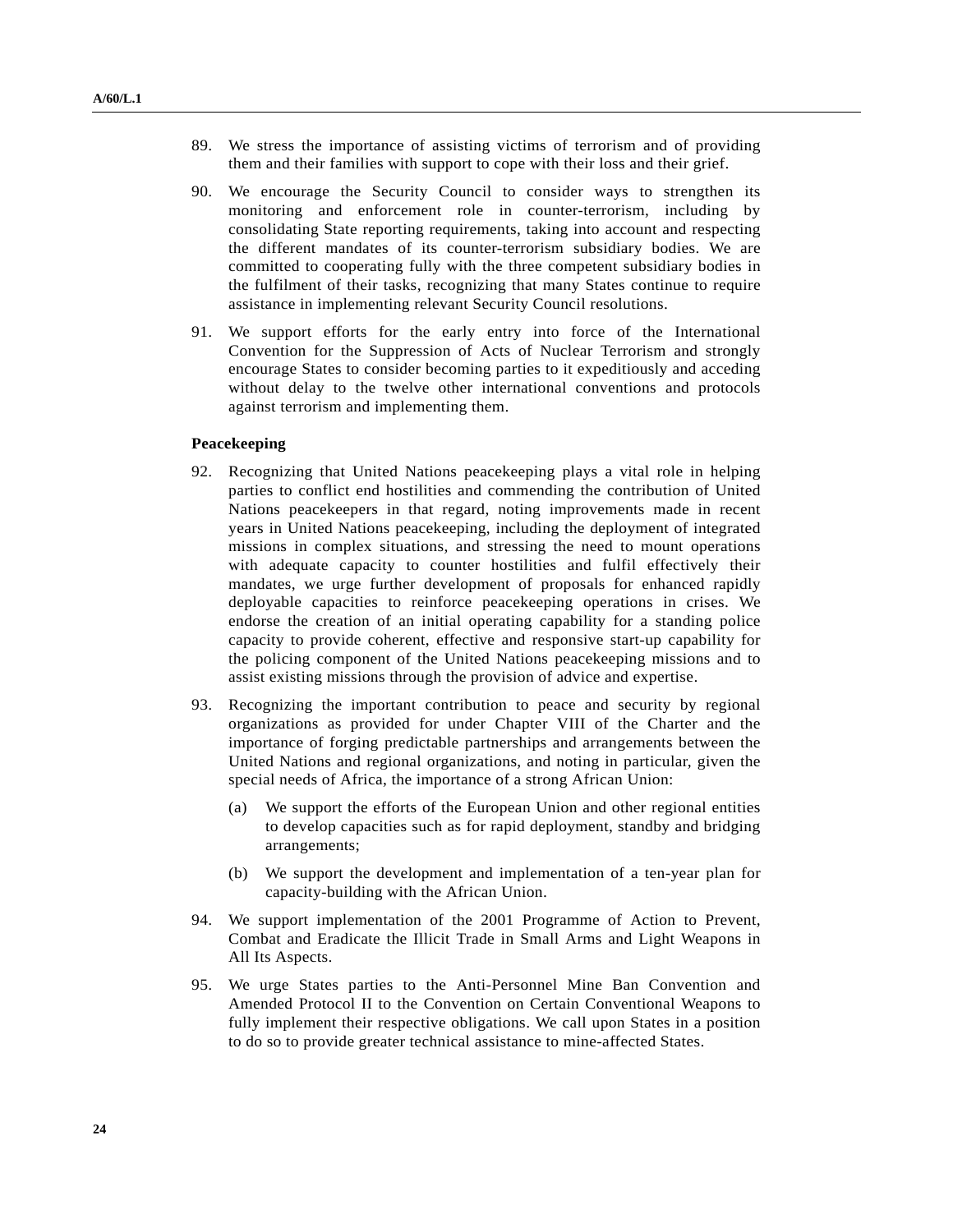96. We underscore the importance of the recommendations of the Secretary-General's adviser on sexual exploitation and abuse by United Nations peacekeeping personnel, and urge that those measures adopted in the relevant General Assembly resolutions based upon the recommendations mentioned above be fully implemented without delay.

## **Peacebuilding**

- 97. Emphasizing the need for a coordinated, coherent and integrated approach to post-conflict peacebuilding and reconciliation with a view to achieving sustainable peace, recognizing the need for a dedicated institutional mechanism to address the special needs of countries emerging from conflict towards recovery, reintegration and reconstruction and to assist them in laying the foundation for sustainable development, and recognizing the vital role of the United Nations in that regard, we decide to establish a Peacebuilding Commission as an intergovernmental advisory body.
- 98. The main purpose of the Peacebuilding Commission is to bring together all relevant actors to marshal resources and to advise on and propose integrated strategies for post-conflict peacebuilding and recovery. The Commission should focus attention on the reconstruction and institution-building efforts necessary for recovery from conflict and support the development of integrated strategies in order to lay the foundation for sustainable development. In addition, it should provide recommendations and information to improve the coordination of all relevant actors within and outside the United Nations, develop best practices, help to ensure predictable financing for early recovery activities and extend the period of attention by the international community to post-conflict recovery. The Commission should act in all matters on the basis of consensus of its members.
- 99. The Peacebuilding Commission should make the outcome of its discussions and recommendations publicly available as United Nations documents to all relevant bodies and actors, including the international financial institutions. The Peacebuilding Commission should submit an annual report to the General Assembly.
- 100. The Peacebuilding Commission should meet in various configurations. Country-specific meetings of the Commission, upon invitation of the Organizational Committee referred to in paragraph 101 below, should include as members, in addition to members of the Organizational Committee, representatives from:
	- (a) The country under consideration;
	- (b) Countries in the region engaged in the post-conflict process and other countries that are involved in relief efforts and/or political dialogue, as well as relevant regional and subregional organizations;
	- (c) The major financial, troop and civilian police contributors involved in the recovery effort;
	- (d) The senior United Nations representative in the field and other relevant United Nations representatives;
	- (e) Such regional and international financial institutions as may be relevant.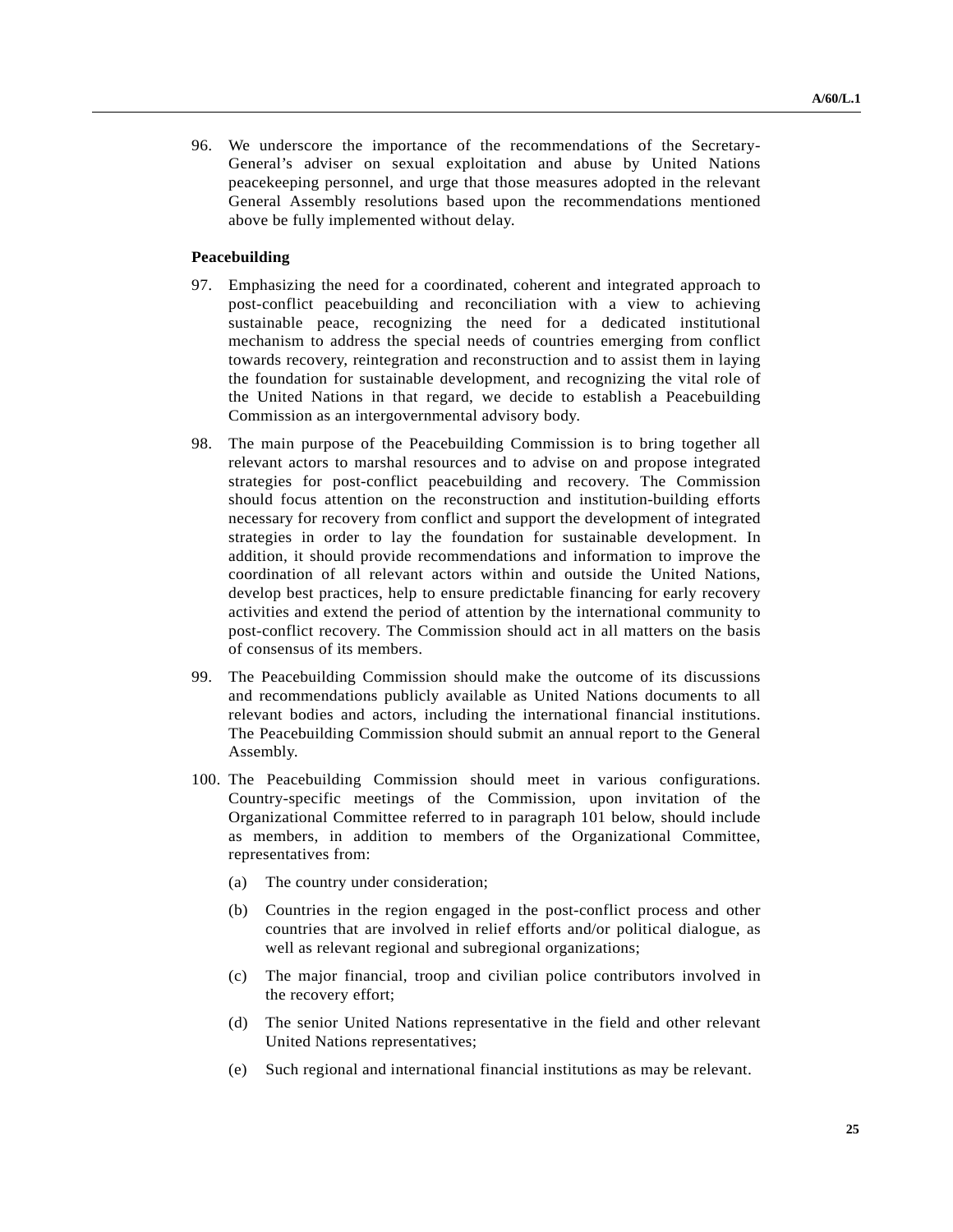- 101. The Peacebuilding Commission should have a standing Organizational Committee, responsible for developing its procedures and organizational matters, comprising:
	- (a) Members of the Security Council, including permanent members;
	- (b) Members of the Economic and Social Council, elected from regional groups, giving due consideration to those countries that have experienced post-conflict recovery;
	- (c) Top providers of assessed contributions to the United Nations budgets and voluntary contributions to the United Nations funds, programmes and agencies, including the standing Peacebuilding Fund, that are not among those selected in (a) or (b) above.
	- (d) Top providers of military personnel and civilian police to United Nations missions that are not among those selected in (a), (b) or (c) above.
- 102. Representatives from the World Bank, the International Monetary Fund and other institutional donors should be invited to participate in all meetings of the Peacebuilding Commission in a manner suitable to their governing arrangements, in addition to a representative of the Secretary-General.
- 103. We request the Secretary-General to establish a multi-year standing Peacebuilding Fund for post-conflict peacebuilding, funded by voluntary contributions and taking due account of existing instruments. The objectives of the Peacebuilding Fund will include ensuring the immediate release of resources needed to launch peacebuilding activities and the availability of appropriate financing for recovery.
- 104. We also request the Secretary-General to establish, within the Secretariat and from within existing resources, a small peacebuilding support office staffed by qualified experts to assist and support the Peacebuilding Commission. The office should draw on the best expertise available.
- 105. The Peacebuilding Commission should begin its work no later than 31 December 2005.

#### **Sanctions**

- 106. We underscore that sanctions remain an important tool under the Charter in our efforts to maintain international peace and security without recourse to the use of force, and resolve to ensure that sanctions are carefully targeted in support of clear objectives, to comply with sanctions established by the Security Council and to ensure that sanctions are implemented in ways that balance effectiveness to achieve the desired results against the possible adverse consequences, including socio-economic and humanitarian consequences, for populations and third States.
- 107. Sanctions should be implemented and monitored effectively with clear benchmarks and should be periodically reviewed, as appropriate, and remain for as limited a period as necessary to achieve the objectives of the sanctions and should be terminated once their objectives have been achieved.
- 108. We call upon the Security Council, with the support of the Secretary-General, to improve its monitoring of the implementation and effects of sanctions, to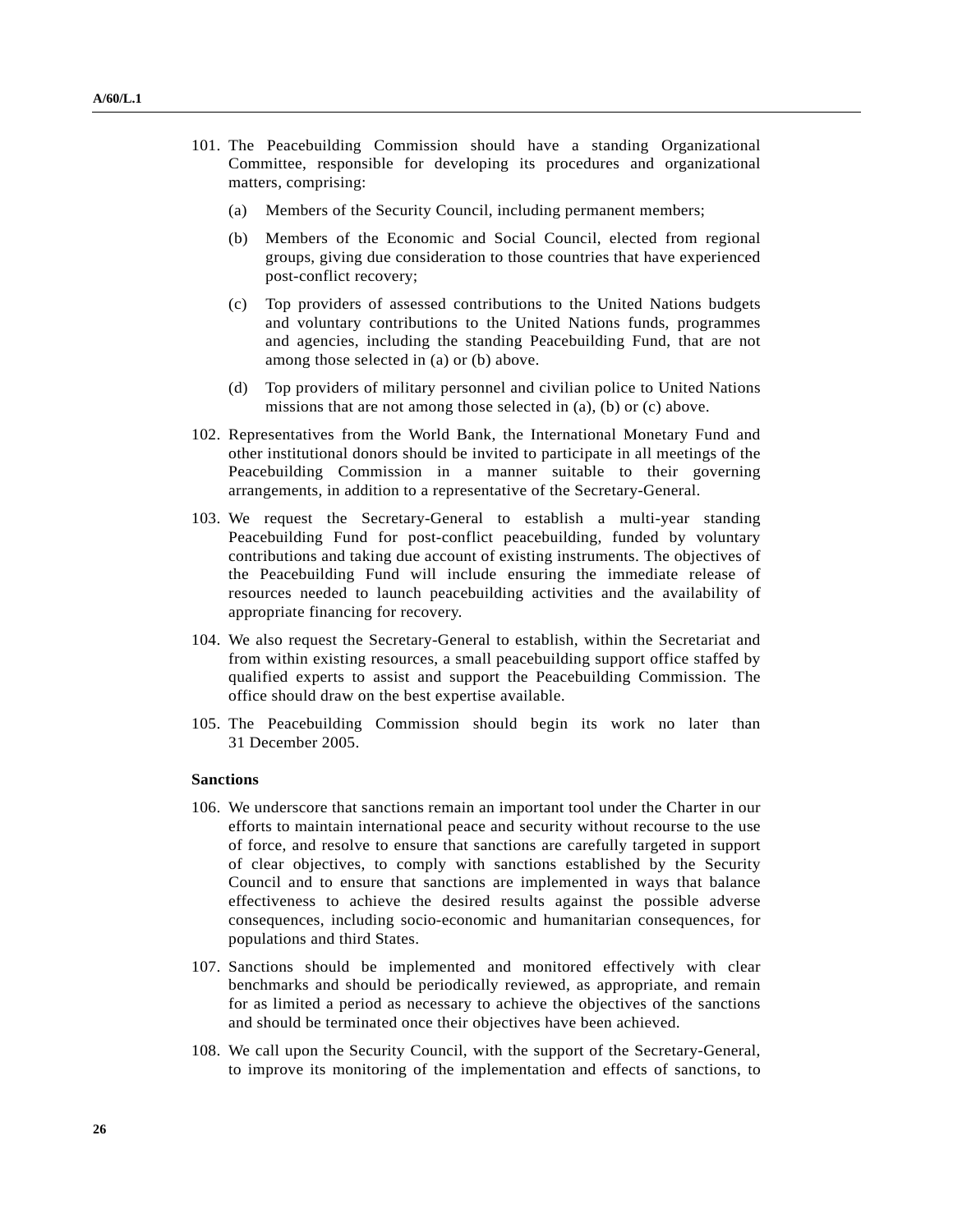ensure that sanctions are implemented in an accountable manner, to review regularly the results of such monitoring and to develop a mechanism to address special economic problems arising from the application of sanctions in accordance with the Charter.

- 109. We also call upon the Security Council, with the support of the Secretary-General, to ensure that fair and clear procedures exist for placing individuals and entities on sanctions lists and for removing them, as well as for granting humanitarian exemptions.
- 110. We support efforts through the United Nations to strengthen State capacity to implement sanctions provisions.

#### **Transnational crime**

- 111. We express our grave concern at the negative effects on development, peace and security and human rights posed by transnational crime, including the smuggling of and trafficking in human beings, the world narcotic drug problem and the illicit trade in small arms and light weapons, and at the increasing vulnerability of States to such crime. We reaffirm the need to work collectively to combat transnational crime.
- 112. We recognize that trafficking in persons continues to pose a serious challenge to humanity and requires a concerted international response. To that end, we urge all States to devise, enforce and strengthen effective measures to combat and eliminate all forms of trafficking in persons to counter the demand for trafficked victims and to protect the victims.
- 113. We urge all States that have not yet done so to consider becoming parties to the relevant international conventions on organized crime and corruption and, following their entry into force, for them to implement them effectively, including by incorporating the provisions of those conventions into national legislation and by strengthening criminal justice systems.
- 114. We reaffirm our unwavering determination and commitment to overcome the world narcotic drug problem through international cooperation and national strategies to eliminate both the illicit supply of and demand for illicit drugs.
- 115. We resolve to strengthen the capacity of the United Nations Office on Drugs and Crime, within its existing mandates, to provide assistance to Member States in those tasks upon request.

#### **Women in the prevention and resolution of conflicts**

116. We stress the important role of women in the prevention and resolution of conflicts and in peacebuilding. We reaffirm our commitment to the full and effective implementation of Security Council resolution 1325 (2000) on women and peace and security. We also underline the importance of integrating a gender perspective and of women having the opportunity for equal participation and full involvement in all efforts to maintain and promote peace and security, as well as the need to increase their role in decisionmaking at all levels. We strongly condemn all violations of the human rights of women and girls in situations of armed conflict and the use of sexual exploitation, violence and abuse, and we commit ourselves to elaborating and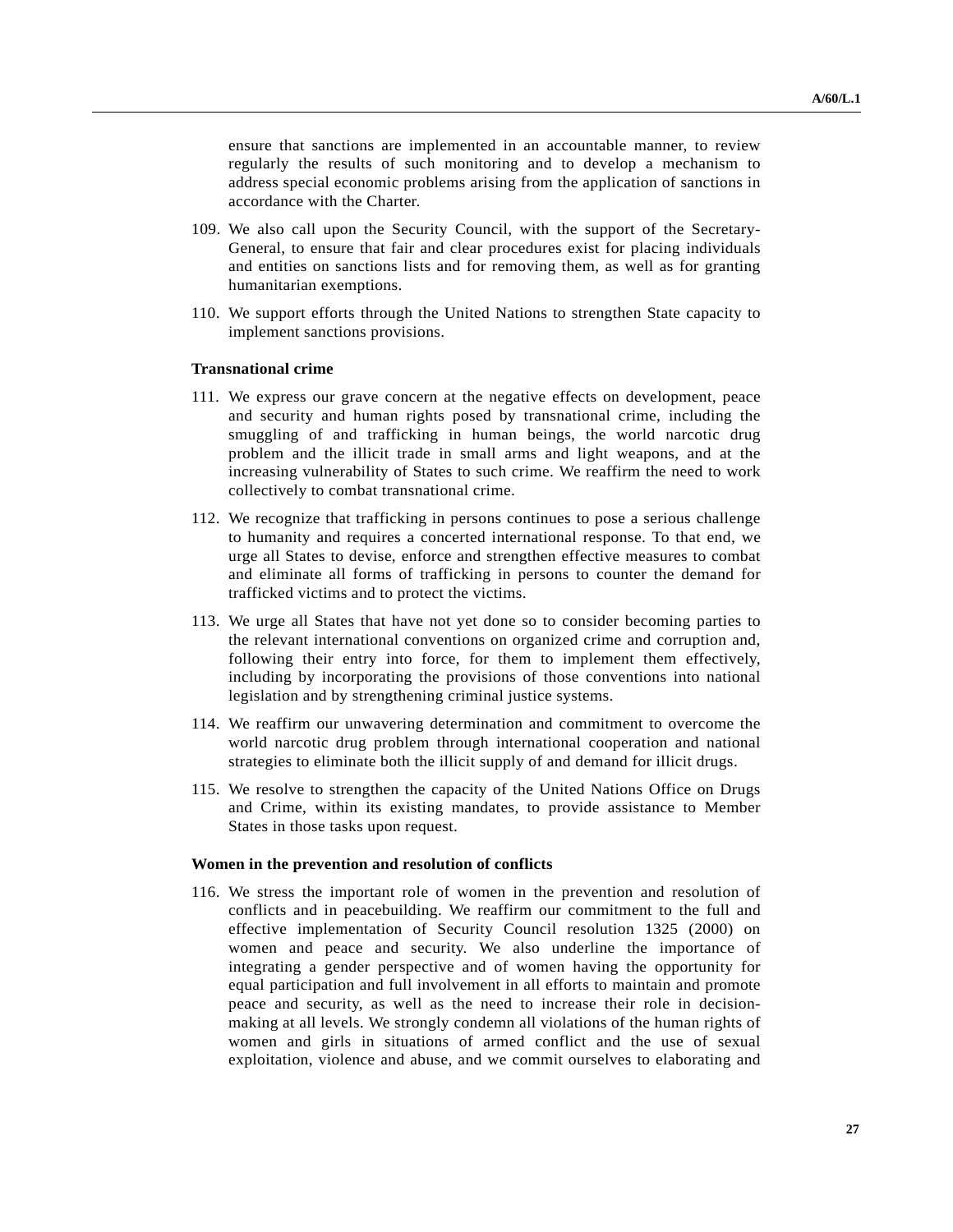implementing strategies to report on, prevent and punish gender-based violence.

## **Protecting children in situations of armed conflicts**

- 117. We reaffirm our commitment to promote and protect the rights and welfare of children in armed conflicts. We welcome the significant advances and innovations that have been achieved over the past several years. We welcome in particular the adoption of Security Council resolution 1612 (2005). We call upon States to consider ratifying the Convention on the Rights of the Child and its Optional Protocol on the Involvement of Children in Armed Conflict. We also call upon States to take effective measures, as appropriate, to prevent the recruitment and use of children in armed conflict, contrary to international law, by armed forces and groups, and to prohibit and criminalize such practices.
- 118. We therefore call upon all States concerned to take concrete measures to ensure accountability and compliance by those responsible for grave abuses against children. We also reaffirm our commitment to ensure that children in armed conflicts receive timely and effective humanitarian assistance, including education, for their rehabilitation and reintegration into society.

### **IV. Human rights and the rule of law**

- 119. We recommit ourselves to actively protecting and promoting all human rights, the rule of law and democracy and recognize that they are interlinked and mutually reinforcing and that they belong to the universal and indivisible core values and principles of the United Nations, and call upon all parts of the United Nations to promote human rights and fundamental freedoms in accordance with their mandates.
- 120. We reaffirm the solemn commitment of our States to fulfil their obligations to promote universal respect for and the observance and protection of all human rights and fundamental freedoms for all in accordance with the Charter, the Universal Declaration of Human Rights and other instruments relating to human rights and international law. The universal nature of these rights and freedoms is beyond question.

### **Human rights**

- 121. We reaffirm that all human rights are universal, indivisible, interrelated, interdependent and mutually reinforcing and that all human rights must be treated in a fair and equal manner, on the same footing and with the same emphasis. While the significance of national and regional particularities and various historical, cultural and religious backgrounds must be borne in mind, all States, regardless of their political, economic and cultural systems, have the duty to promote and protect all human rights and fundamental freedoms.
- 122. We emphasize the responsibilities of all States, in conformity with the Charter, to respect human rights and fundamental freedoms for all, without distinction of any kind as to race, colour, sex, language or religion, political or other opinion, national or social origin, property, birth or other status.
- 123. We resolve further to strengthen the United Nations human rights machinery with the aim of ensuring effective enjoyment by all of all human rights and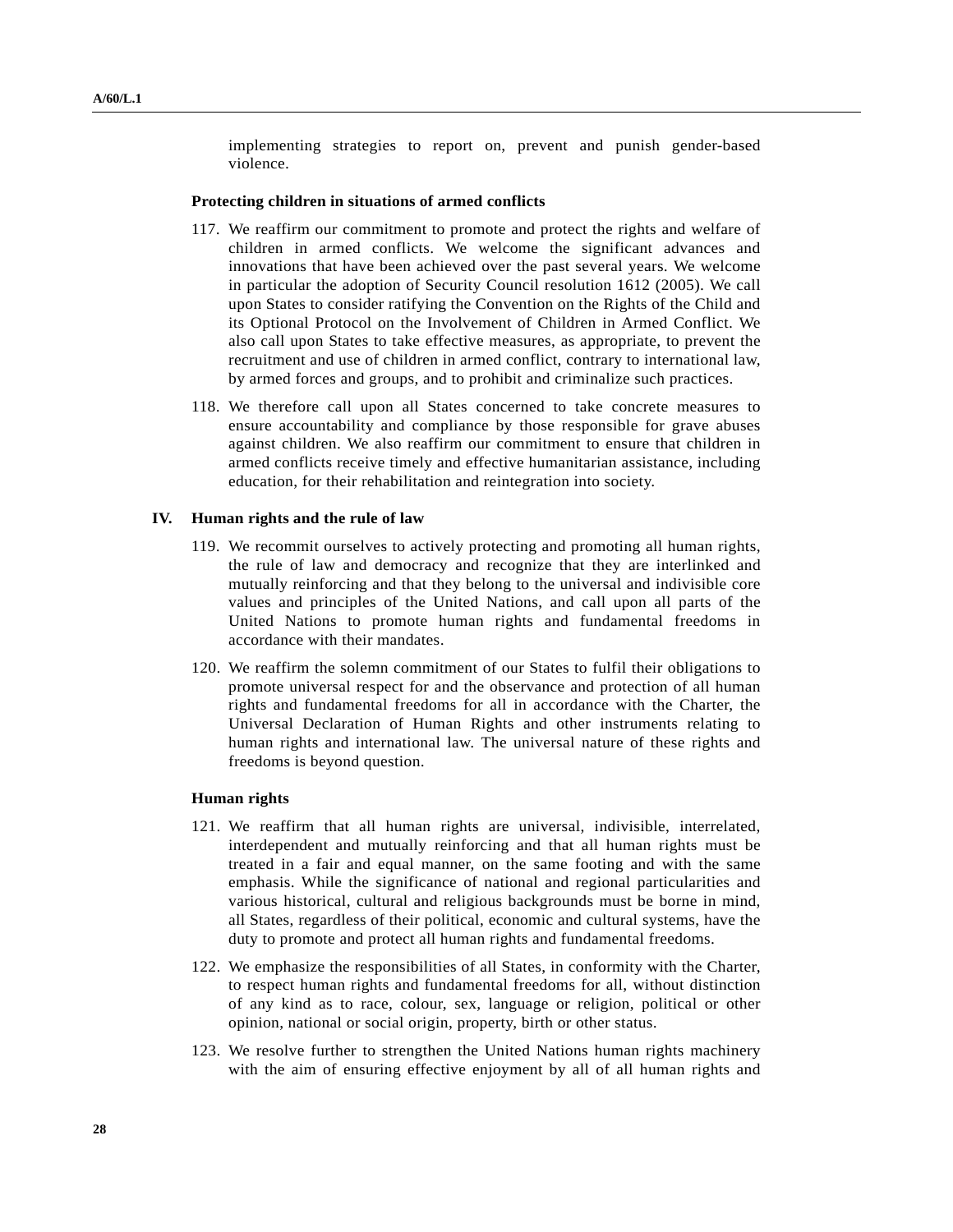civil, political, economic, social and cultural rights, including the right to development.

- 124. We resolve to strengthen the Office of the United Nations High Commissioner for Human Rights, taking note of the High Commissioner's plan of action, to enable it to effectively carry out its mandate to respond to the broad range of human rights challenges facing the international community, particularly in the areas of technical assistance and capacity-building, through the doubling of its regular budget resources over the next five years with a view to progressively setting a balance between regular budget and voluntary contributions to its resources, keeping in mind other priority programmes for developing countries and the recruitment of highly competent staff on a broad geographical basis and with gender balance, under the regular budget, and we support its closer cooperation with all relevant United Nations bodies, including the General Assembly, the Economic and Social Council and the Security Council.
- 125. We resolve to improve the effectiveness of the human rights treaty bodies, including through more timely reporting, improved and streamlined reporting procedures and technical assistance to States to enhance their reporting capacities and further enhance the implementation of their recommendations.
- 126. We resolve to integrate the promotion and protection of human rights into national policies and to support the further mainstreaming of human rights throughout the United Nations system, as well as closer cooperation between the Office of the United Nations High Commissioner for Human Rights and all relevant United Nations bodies.
- 127. We reaffirm our commitment to continue making progress in the advancement of the human rights of the world's indigenous peoples at the local, national, regional and international levels, including through consultation and collaboration with them, and to present for adoption a final draft United Nations declaration on the rights of indigenous peoples as soon as possible.
- 128. We recognize the need to pay special attention to the human rights of women and children and undertake to advance them in every possible way, including by bringing gender and child-protection perspectives into the human rights agenda.
- 129. We recognize the need for persons with disabilities to be guaranteed full enjoyment of their rights without discrimination. We also affirm the need to finalize a comprehensive draft convention on the rights of persons with disabilities.
- 130. We note that the promotion and protection of the rights of persons belonging to national or ethnic, religious and linguistic minorities contribute to political and social stability and peace and enrich the cultural diversity and heritage of society.
- 131. We support the promotion of human rights education and learning at all levels, including through the implementation of the World Programme for Human Rights Education, as appropriate, and encourage all States to develop initiatives in this regard.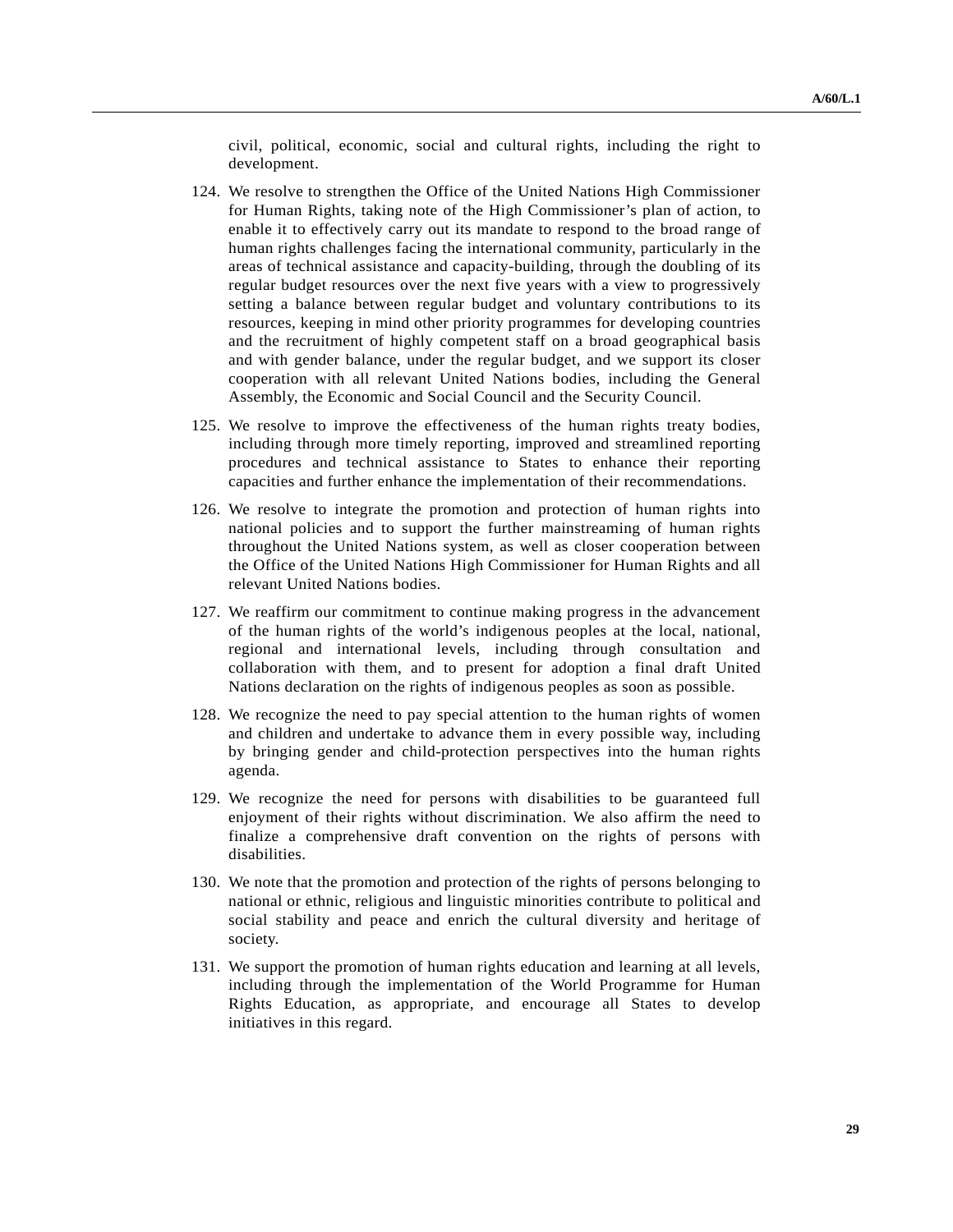#### **Internally displaced persons**

132. We recognize the Guiding Principles on Internal Displacement as an important international framework for the protection of internally displaced persons and resolve to take effective measures to increase the protection of internally displaced persons.

#### **Refugee protection and assistance**

133. We commit ourselves to safeguarding the principle of refugee protection and to upholding our responsibility in resolving the plight of refugees, including through the support of efforts aimed at addressing the causes of refugee movement, bringing about the safe and sustainable return of those populations, finding durable solutions for refugees in protracted situations and preventing refugee movement from becoming a source of tension among States. We reaffirm the principle of solidarity and burden-sharing and resolve to support nations in assisting refugee populations and their host communities.

#### **Rule of law**

- 134. Recognizing the need for universal adherence to and implementation of the rule of law at both the national and international levels, we:
	- (a) Reaffirm our commitment to the purposes and principles of the Charter and international law and to an international order based on the rule of law and international law, which is essential for peaceful coexistence and cooperation among States;
	- (b) Support the annual treaty event;
	- (c) Encourage States that have not yet done so to consider becoming parties to all treaties that relate to the protection of civilians;
	- (d) Call upon States to continue their efforts to eradicate policies and practices that discriminate against women and to adopt laws and promote practices that protect the rights of women and promote gender equality;
	- (e) Support the idea of establishing a rule of law assistance unit within the Secretariat, in accordance with existing relevant procedures, subject to a report by the Secretary-General to the General Assembly, so as to strengthen United Nations activities to promote the rule of law, including through technical assistance and capacity-building;
	- (f) Recognize the important role of the International Court of Justice, the principal judicial organ of the United Nations, in adjudicating disputes among States and the value of its work, call upon States that have not yet done so to consider accepting the jurisdiction of the Court in accordance with its Statute and consider means of strengthening the Court's work, including by supporting the Secretary-General's Trust Fund to Assist States in the Settlement of Disputes through the International Court of Justice on a voluntary basis.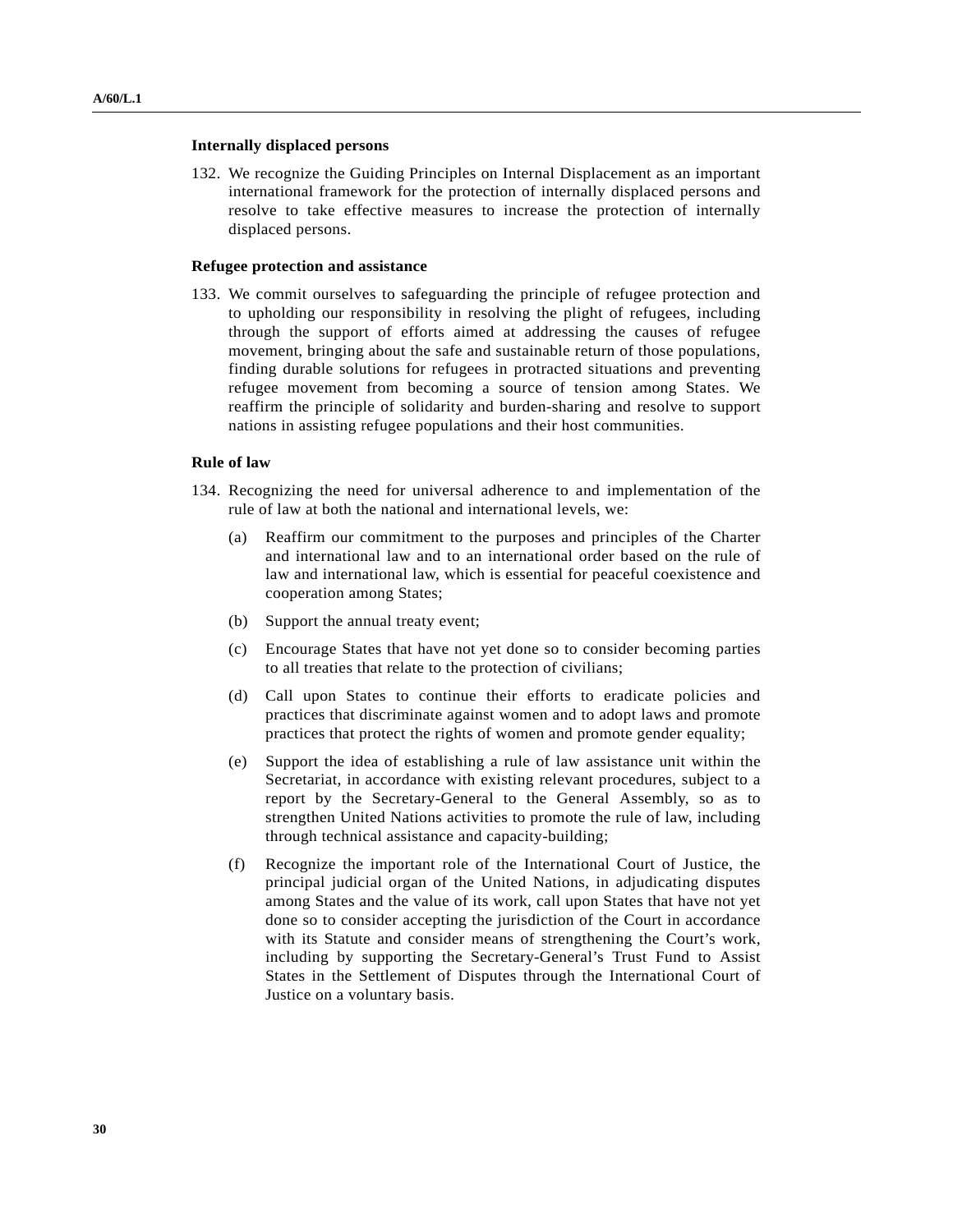### **Democracy**

- 135. We reaffirm that democracy is a universal value based on the freely expressed will of people to determine their own political, economic, social and cultural systems and their full participation in all aspects of their lives. We also reaffirm that while democracies share common features, there is no single model of democracy, that it does not belong to any country or region, and reaffirm the necessity of due respect for sovereignty and the right of selfdetermination. We stress that democracy, development and respect for all human rights and fundamental freedoms are interdependent and mutually reinforcing.
- 136. We renew our commitment to support democracy by strengthening countries' capacity to implement the principles and practices of democracy and resolve to strengthen the capacity of the United Nations to assist Member States upon their request. We welcome the establishment of a Democracy Fund at the United Nations. We note that the advisory board to be established should reflect diverse geographical representation. We invite the Secretary-General to help ensure that practical arrangements for the Democracy Fund take proper account of existing United Nations activity in this field.
- 137. We invite interested Member States to give serious consideration to contributing to the Fund.

# **Responsibility to protect populations from genocide, war crimes, ethnic cleansing and crimes against humanity**

- 138. Each individual State has the responsibility to protect its populations from genocide, war crimes, ethnic cleansing and crimes against humanity. This responsibility entails the prevention of such crimes, including their incitement, through appropriate and necessary means. We accept that responsibility and will act in accordance with it. The international community should, as appropriate, encourage and help States to exercise this responsibility and support the United Nations in establishing an early warning capability.
- 139. The international community, through the United Nations, also has the responsibility to use appropriate diplomatic, humanitarian and other peaceful means, in accordance with Chapters VI and VIII of the Charter of the United Nations, to help protect populations from genocide, war crimes, ethnic cleansing and crimes against humanity. In this context, we are prepared to take collective action, in a timely and decisive manner, through the Security Council, in accordance with the Charter, including Chapter VII, on a case-bycase basis and in cooperation with relevant regional organizations as appropriate, should peaceful means be inadequate and national authorities are manifestly failing to protect their populations from genocide, war crimes, ethnic cleansing and crimes against humanity. We stress the need for the General Assembly to continue consideration of the responsibility to protect populations from genocide, war crimes, ethnic cleansing and crimes against humanity and its implications, bearing in mind the principles of the Charter and international law. We also intend to commit ourselves, as necessary and appropriate, to helping States build capacity to protect their populations from genocide, war crimes, ethnic cleansing and crimes against humanity and to assisting those which are under stress before crises and conflicts break out.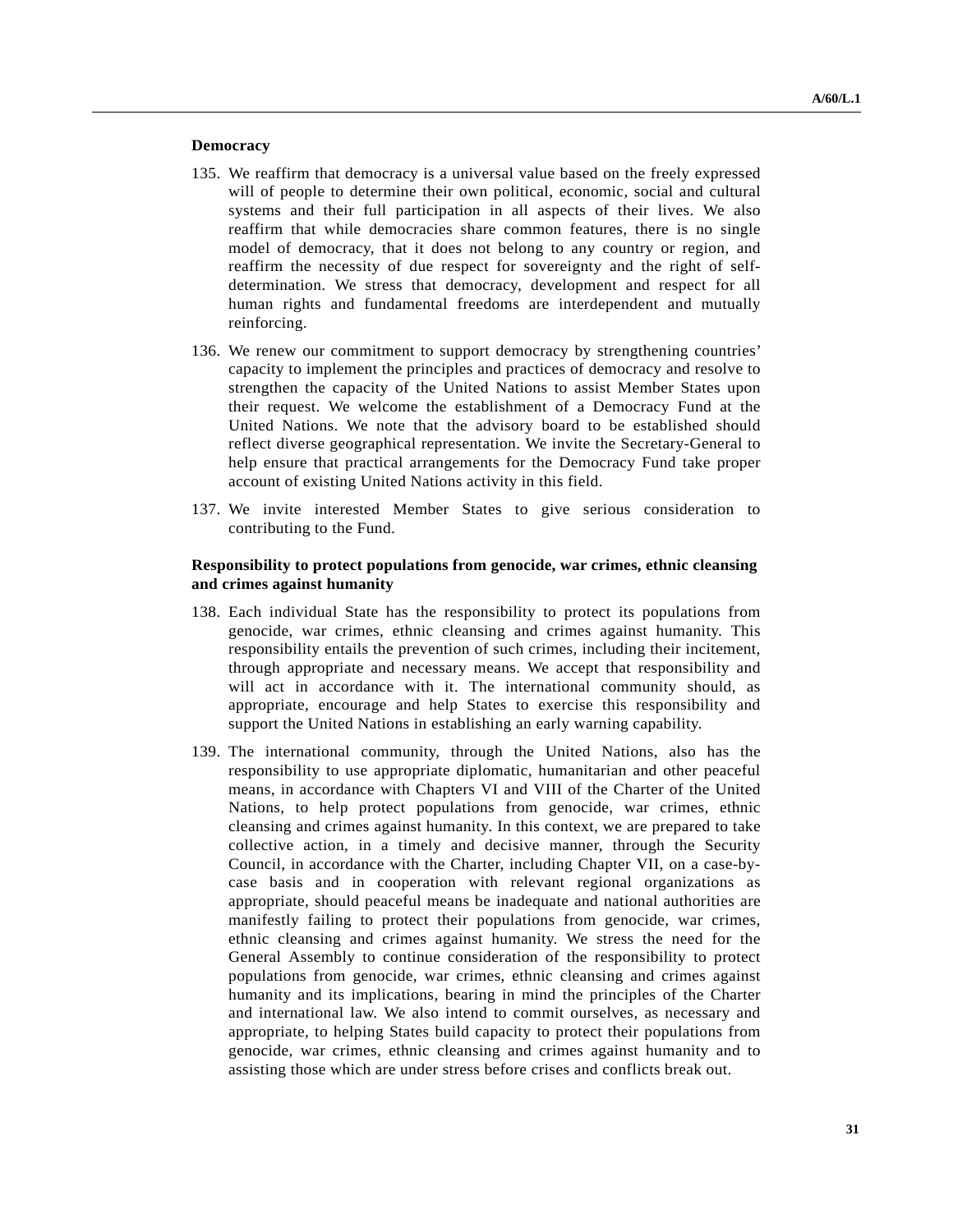140. We fully support the mission of the Special Adviser of the Secretary-General on the Prevention of Genocide.

#### **Children's rights**

- 141. We express dismay at the increasing number of children involved in and affected by armed conflict, as well as all other forms of violence, including domestic violence, sexual abuse and exploitation and trafficking. We support cooperation policies aimed at strengthening national capacities to improve the situation of those children and to assist in their rehabilitation and reintegration into society.
- 142. We commit ourselves to respecting and ensuring the rights of each child without discrimination of any kind, irrespective of the race, colour, sex, language, religion, political or other opinion, national, ethnic or social origin, property, disability, birth or other status of the child or his or her parent(s) or legal guardian(s). We call upon States to consider as a priority becoming a party to the Convention on the Rights of the Child.

## **Human security**

143. We stress the right of people to live in freedom and dignity, free from poverty and despair. We recognize that all individuals, in particular vulnerable people, are entitled to freedom from fear and freedom from want, with an equal opportunity to enjoy all their rights and fully develop their human potential. To this end, we commit ourselves to discussing and defining the notion of human security in the General Assembly.

# **Culture of peace and initiatives on dialogue among cultures, civilizations and religions**

- 144. We reaffirm the Declaration and Programme of Action on a Culture of Peace as well as the Global Agenda for Dialogue among Civilizations and its Programme of Action adopted by the General Assembly and the value of different initiatives on dialogue among cultures and civilizations, including the dialogue on interfaith cooperation. We commit ourselves to taking action to promote a culture of peace and dialogue at the local, national, regional and international levels and request the Secretary-General to explore enhancing implementation mechanisms and to follow up on those initiatives. In this regard, we also welcome the Alliance of Civilizations initiative announced by the Secretary-General on 14 July 2005.
- 145. We underline that sports can foster peace and development and can contribute to an atmosphere of tolerance and understanding, and we encourage discussions in the General Assembly for proposals leading to a plan of action on sport and development.

### **V. Strengthening the United Nations**

146. We reaffirm our commitment to strengthen the United Nations with a view to enhancing its authority and efficiency, as well as its capacity to address effectively, and in accordance with the purposes and principles of its Charter, the full range of challenges of our time. We are determined to reinvigorate the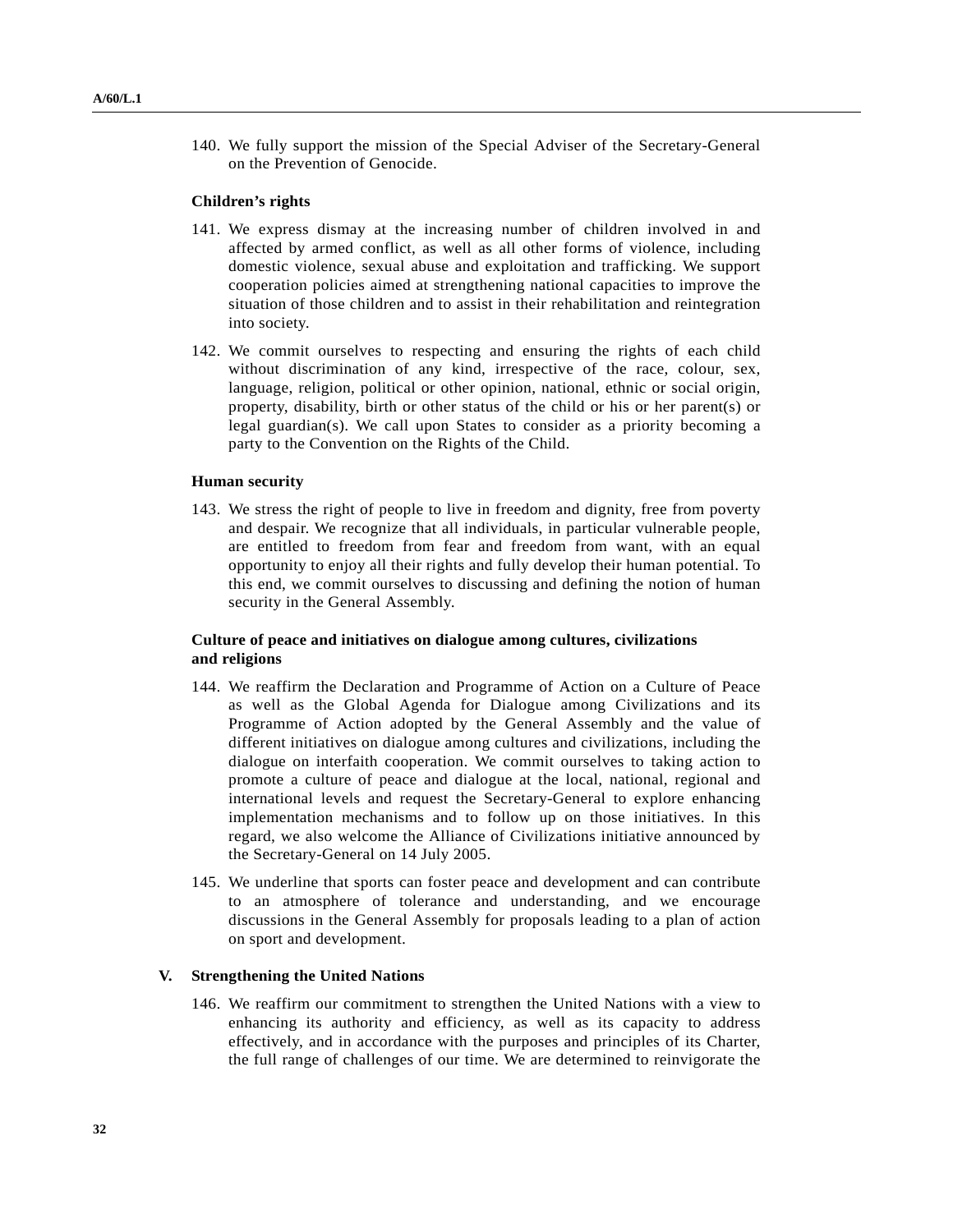intergovernmental organs of the United Nations and to adapt them to the needs of the twenty-first century.

- 147. We stress that, in order to efficiently perform their respective mandates as provided under the Charter, United Nations bodies should develop good cooperation and coordination in the common endeavour of building a more effective United Nations.
- 148. We emphasize the need to provide the United Nations with adequate and timely resources with a view to enabling it to carry out its mandates. A reformed United Nations must be responsive to the entire membership, faithful to its founding principles and adapted to carrying out its mandate.

### **General Assembly**

- 149. We reaffirm the central position of the General Assembly as the chief deliberative, policymaking and representative organ of the United Nations, as well as the role of the Assembly in the process of standard-setting and the codification of international law.
- 150. We welcome the measures adopted by the General Assembly with a view to strengthening its role and authority and the role and leadership of the President of the Assembly and, to that end, we call for their full and speedy implementation.
- 151. We call for strengthening the relationship between the General Assembly and the other principal organs to ensure better coordination on topical issues that require coordinated action by the United Nations, in accordance with their respective mandates.

### **Security Council**

- 152. We reaffirm that Member States have conferred on the Security Council primary responsibility for the maintenance of international peace and security, acting on their behalf, as provided for by the Charter of the United Nations.
- 153. We support early reform of the Security Council as an essential element of our overall effort to reform the United Nations in order to make it more broadly representative, efficient and transparent and thus to further enhance its effectiveness and the legitimacy and implementation of its decisions. We commit ourselves to continuing our efforts to achieve a decision to this end and request the General Assembly to review progress on the reform set out above by the end of 2005.
- 154. We recommend that the Security Council continue to adapt its working methods so as to increase the involvement of States not members of the Council in its work, as appropriate, enhance its accountability to the membership and increase the transparency of its work.

### **Economic and Social Council**

155. We reaffirm the role that the Charter and the General Assembly have vested in the Economic and Social Council and recognize the need for a more effective Economic and Social Council as a principal body for coordination, policy review, policy dialogue and recommendations on issues of economic and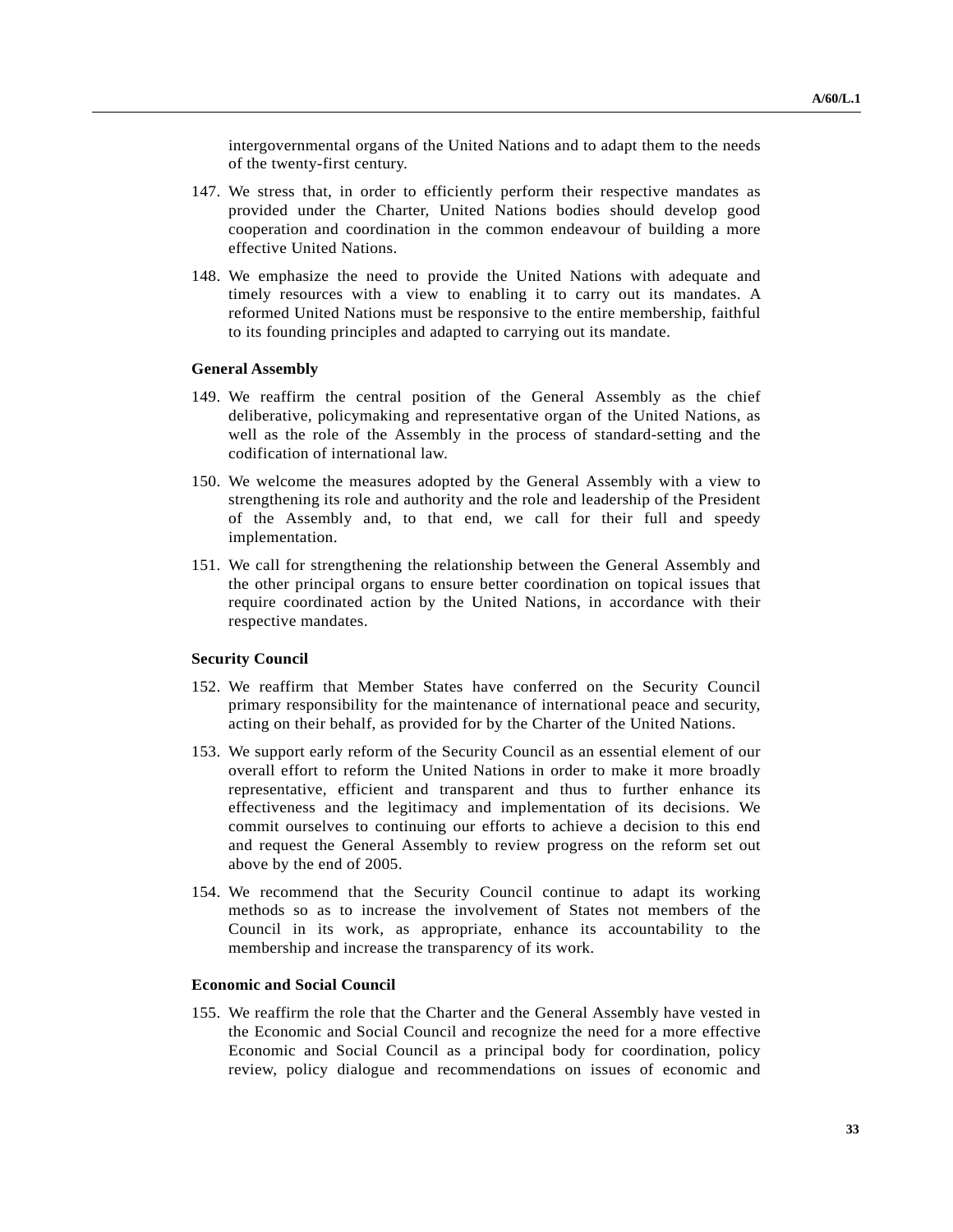social development, as well as for implementation of the international development goals agreed at the major United Nations summits and conferences, including the Millennium Development Goals. To achieve these objectives, the Council should:

- (a) Promote global dialogue and partnership on global policies and trends in the economic, social, environmental and humanitarian fields. For this purpose, the Council should serve as a quality platform for high-level engagement among Member States and with the international financial institutions, the private sector and civil society on emerging global trends, policies and action and develop its ability to respond better and more rapidly to developments in the international economic, environmental and social fields;
- (b) Hold a biennial high-level Development Cooperation Forum to review trends in international development cooperation, including strategies, policies and financing, promote greater coherence among the development activities of different development partners and strengthen the links between the normative and operational work of the United Nations;
- (c) Ensure follow-up of the outcomes of the major United Nations conferences and summits, including the internationally agreed development goals, and hold annual ministerial-level substantive reviews to assess progress, drawing on its functional and regional commissions and other international institutions, in accordance with their respective mandates;
- (d) Support and complement international efforts aimed at addressing humanitarian emergencies, including natural disasters, in order to promote an improved, coordinated response from the United Nations;
- (e) Play a major role in the overall coordination of funds, programmes and agencies, ensuring coherence among them and avoiding duplication of mandates and activities.
- 156. We stress that in order to fully perform the above functions, the organization of work, the agenda and the current methods of work of the Economic and Social Council should be adapted.

### **Human Rights Council**

- 157. Pursuant to our commitment to further strengthen the United Nations human rights machinery, we resolve to create a Human Rights Council.
- 158. The Council will be responsible for promoting universal respect for the protection of all human rights and fundamental freedoms for all, without distinction of any kind and in a fair and equal manner.
- 159. The Council should address situations of violations of human rights, including gross and systematic violations, and make recommendations thereon. It should also promote effective coordination and the mainstreaming of human rights within the United Nations system.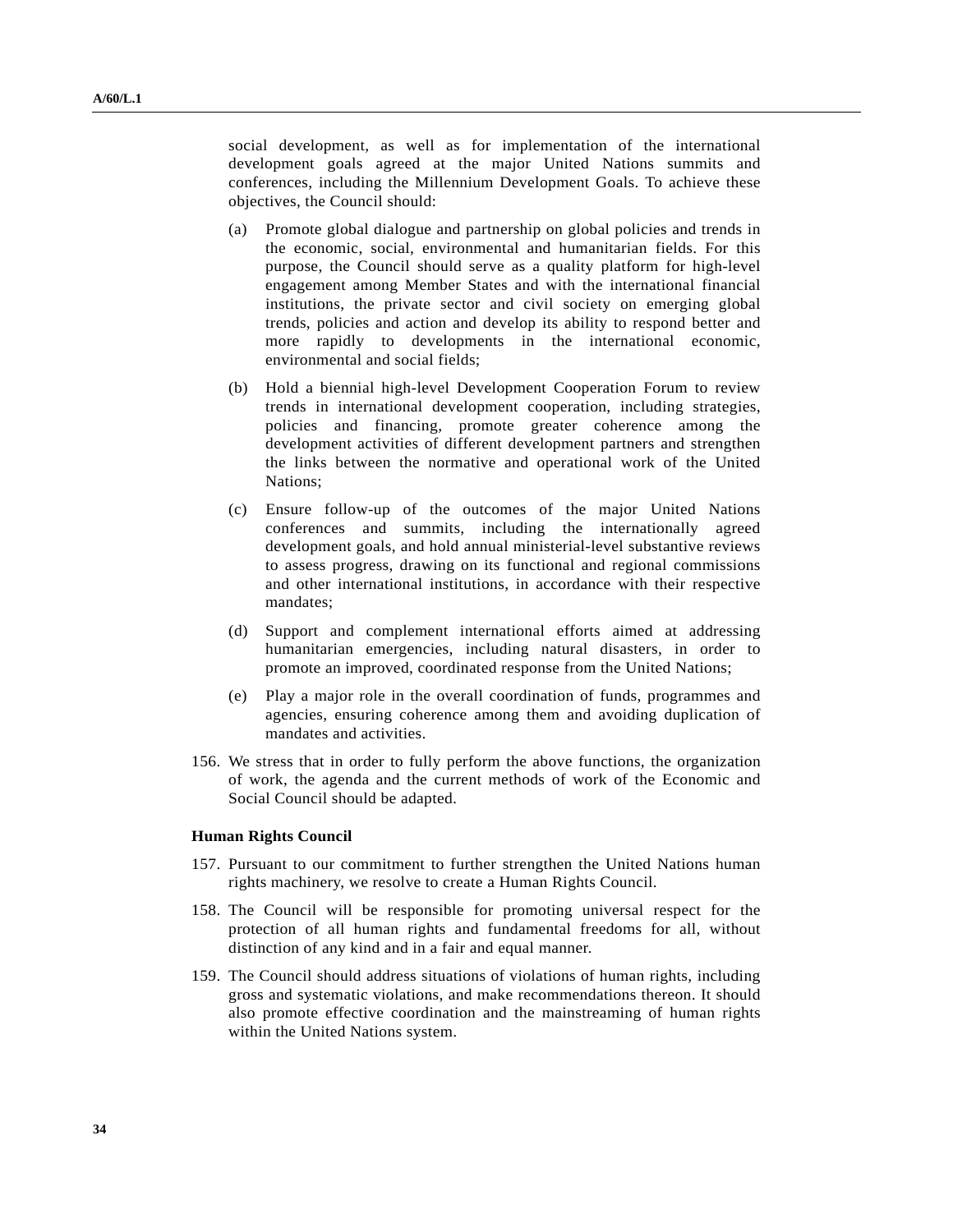160. We request the President of the General Assembly to conduct open, transparent and inclusive negotiations, to be completed as soon as possible during the sixtieth session, with the aim of establishing the mandate, modalities, functions, size, composition, membership, working methods and procedures of the Council.

## **Secretariat and management reform**

- 161. We recognize that in order to effectively comply with the principles and objectives of the Charter, we need an efficient, effective and accountable Secretariat. Its staff shall act in accordance with Article 100 of the Charter, in a culture of organizational accountability, transparency and integrity. Consequently we:
	- (a) Recognize the ongoing reform measures carried out by the Secretary-General to strengthen accountability and oversight, improve management performance and transparency and reinforce ethical conduct, and invite him to report to the General Assembly on the progress made in their implementation;
	- (b) Emphasize the importance of establishing effective and efficient mechanisms for responsibility and accountability of the Secretariat;
	- (c) Urge the Secretary-General to ensure that the highest standards of efficiency, competence, and integrity shall be the paramount consideration in the employment of the staff, with due regard to the principle of equitable geographical distribution, in accordance with Article 101 of the Charter;
	- (d) Welcome the Secretary-General's efforts to ensure ethical conduct, more extensive financial disclosure for United Nations officials and enhanced protection for those who reveal wrongdoing within the Organization. We urge the Secretary-General to scrupulously apply the existing standards of conduct and develop a system-wide code of ethics for all United Nations personnel. In this regard, we request the Secretary-General to submit details on an ethics office with independent status, which he intends to create, to the General Assembly at its sixtieth session;
	- (e) Pledge to provide the United Nations with adequate resources, on a timely basis, to enable the Organization to implement its mandates and achieve its objectives, having regard to the priorities agreed by the General Assembly and the need to respect budget discipline. We stress that all Member States should meet their obligations with regard to the expenses of the Organization;
	- (f) Strongly urge the Secretary-General to make the best and most efficient use of resources in accordance with clear rules and procedures agreed by the General Assembly, in the interest of all Member States, by adopting the best management practices, including effective use of information and communication technologies, with a view to increasing efficiency and enhancing organizational capacity, concentrating on those tasks that reflect the agreed priorities of the Organization.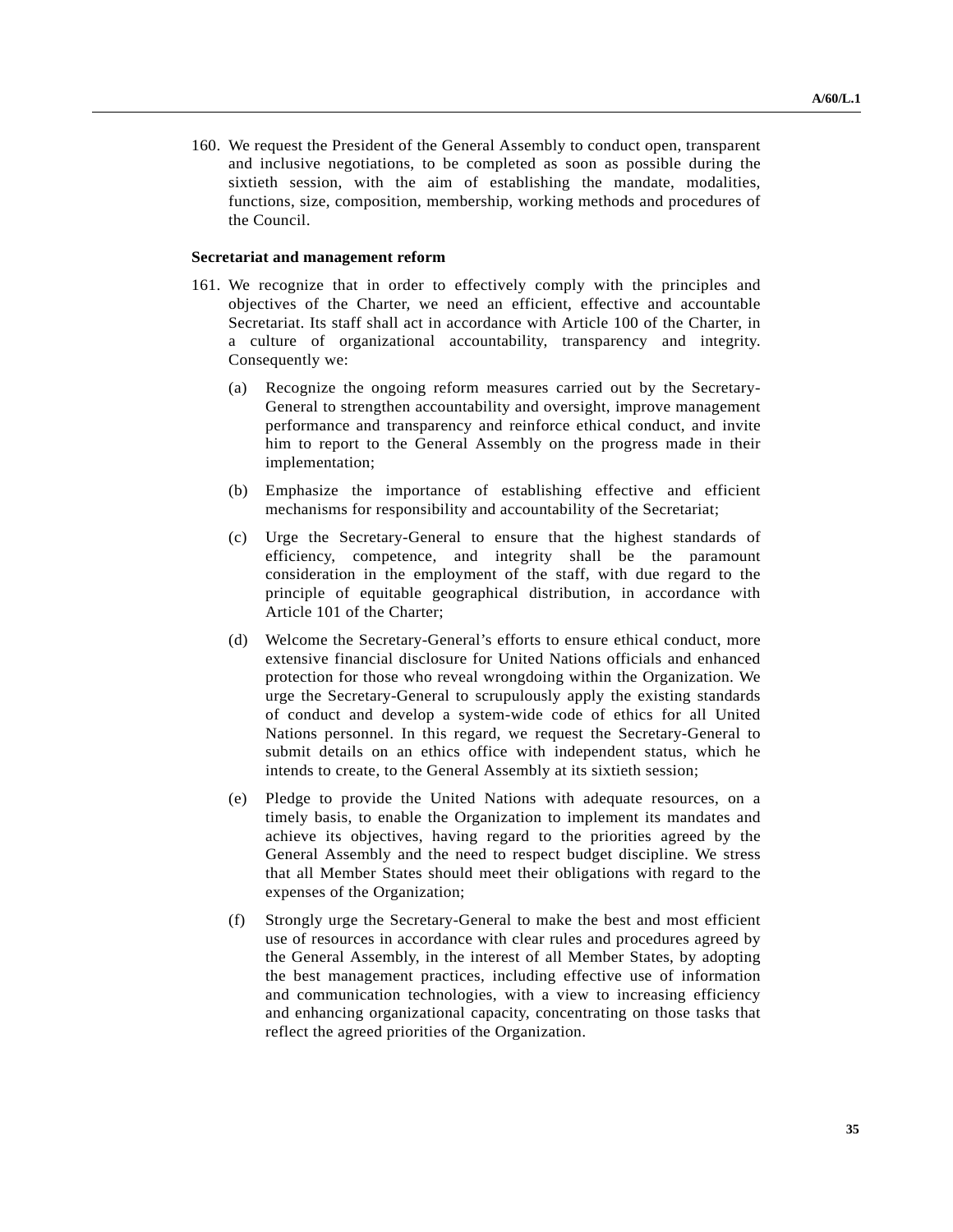- 162. We reaffirm the role of the Secretary-General as the chief administrative officer of the Organization, in accordance with Article 97 of the Charter. We request the Secretary-General to make proposals to the General Assembly for its consideration on the conditions and measures necessary for him to carry out his managerial responsibilities effectively.
- 163. We commend the Secretary-General's previous and ongoing efforts to enhance the effective management of the United Nations and his commitment to update the Organization. Bearing in mind our responsibility as Member States, we emphasize the need to decide on additional reforms in order to make more efficient use of the financial and human resources available to the Organization and thus better comply with its principles, objectives and mandates. We call on the Secretary-General to submit proposals for implementing management reforms to the General Assembly for consideration and decision in the first quarter of 2006, which will include the following elements:
	- (a) We will ensure that the United Nations budgetary, financial and human resource policies, regulations and rules respond to the current needs of the Organization and enable the efficient and effective conduct of its work, and request the Secretary-General to provide an assessment and recommendations to the General Assembly for decision during the first quarter of 2006. The assessment and recommendations of the Secretary-General should take account of the measures already under way for the reform of human resources management and the budget process;
	- (b) We resolve to strengthen and update the programme of work of the United Nations so that it responds to the contemporary requirements of Member States. To this end, the General Assembly and other relevant organs will review all mandates older than five years originating from resolutions of the General Assembly and other organs, which would be complementary to the existing periodic reviews of activities. The General Assembly and the other organs should complete and take the necessary decisions arising from this review during 2006. We request the Secretary-General to facilitate this review with analysis and recommendations, including on the opportunities for programmatic shifts that could be considered for early General Assembly consideration;
	- (c) A detailed proposal on the framework for a one-time staff buyout to improve personnel structure and quality, including an indication of costs involved and mechanisms to ensure that it achieves its intended purpose.
- 164. We recognize the urgent need to substantially improve the United Nations oversight and management processes. We emphasize the importance of ensuring the operational independence of the Office of Internal Oversight Services. Therefore:
	- (a) The expertise, capacity and resources of the Office of Internal Oversight Services in respect of audit and investigations will be significantly strengthened as a matter of urgency;
	- (b) We request the Secretary-General to submit an independent external evaluation of the United Nations, including the specialized agencies', auditing and oversight system, including the roles and responsibilities of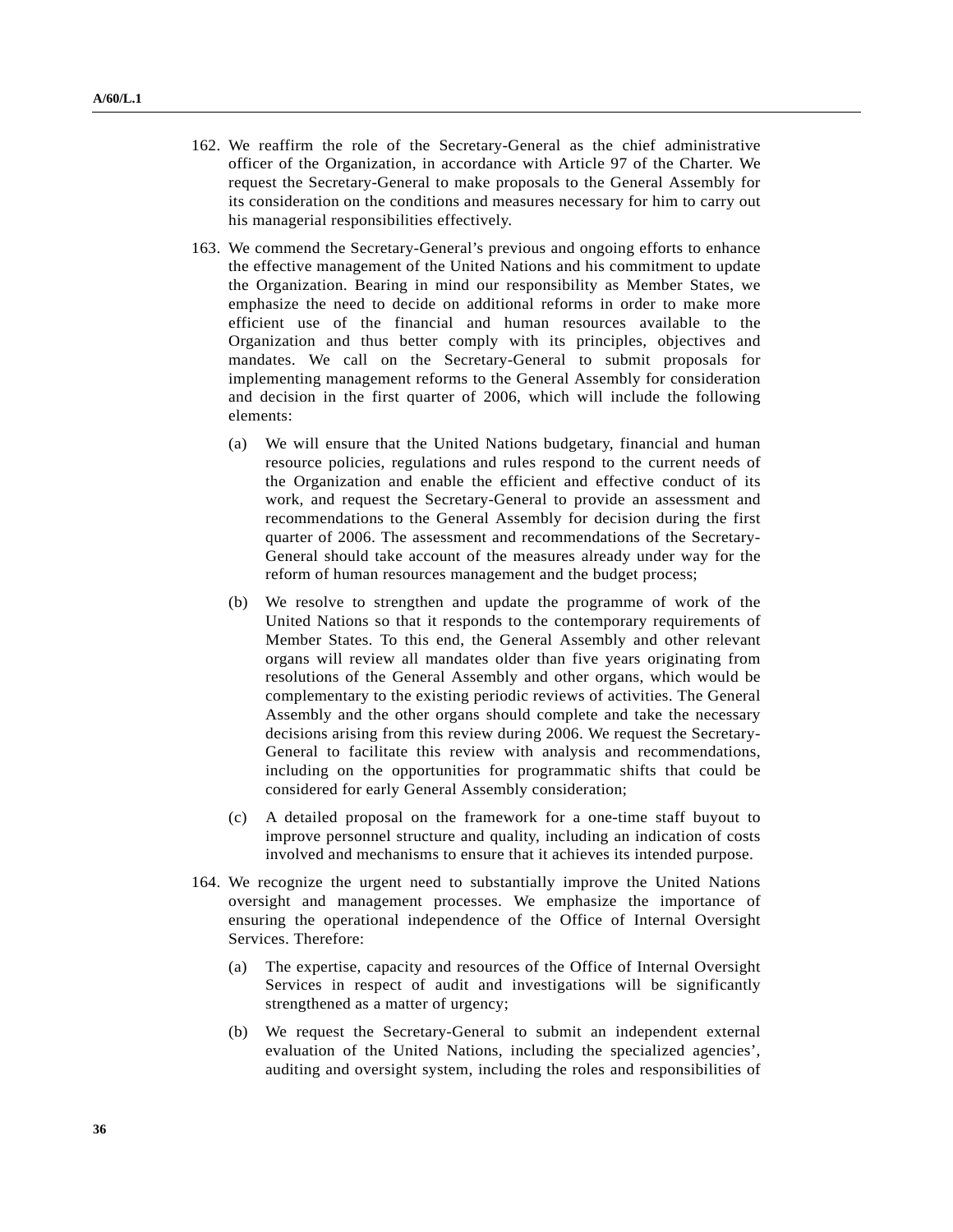management, with due regard to the nature of the auditing and oversight bodies in question. This evaluation will take place within the context of the comprehensive review of the governance arrangements. We ask the General Assembly to adopt measures during its sixtieth session at the earliest possible stage, based on the consideration of recommendations of the evaluation and those made by the Secretary-General;

- (c) We recognize that additional measures are needed to enhance the independence of the oversight structures. We therefore request the Secretary-General to submit detailed proposals to the General Assembly at its sixtieth session for its early consideration on the creation of an independent oversight advisory committee, including its mandate, composition, selection process and qualification of experts;
- (d) We authorize the Office of Internal Oversight Services to examine the feasibility of expanding its services to provide internal oversight to United Nations agencies that request such services in such a way as to ensure that the provision of internal oversight services to the Secretariat will not be compromised.
- 165. We insist on the highest standards of behaviour from all United Nations personnel and support the considerable efforts under way with respect to the implementation of the Secretary-General's policy of zero tolerance regarding sexual exploitation and abuse by United Nations personnel, both at Headquarters and in the field. We encourage the Secretary-General to submit proposals to the General Assembly leading to a comprehensive approach to victims' assistance by 31 December 2005.
- 166. We encourage the Secretary-General and all decision-making bodies to take further steps in mainstreaming a gender perspective in the policies and decisions of the Organization.
- 167. We strongly condemn all attacks against the safety and security of personnel engaged in United Nations activities. We call upon States to consider becoming parties to the Convention on the Safety of United Nations and Associated Personnel and stress the need to conclude negotiations on a protocol expanding the scope of legal protection during the sixtieth session of the General Assembly.

## **System-wide coherence**

- 168. We recognize that the United Nations brings together a unique wealth of expertise and resources on global issues. We commend the extensive experience and expertise of the various development-related organizations, agencies, funds and programmes of the United Nations system in their diverse and complementary fields of activity and their important contributions to the achievement of the Millennium Development Goals and the other development objectives established by various United Nations conferences.
- 169. We support stronger system-wide coherence by implementing the following measures: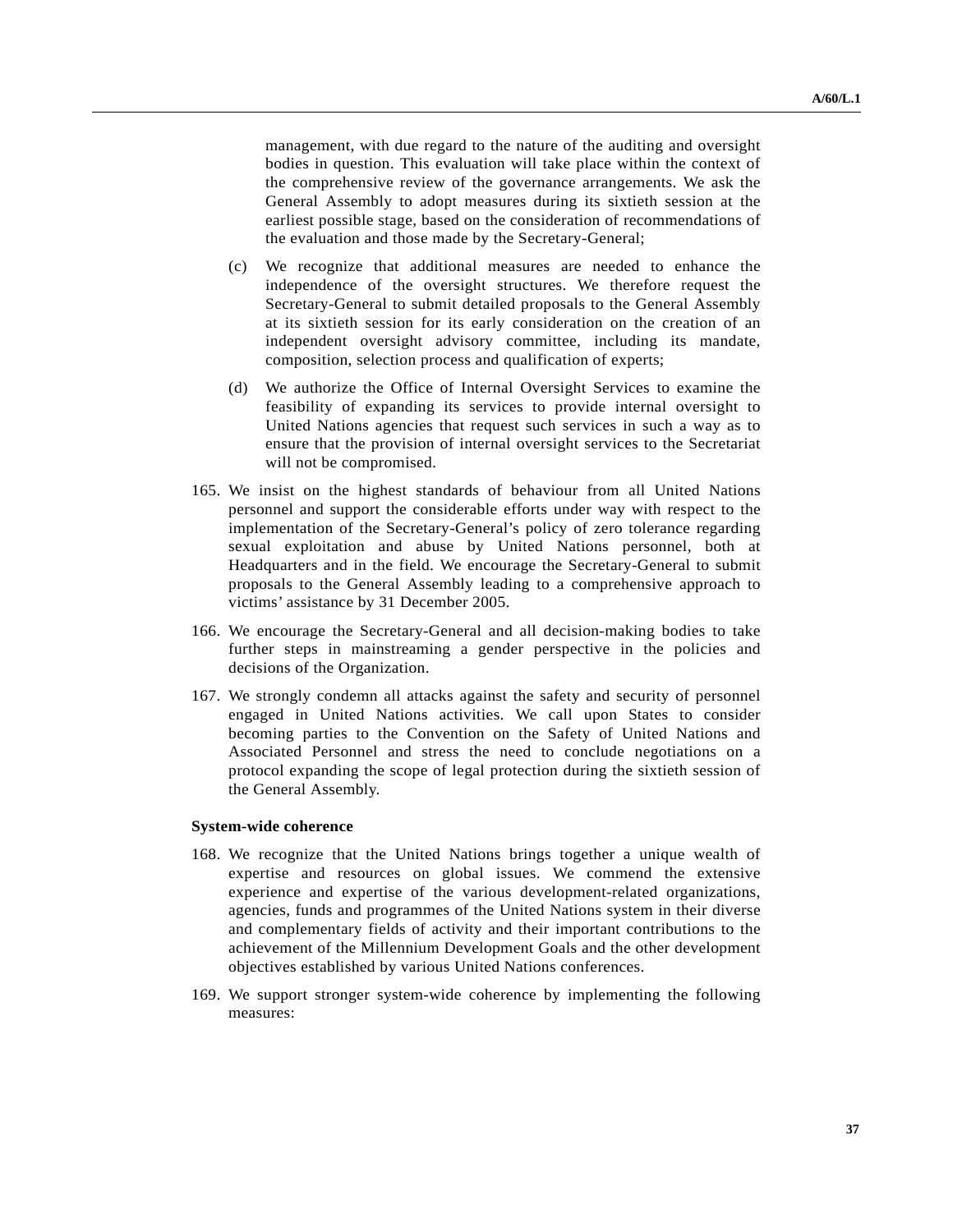# *Policy*

- Strengthening linkages between the normative work of the United Nations system and its operational activities
- Coordinating our representation on the governing boards of the various development and humanitarian agencies so as to ensure that they pursue a coherent policy in assigning mandates and allocating resources throughout the system
- Ensuring that the main horizontal policy themes, such as sustainable development, human rights and gender, are taken into account in decisionmaking throughout the United Nations

### *Operational activities*

- Implementing current reforms aimed at a more effective, efficient, coherent, coordinated and better-performing United Nations country presence with a strengthened role for the senior resident official, whether special representative, resident coordinator or humanitarian coordinator, including appropriate authority, resources and accountability, and a common management, programming and monitoring framework
- Inviting the Secretary-General to launch work to further strengthen the management and coordination of United Nations operational activities so that they can make an even more effective contribution to the achievement of the internationally agreed development goals, including the Millennium Development Goals, including proposals for consideration of Member States for more tightly managed entities in the field of development, humanitarian assistance and the environment

### *Humanitarian assistance*

- Upholding and respecting the humanitarian principles of humanity, neutrality, impartiality and independence and ensuring that humanitarian actors have safe and unhindered access to populations in need in conformity with the relevant provisions of international law and national laws
- Supporting the efforts of countries, in particular developing countries, to strengthen their capacities at all levels in order to prepare for and respond rapidly to natural disasters and mitigate their impact
- Strengthening the effectiveness of the United Nations humanitarian response, inter alia, by improving the timeliness and predictability of humanitarian funding, in part by improving the Central Emergency Revolving Fund
- Further developing and improving, as required, mechanisms for the use of emergency standby capacities, under the auspices of the United Nations, for a timely response to humanitarian emergencies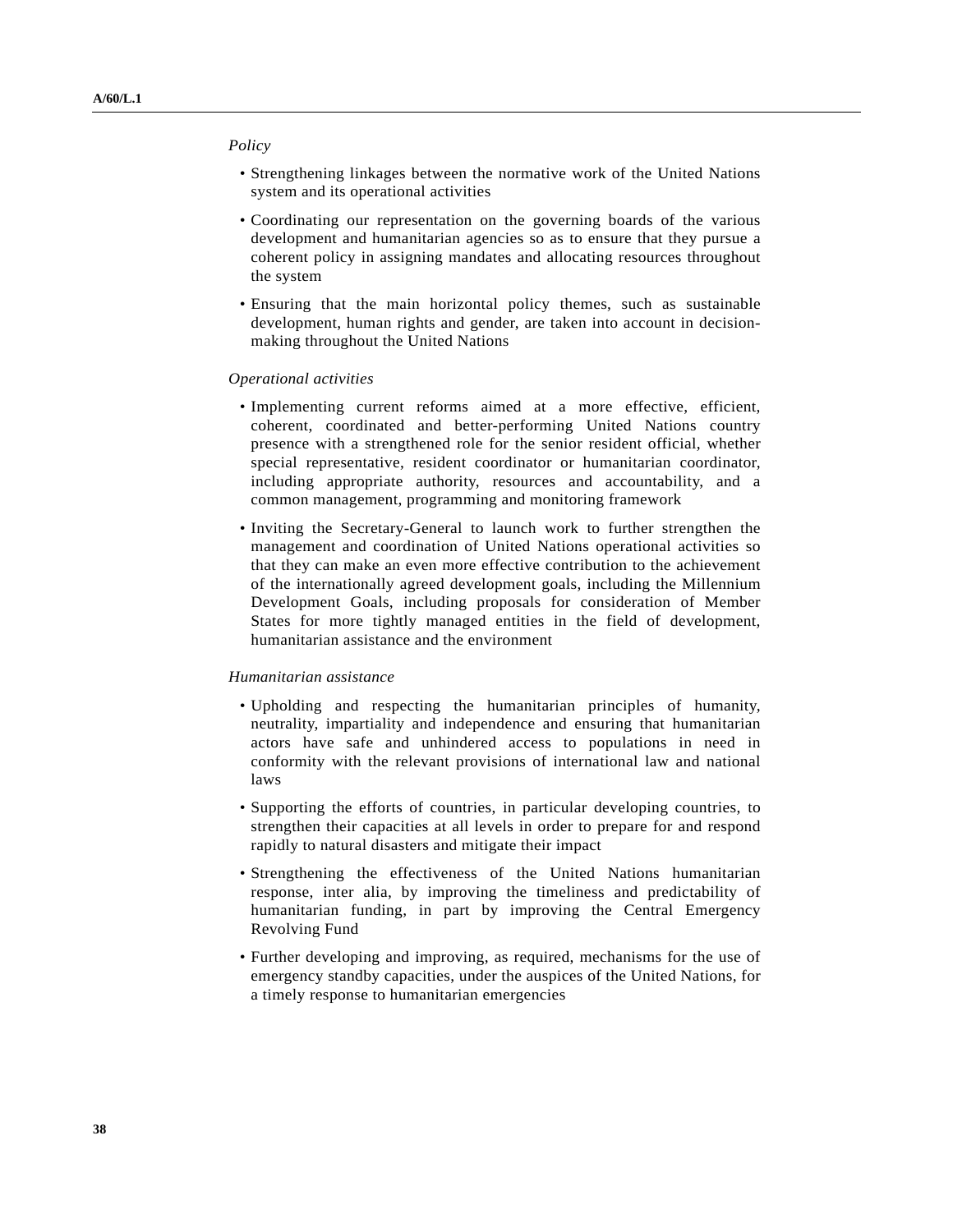# *Environmental activities*

• Recognizing the need for more efficient environmental activities in the United Nations system, with enhanced coordination, improved policy advice and guidance, strengthened scientific knowledge, assessment and cooperation, better treaty compliance, while respecting the legal autonomy of the treaties, and better integration of environmental activities in the broader sustainable development framework at the operational level, including through capacity-building, we agree to explore the possibility of a more coherent institutional framework to address this need, including a more integrated structure, building on existing institutions and internationally agreed instruments, as well as the treaty bodies and the specialized agencies

#### **Regional organizations**

- 170. We support a stronger relationship between the United Nations and regional and subregional organizations, pursuant to Chapter VIII of the Charter, and therefore resolve:
	- (a) To expand consultation and cooperation between the United Nations and regional and subregional organizations through formalized agreements between the respective secretariats and, as appropriate, involvement of regional organizations in the work of the Security Council;
	- (b) To ensure that regional organizations that have a capacity for the prevention of armed conflict or peacekeeping consider the option of placing such capacity in the framework of the United Nations Standby Arrangements System;
	- (c) To strengthen cooperation in the areas of economic, social and cultural fields.

## **Cooperation between the United Nations and parliaments**

171. We call for strengthened cooperation between the United Nations and national and regional parliaments, in particular through the Inter-Parliamentary Union, with a view to furthering all aspects of the Millennium Declaration in all fields of the work of the United Nations and ensuring the effective implementation of United Nations reform.

# **Participation of local authorities, the private sector and civil society, including non-governmental organizations**

- 172. We welcome the positive contributions of the private sector and civil society, including non-governmental organizations, in the promotion and implementation of development and human rights programmes and stress the importance of their continued engagement with Governments, the United Nations and other international organizations in these key areas.
- 173. We underline the important role of local authorities in contributing to the achievement of the internationally agreed development goals, including the Millennium Development Goals.